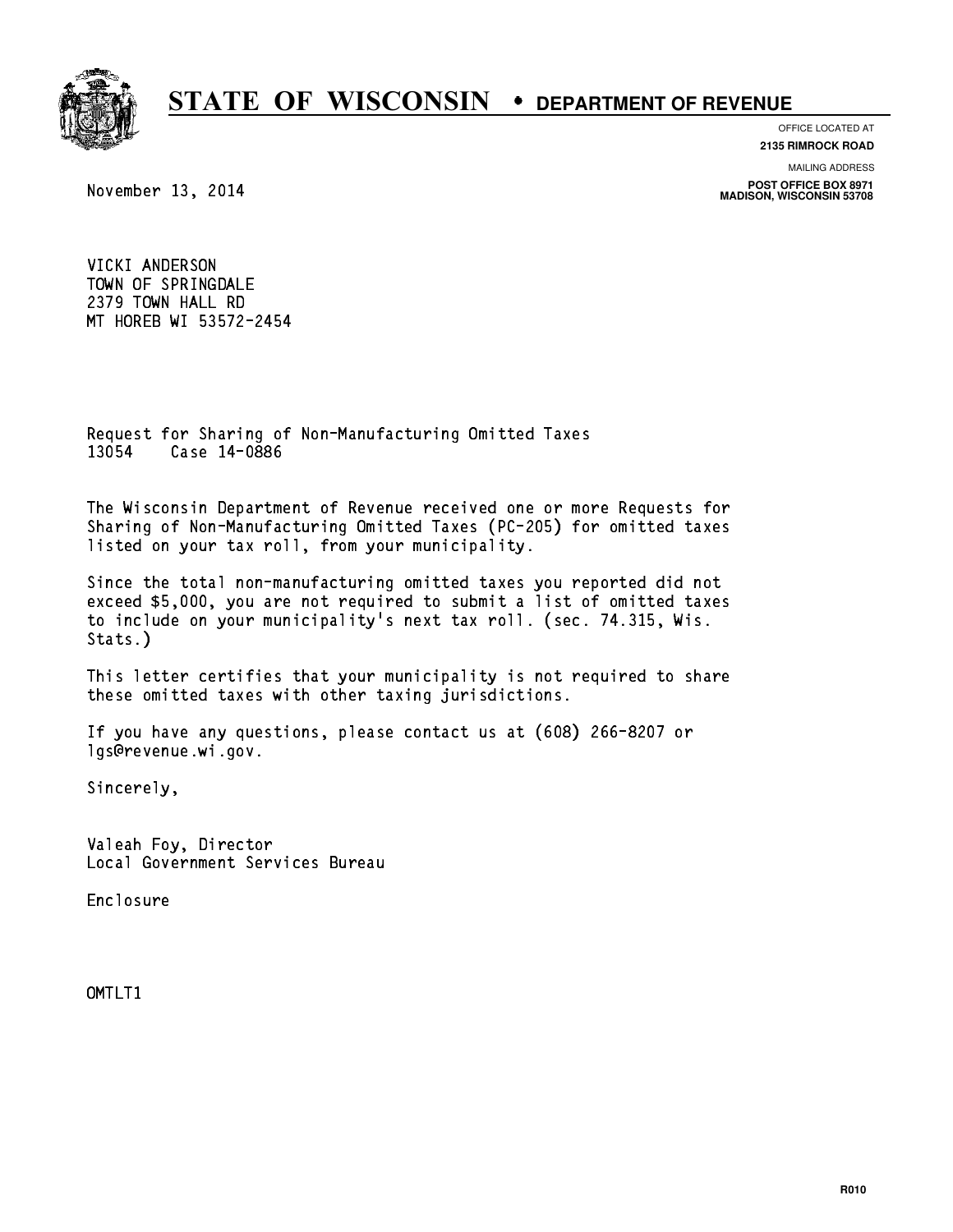

OFFICE LOCATED AT

**2135 RIMROCK ROAD**

November 13, 2014

MAILING ADDRESS

**POST OFFICE BOX 8971 MADISON, WISCONSIN 53708**

KAMI LYNCH CITY OF VERONA 111 LINCOLN ST VERONA WI 53593

Request for Sharing of Non-Manufacturing Omitted Taxes Request for Sharing of N<br>13286 Case 14-0171

The Wisconsin Department of Revenue received one or more Requests for Sharing of Non-Manufacturing Omitted Taxes (PC-205) for omitted taxes listed on your tax roll, from your municipality.

Since the total non-manufacturing omitted taxes you reported did not exceed \$5,000, you are not required to submit a list of omitted taxes to include on your municipality's next tax roll. (sec. 74.315, Wis. Stats.)

This letter certifies that your municipality is not required to share these omitted taxes with other taxing jurisdictions.

If you have any questions, please contact us at (608) 266-8207 or lgs@revenue.wi.gov.

Sincerely,

Valeah Foy, Director Local Government Services Bureau

Enclosure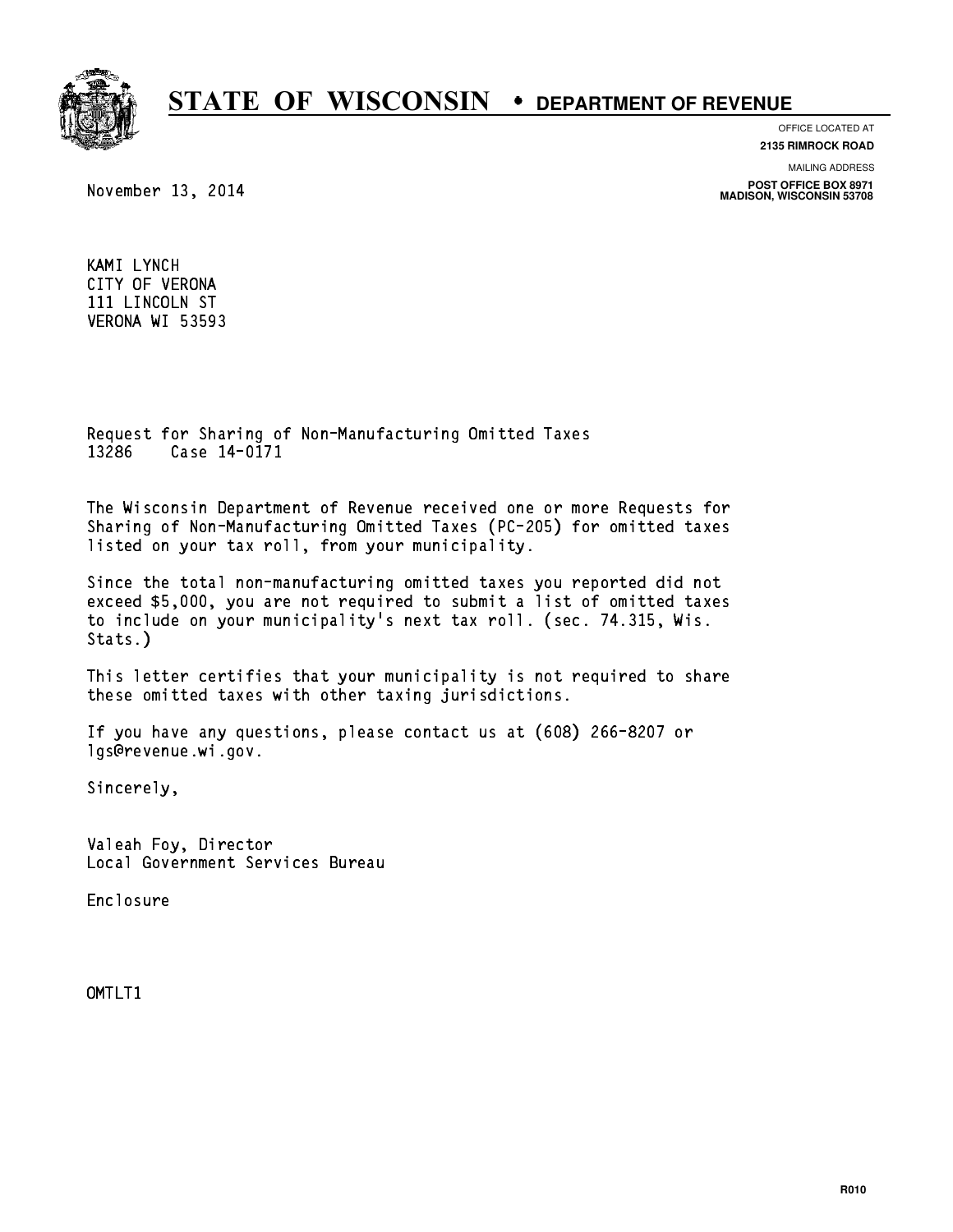

OFFICE LOCATED AT

**2135 RIMROCK ROAD**

November 13, 2014

MAILING ADDRESS

**POST OFFICE BOX 8971 MADISON, WISCONSIN 53708**

KAREN SCHADT TOWN OF MILFORD N9757 COUNTY RD Q WATERTOWN WI 53094

Request for Sharing of Non-Manufacturing Omitted Taxes Request for Sharing of N<br>28020 Case 14-0900

The Wisconsin Department of Revenue received one or more Requests for Sharing of Non-Manufacturing Omitted Taxes (PC-205) for omitted taxes listed on your tax roll, from your municipality.

Since the total non-manufacturing omitted taxes you reported did not exceed \$5,000, you are not required to submit a list of omitted taxes to include on your municipality's next tax roll. (sec. 74.315, Wis. Stats.)

This letter certifies that your municipality is not required to share these omitted taxes with other taxing jurisdictions.

If you have any questions, please contact us at (608) 266-8207 or lgs@revenue.wi.gov.

Sincerely,

Valeah Foy, Director Local Government Services Bureau

Enclosure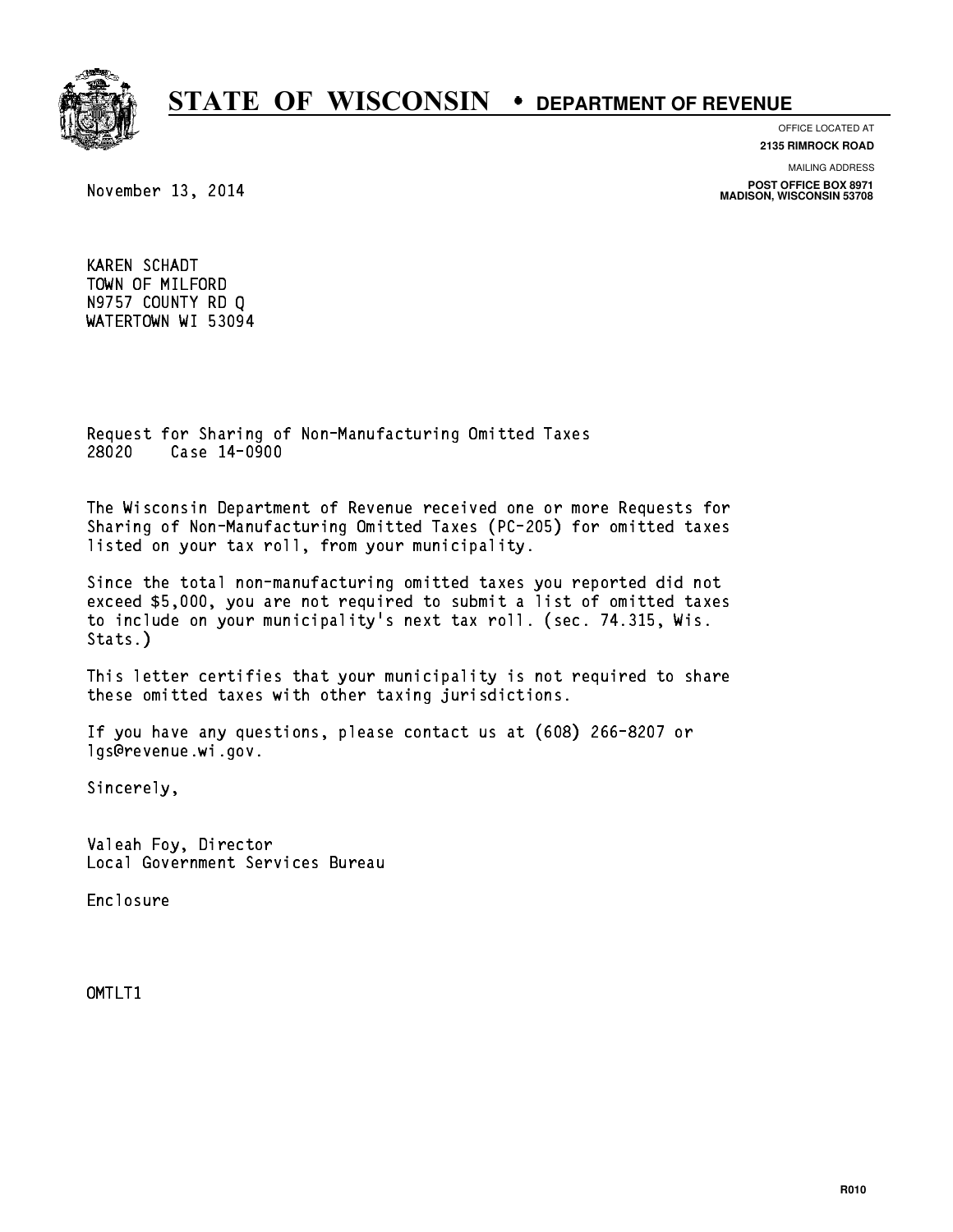

OFFICE LOCATED AT **2135 RIMROCK ROAD**

November 13, 2014

MAILING ADDRESS **POST OFFICE BOX 8971 MADISON, WISCONSIN 53708**

MARK E. GRAMS MARK E. GRAMS<br>CITY OF PORT WASHINGTON CITY OF PORT<br>PO BOX 307<br>POPT ULOUIUST PO BOX 307<br>PORT WASHINGTON WI 53074-0307

Request for Sharing of Non-Manufacturing Omitted Taxes Request for Sharing of N<br>45271 Case 14-0788

The Wisconsin Department of Revenue received one or more Requests for Sharing of Non-Manufacturing Omitted Taxes (PC-205) for omitted taxes listed on your tax roll, from your municipality.

Since the total non-manufacturing omitted taxes you reported did not exceed \$5,000, you are not required to submit a list of omitted taxes to include on your municipality's next tax roll. (sec. 74.315, Wis. Stats.)

This letter certifies that your municipality is not required to share these omitted taxes with other taxing jurisdictions.

If you have any questions, please contact us at (608) 266-8207 or lgs@revenue.wi.gov.

Sincerely,

Valeah Foy, Director Local Government Services Bureau

Enclosure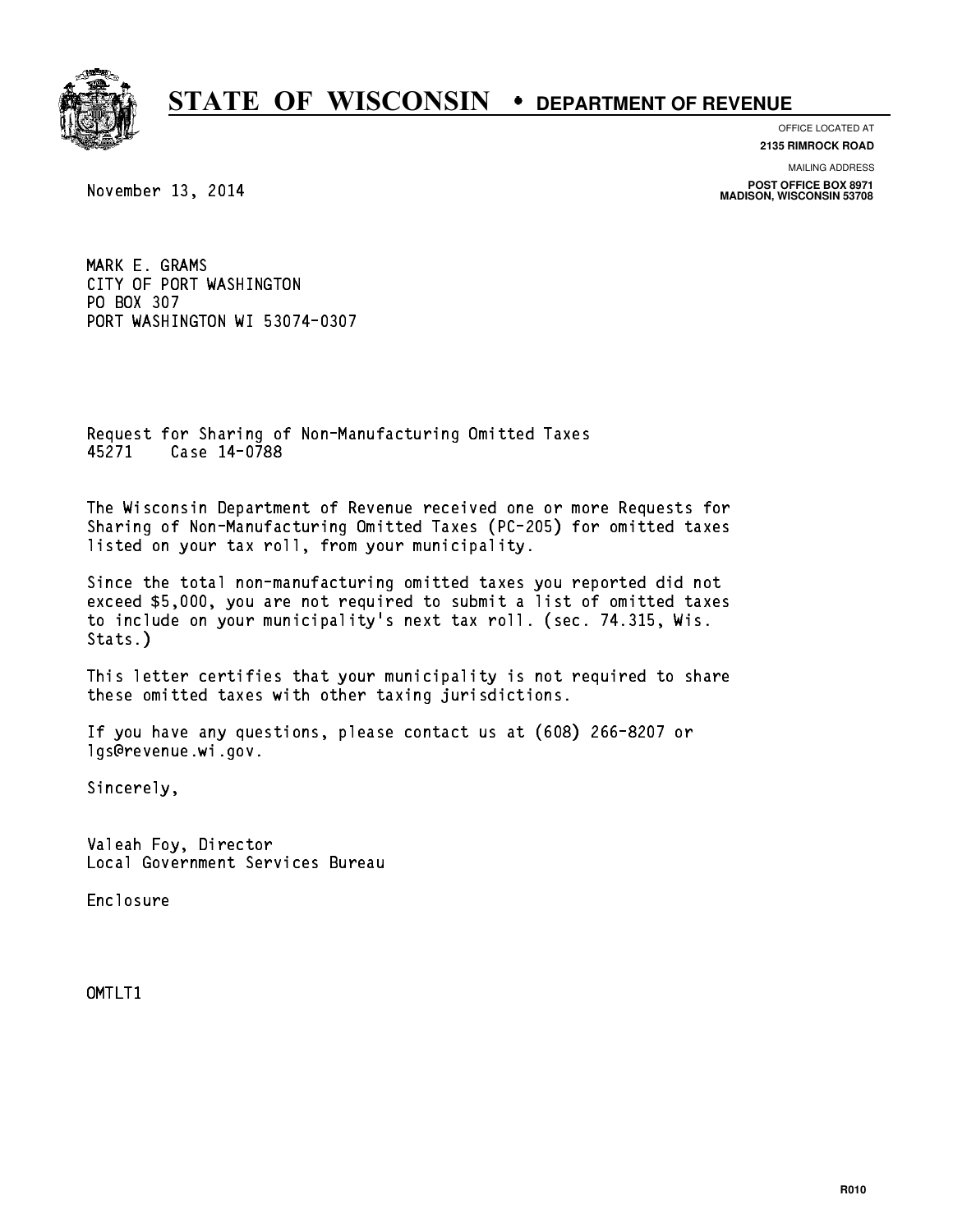

OFFICE LOCATED AT **2135 RIMROCK ROAD**

November 13, 2014

MAILING ADDRESS

**POST OFFICE BOX 8971 MADISON, WISCONSIN 53708**

RHONDA KLATT RHONDA KLATT<br>TOWN OF SHERMAN PO BOX 88 PO BOX 88<br>ADELL WI 53001-0088

Request for Sharing of Non-Manufacturing Omitted Taxes Request for Sharing of N<br>59028 Case 14-0028

The Wisconsin Department of Revenue received one or more Requests for Sharing of Non-Manufacturing Omitted Taxes (PC-205) for omitted taxes listed on your tax roll, from your municipality.

Since the total non-manufacturing omitted taxes you reported did not exceed \$5,000, you are not required to submit a list of omitted taxes to include on your municipality's next tax roll. (sec. 74.315, Wis. Stats.)

This letter certifies that your municipality is not required to share these omitted taxes with other taxing jurisdictions.

If you have any questions, please contact us at (608) 266-8207 or lgs@revenue.wi.gov.

Sincerely,

Valeah Foy, Director Local Government Services Bureau

Enclosure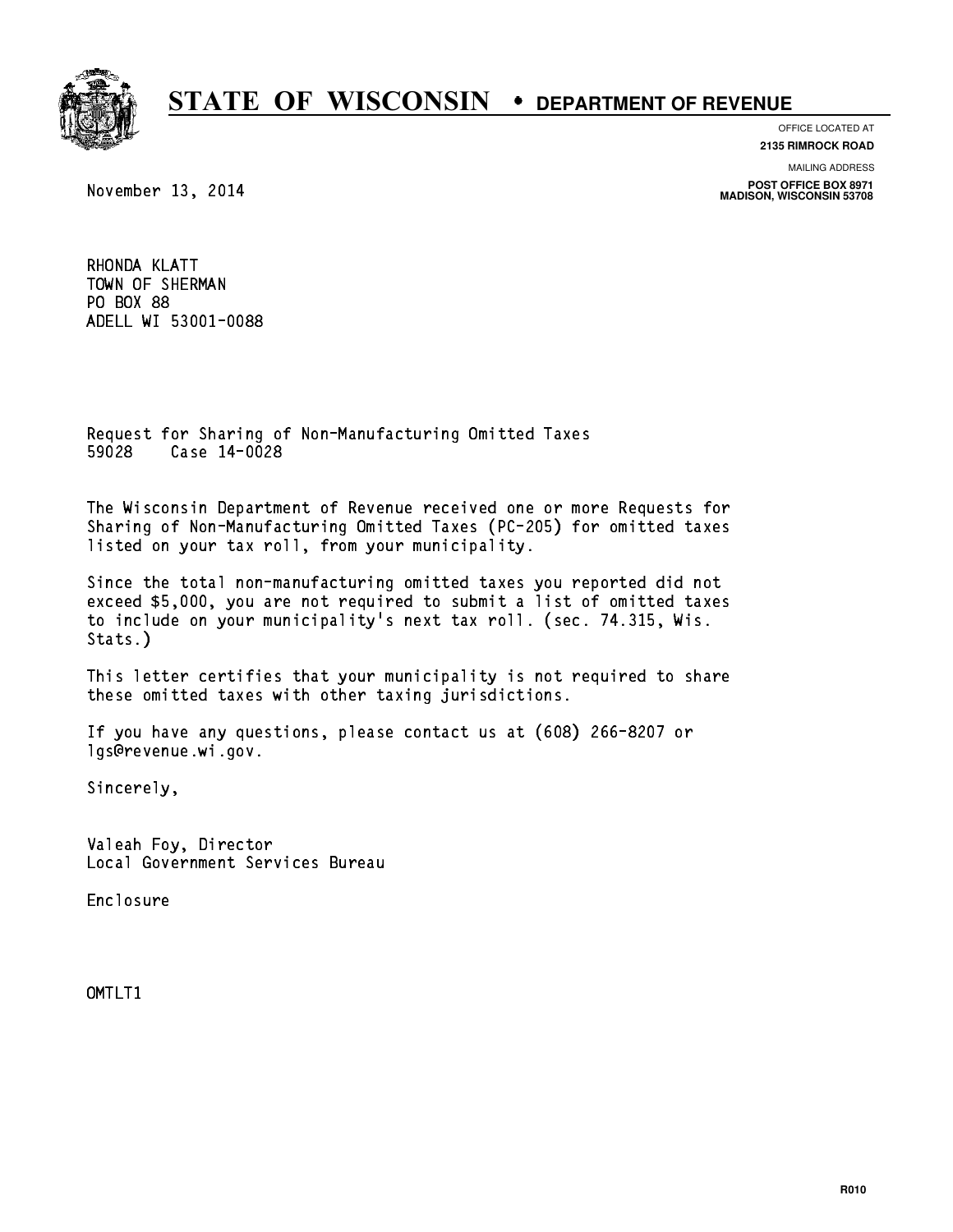

OFFICE LOCATED AT **2135 RIMROCK ROAD**

MAILING ADDRESS

November 13, 2014

**POST OFFICE BOX 8971 MADISON, WISCONSIN 53708**

JILL LUDENS VILLAGE OF OOSTBURG PO BOX 700227 OOSTBURG WI 53070-0227

Request for Sharing of Non-Manufacturing Omitted Taxes Request for Sharing of N<br>59165 Case 14-0024

The Wisconsin Department of Revenue received one or more Requests for Sharing of Non-Manufacturing Omitted Taxes (PC-205) for omitted taxes listed on your tax roll, from your municipality.

Since the total non-manufacturing omitted taxes you reported did not exceed \$5,000, you are not required to submit a list of omitted taxes to include on your municipality's next tax roll. (sec. 74.315, Wis. Stats.)

This letter certifies that your municipality is not required to share these omitted taxes with other taxing jurisdictions.

If you have any questions, please contact us at (608) 266-8207 or lgs@revenue.wi.gov.

Sincerely,

Valeah Foy, Director Local Government Services Bureau

Enclosure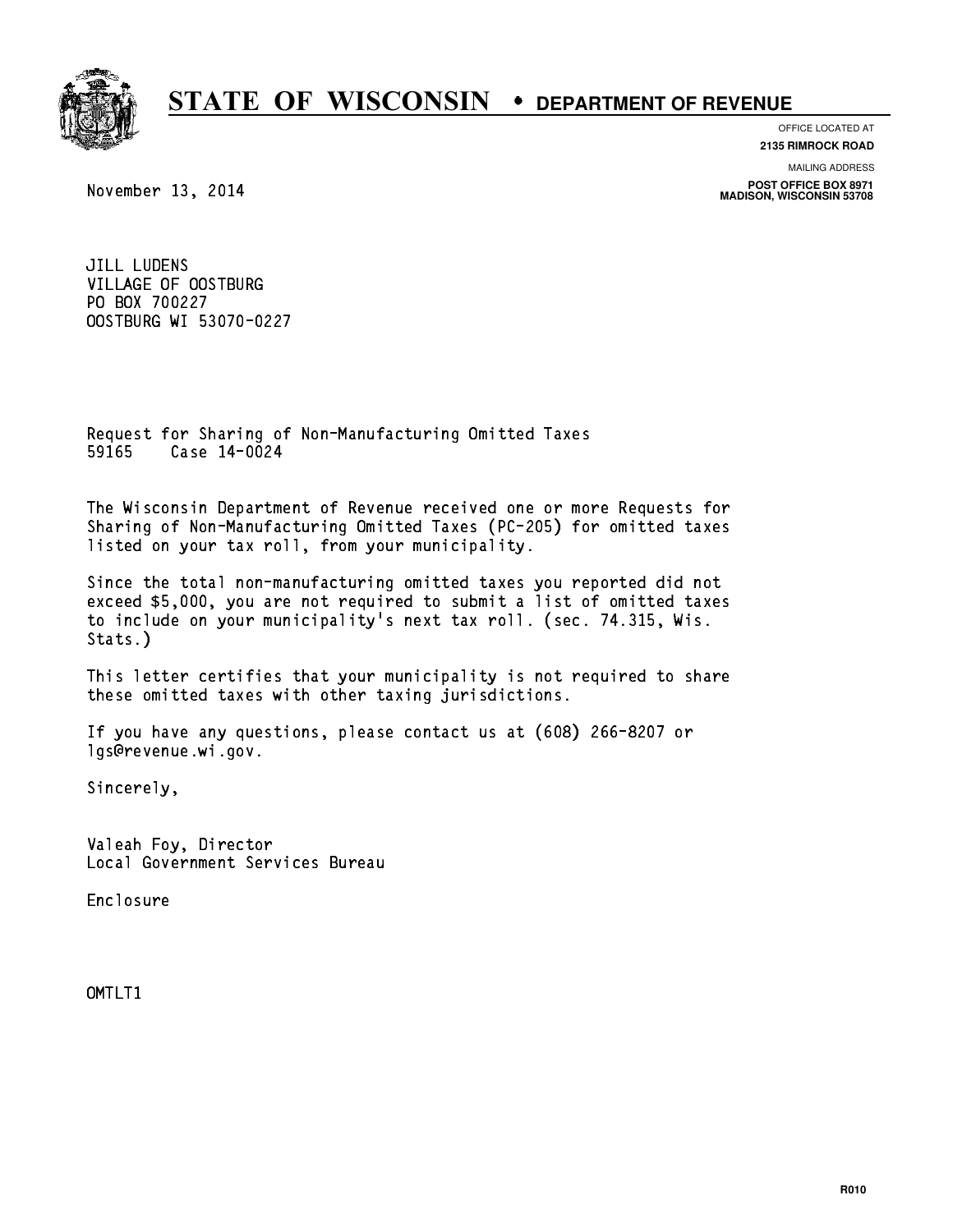

OFFICE LOCATED AT **2135 RIMROCK ROAD**

November 13, 2014

MAILING ADDRESS **POST OFFICE BOX 8971 MADISON, WISCONSIN 53708**

PATRICIA HUBERTY PATRICIA HUBERTY<br>CITY OF PLYMOUTH CITY OF PLYMO<br>PO BOX 107<br>PLYMOUTH UI F PLYMOUTH WI 53073-0107

Request for Sharing of Non-Manufacturing Omitted Taxes Request for Sharing of N<br>59271 Case 14-0027

The Wisconsin Department of Revenue received one or more Requests for Sharing of Non-Manufacturing Omitted Taxes (PC-205) for omitted taxes listed on your tax roll, from your municipality.

Since the total non-manufacturing omitted taxes you reported did not exceed \$5,000, you are not required to submit a list of omitted taxes to include on your municipality's next tax roll. (sec. 74.315, Wis. Stats.)

This letter certifies that your municipality is not required to share these omitted taxes with other taxing jurisdictions.

If you have any questions, please contact us at (608) 266-8207 or lgs@revenue.wi.gov.

Sincerely,

Valeah Foy, Director Local Government Services Bureau

Enclosure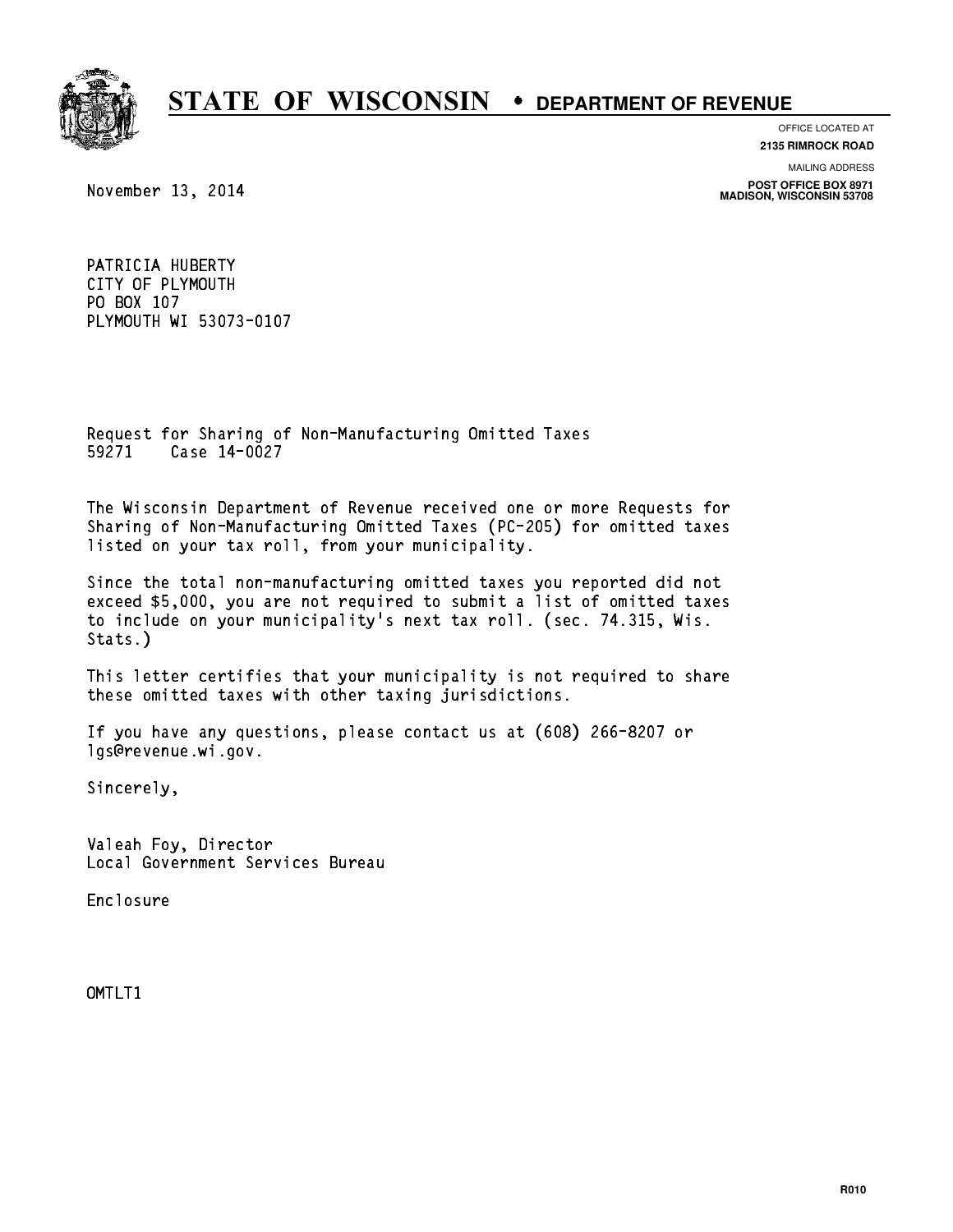

OFFICE LOCATED AT

**2135 RIMROCK ROAD**

November 13, 2014

MAILING ADDRESS

**POST OFFICE BOX 8971 MADISON, WISCONSIN 53708**

HEIDI KAWLESKI TOWN OF SARATOGA 1120 STATE HWY 73 S WIS RAPIDS WI 54494

Request for Sharing of Non-Manufacturing Omitted Taxes Request for Sharing of N<br>71036 Case 14-0009

The Wisconsin Department of Revenue received one or more Requests for Sharing of Non-Manufacturing Omitted Taxes (PC-205) for omitted taxes listed on your tax roll, from your municipality.

Since the total non-manufacturing omitted taxes you reported did not exceed \$5,000, you are not required to submit a list of omitted taxes to include on your municipality's next tax roll. (sec. 74.315, Wis. Stats.)

This letter certifies that your municipality is not required to share these omitted taxes with other taxing jurisdictions.

If you have any questions, please contact us at (608) 266-8207 or lgs@revenue.wi.gov.

Sincerely,

Valeah Foy, Director Local Government Services Bureau

Enclosure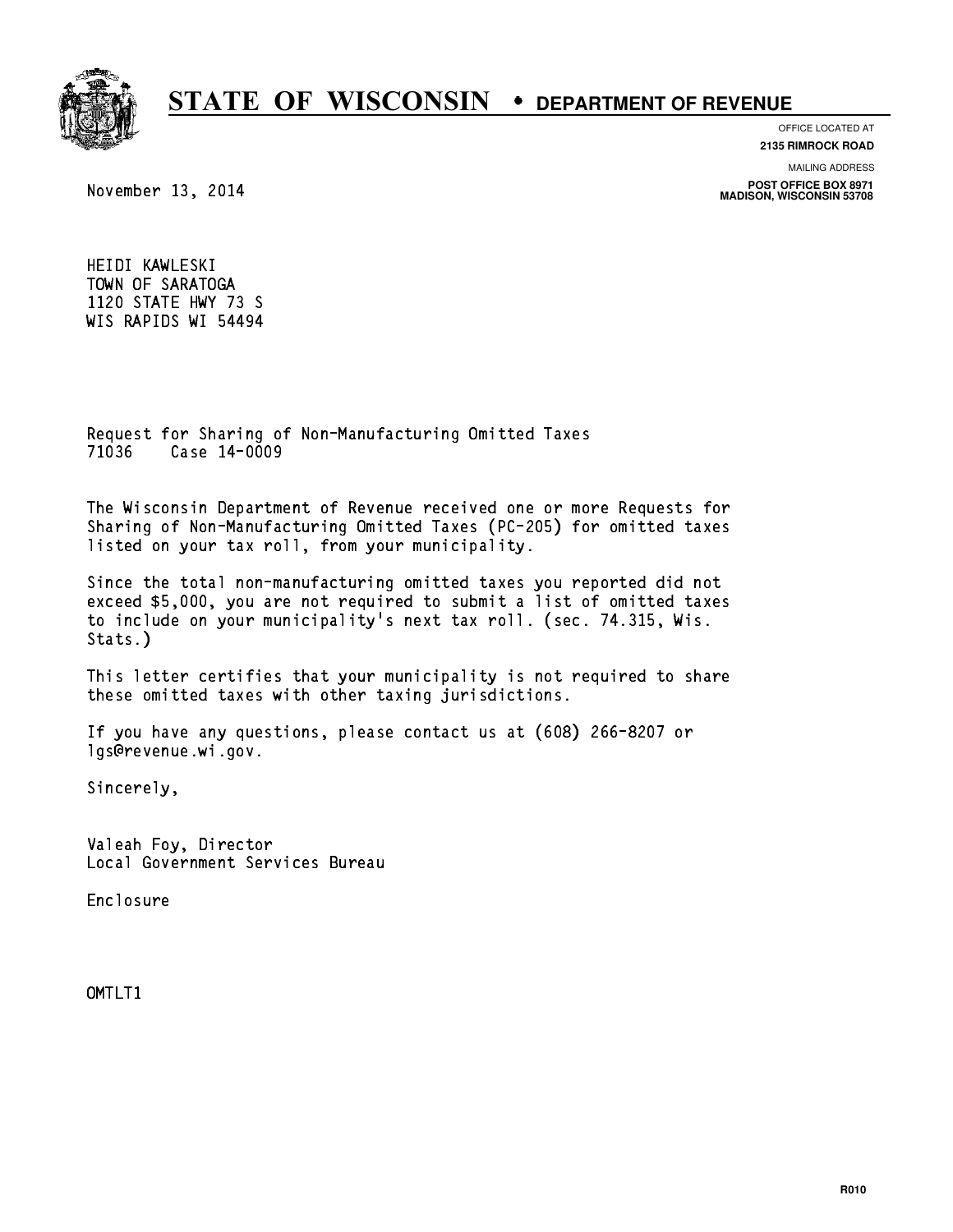

November 13, 2014

OFFICE LOCATED AT **2135 RIMROCK ROAD**

MAILING ADDRESS

**POST OFFICE BOX 8971 MADISON, WISCONSIN 53708**

TERRI ERNST TERRI ERNST<br>CITY OF OWEN<br>PRIMICI CITY OF OWEN<br>PO BOX 67<br>CUEN UI 5446 PO BOX 67<br>OWEN WI 54460-0067

Request to Share Non-Manufacturing Omitted Taxes - 10265 Case 14-0049

The Wisconsin Department of Revenue received one or more Requests for Sharing of Non-Manufacturing Omitted Taxes (PC-205) for omitted taxes listed on your tax roll, from your municipality.

Since the total of these adjustments did not affect your equalized value, you are not required to share these taxes with other taxing jurisdictions. (sec. 74.315 Wis. Stats.)

To review our findings, see the explanation section of enclosed document Request for Sharing of Non-Manufacturing Omitted Taxes.

If you have questions, contact your district Equalization office: Madison (608) 266-8184, Milwaukee (414) 227-4455, Eau Claire (715) 836-2866, Wausau (715) 842-5885, Green Bay (920) 448-5195.

Sincerely,

Valeah Foy, Director Local Government Services Bureau

Enclosure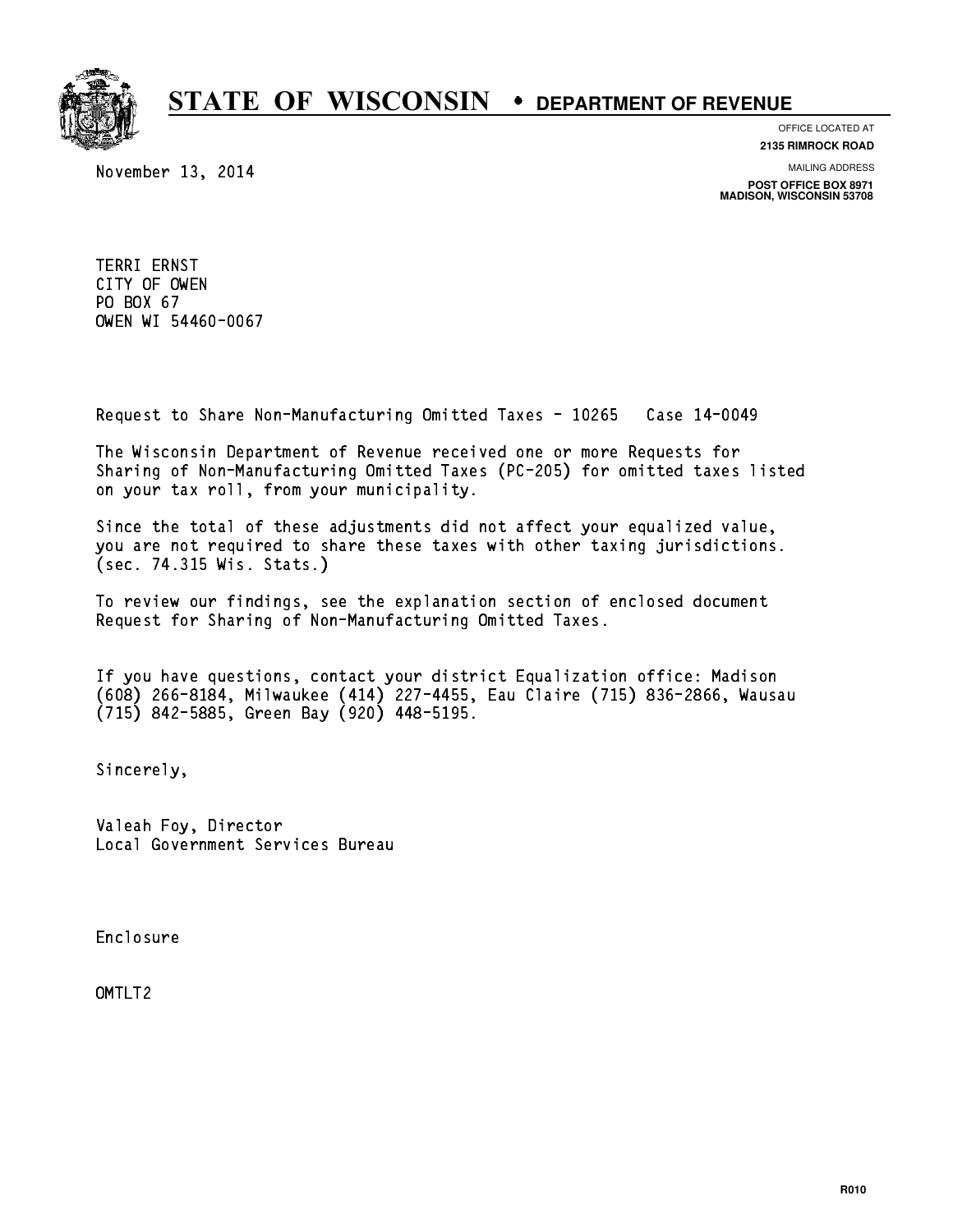

November 13, 2014

OFFICE LOCATED AT **2135 RIMROCK ROAD**

MAILING ADDRESS

**POST OFFICE BOX 8971 MADISON, WISCONSIN 53708**

PATTI ANDERSON CITY OF FITCHBURG 5520 LACY RD FITCHBURG WI 53711-5318

Request to Share Non-Manufacturing Omitted Taxes - 13225 Case 14-0023

The Wisconsin Department of Revenue received one or more Requests for Sharing of Non-Manufacturing Omitted Taxes (PC-205) for omitted taxes listed on your tax roll, from your municipality.

Since the total of these adjustments did not affect your equalized value, you are not required to share these taxes with other taxing jurisdictions. (sec. 74.315 Wis. Stats.)

To review our findings, see the explanation section of enclosed document Request for Sharing of Non-Manufacturing Omitted Taxes.

If you have questions, contact your district Equalization office: Madison (608) 266-8184, Milwaukee (414) 227-4455, Eau Claire (715) 836-2866, Wausau (715) 842-5885, Green Bay (920) 448-5195.

Sincerely,

Valeah Foy, Director Local Government Services Bureau

Enclosure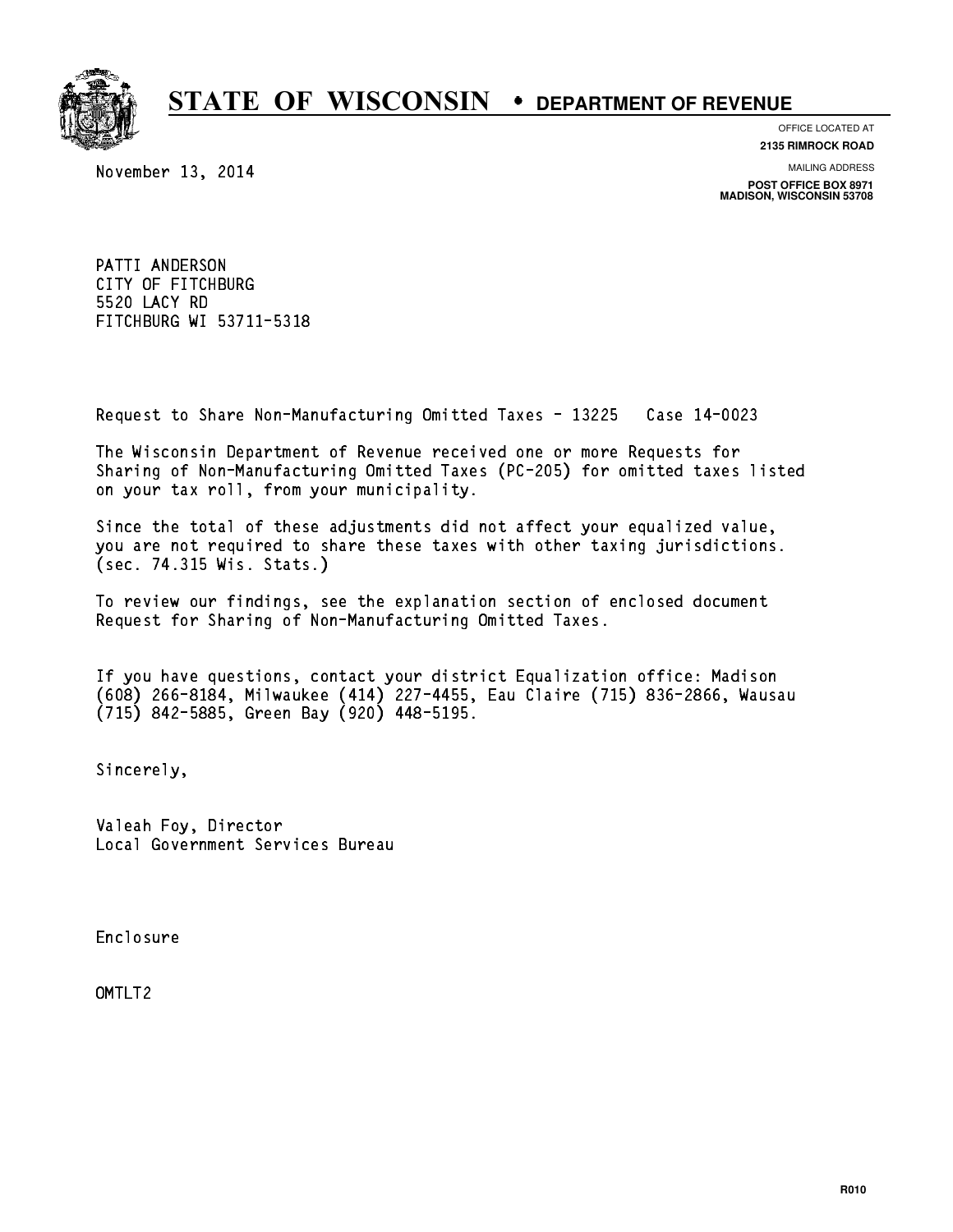

November 13, 2014

OFFICE LOCATED AT **2135 RIMROCK ROAD**

MAILING ADDRESS

**POST OFFICE BOX 8971 MADISON, WISCONSIN 53708**

KELLY POPP VILLAGE OF GRAFTON 860 BADGER CIRCLE GRAFTON WI 53024

Request to Share Non-Manufacturing Omitted Taxes - 45131 Case 14-0245

The Wisconsin Department of Revenue received one or more Requests for Sharing of Non-Manufacturing Omitted Taxes (PC-205) for omitted taxes listed on your tax roll, from your municipality.

Since the total of these adjustments did not affect your equalized value, you are not required to share these taxes with other taxing jurisdictions. (sec. 74.315 Wis. Stats.)

To review our findings, see the explanation section of enclosed document Request for Sharing of Non-Manufacturing Omitted Taxes.

If you have questions, contact your district Equalization office: Madison (608) 266-8184, Milwaukee (414) 227-4455, Eau Claire (715) 836-2866, Wausau (715) 842-5885, Green Bay (920) 448-5195.

Sincerely,

Valeah Foy, Director Local Government Services Bureau

Enclosure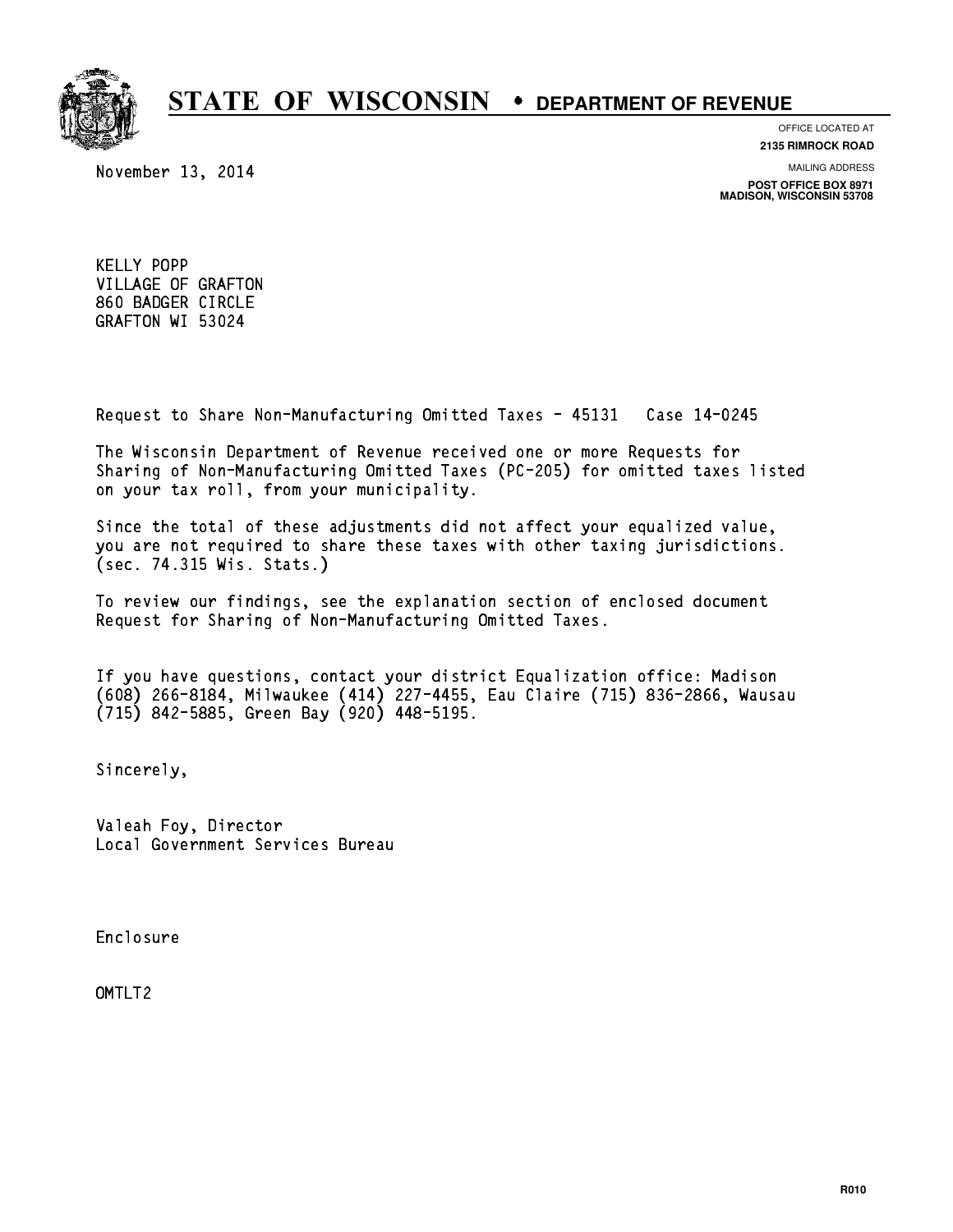

November 13, 2014

OFFICE LOCATED AT **2135 RIMROCK ROAD**

MAILING ADDRESS

**POST OFFICE BOX 8971 MADISON, WISCONSIN 53708**

KELLY POPP VILLAGE OF GRAFTON 860 BADGER CIRCLE GRAFTON WI 53024

Request to Share Non-Manufacturing Omitted Taxes - 45131 Case 14-0246

The Wisconsin Department of Revenue received one or more Requests for Sharing of Non-Manufacturing Omitted Taxes (PC-205) for omitted taxes listed on your tax roll, from your municipality.

Since the total of these adjustments did not affect your equalized value, you are not required to share these taxes with other taxing jurisdictions. (sec. 74.315 Wis. Stats.)

To review our findings, see the explanation section of enclosed document Request for Sharing of Non-Manufacturing Omitted Taxes.

If you have questions, contact your district Equalization office: Madison (608) 266-8184, Milwaukee (414) 227-4455, Eau Claire (715) 836-2866, Wausau (715) 842-5885, Green Bay (920) 448-5195.

Sincerely,

Valeah Foy, Director Local Government Services Bureau

Enclosure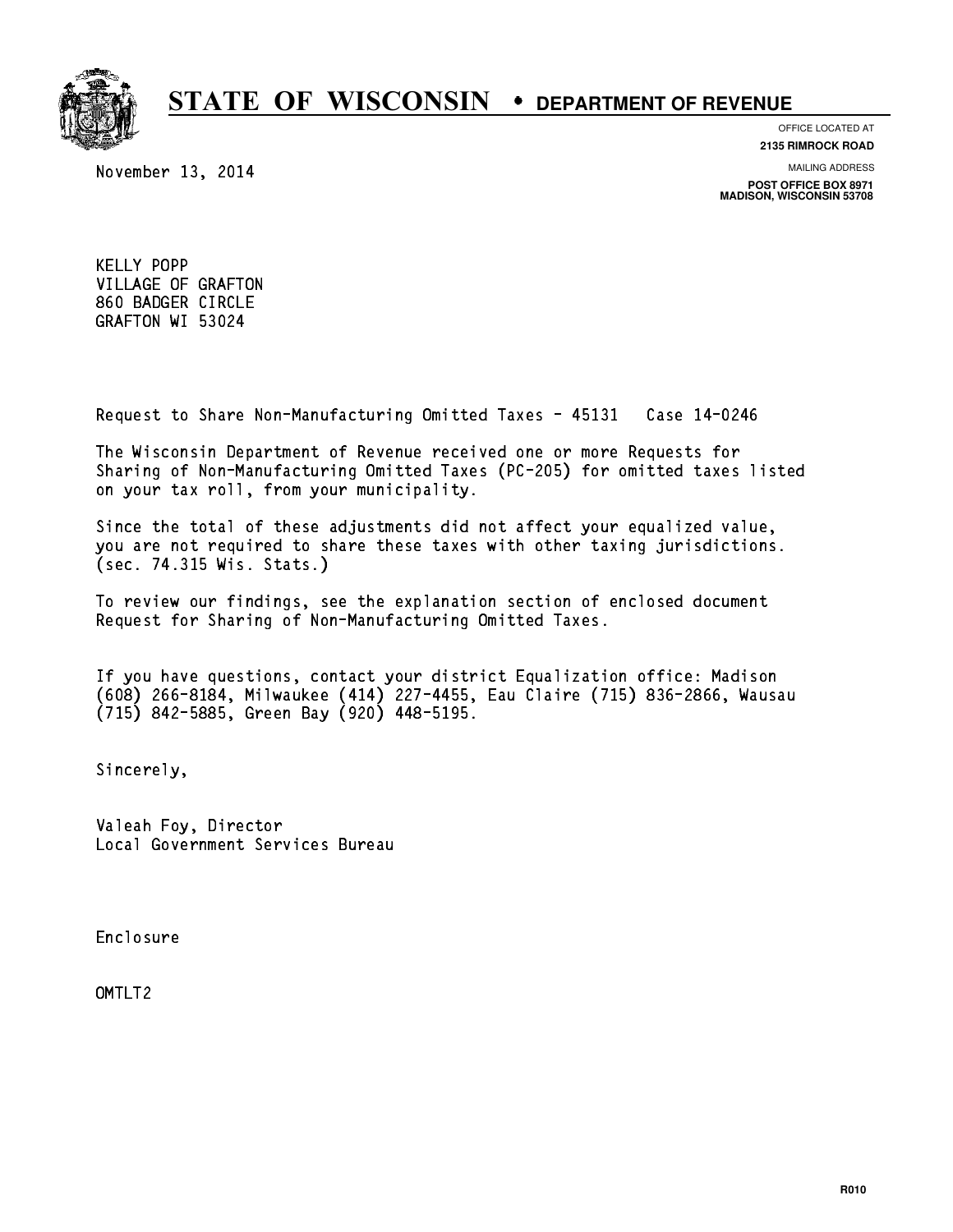

OFFICE LOCATED AT

November 13, 2014

**2135 RIMROCK ROAD**

MAILING ADDRESS

**POST OFFICE BOX 8971 MADISON, WISCONSIN 53708**

GINA KOZLIK CITY OF WAUKESHA 201 DELAFIELD ST WAUKESHA WI 53188-3646

Request to Share Non-Manufacturing Omitted Taxes - 67291 Case 14-0786

The Wisconsin Department of Revenue received one or more Requests for Sharing of Non-Manufacturing Omitted Taxes (PC-205) for omitted taxes listed on your tax roll, from your municipality.

Since the total of these adjustments did not affect your equalized value, you are not required to share these taxes with other taxing jurisdictions. (sec. 74.315 Wis. Stats.)

To review our findings, see the explanation section of enclosed document Request for Sharing of Non-Manufacturing Omitted Taxes.

If you have questions, contact your district Equalization office: Madison (608) 266-8184, Milwaukee (414) 227-4455, Eau Claire (715) 836-2866, Wausau (715) 842-5885, Green Bay (920) 448-5195.

Sincerely,

Valeah Foy, Director Local Government Services Bureau

Enclosure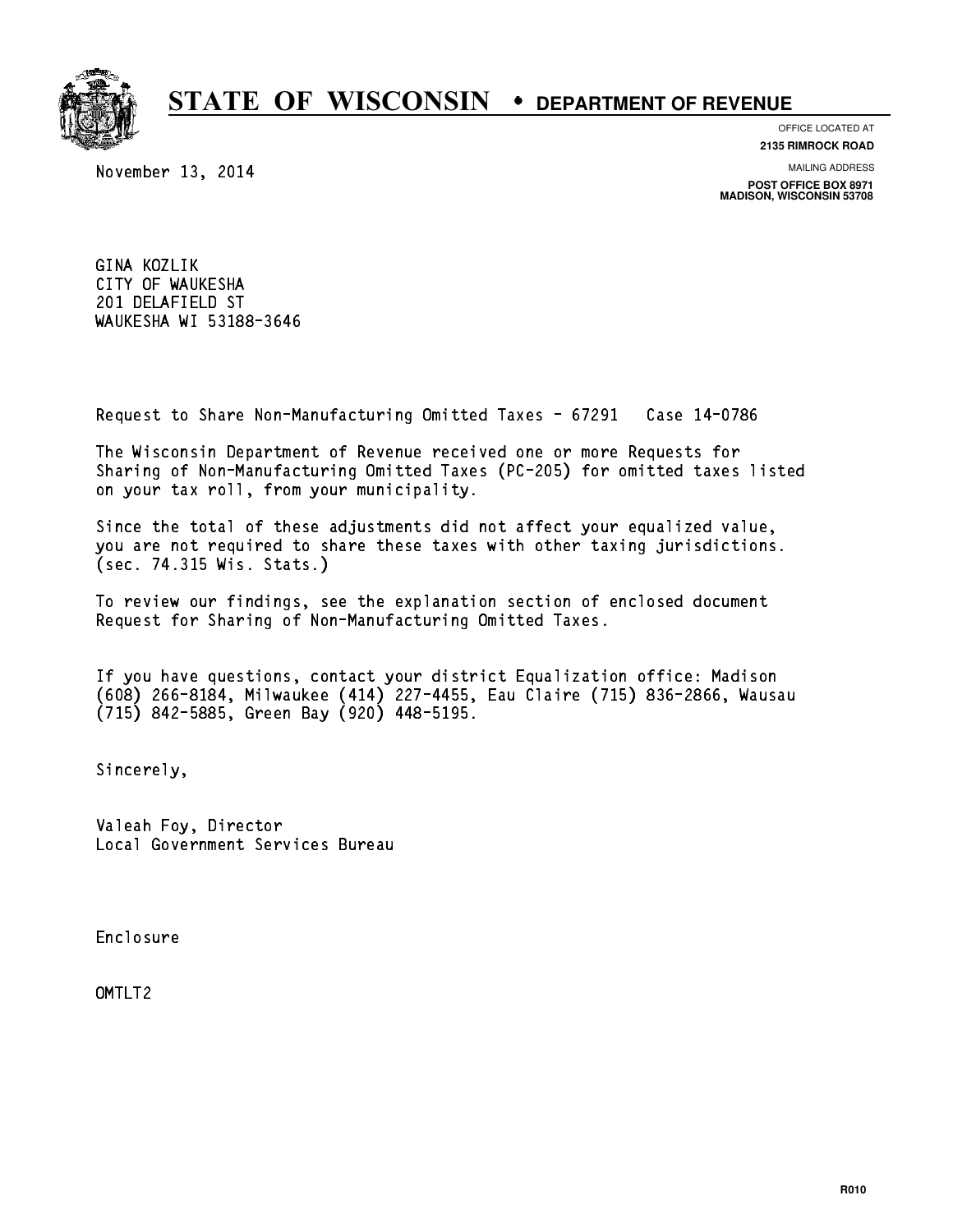

OFFICE LOCATED AT

November 13, 2014

**2135 RIMROCK ROAD**

MAILING ADDRESS

**POST OFFICE BOX 8971 MADISON, WISCONSIN 53708**

GINA KOZLIK CITY OF WAUKESHA 201 DELAFIELD ST WAUKESHA WI 53188-3646

Request to Share Non-Manufacturing Omitted Taxes - 67291 Case 14-0787

The Wisconsin Department of Revenue received one or more Requests for Sharing of Non-Manufacturing Omitted Taxes (PC-205) for omitted taxes listed on your tax roll, from your municipality.

Since the total of these adjustments did not affect your equalized value, you are not required to share these taxes with other taxing jurisdictions. (sec. 74.315 Wis. Stats.)

To review our findings, see the explanation section of enclosed document Request for Sharing of Non-Manufacturing Omitted Taxes.

If you have questions, contact your district Equalization office: Madison (608) 266-8184, Milwaukee (414) 227-4455, Eau Claire (715) 836-2866, Wausau (715) 842-5885, Green Bay (920) 448-5195.

Sincerely,

Valeah Foy, Director Local Government Services Bureau

Enclosure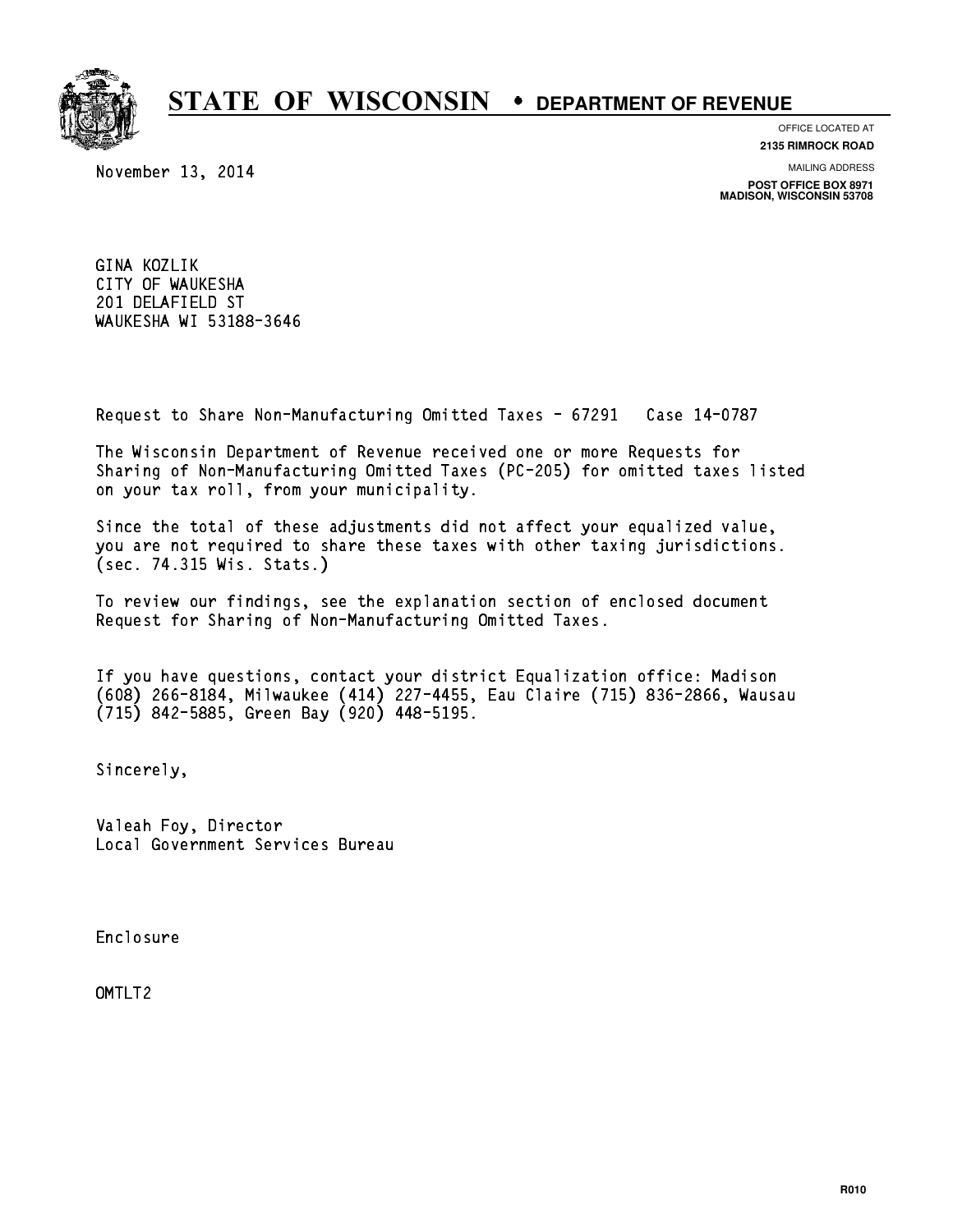

OFFICE LOCATED AT

**2135 RIMROCK ROAD**

MAILING ADDRESS

**POST OFFICE BOX 8971 MADISON, WISCONSIN 53708**

November 13, 2014

JANICE C STEARNS JANICE C STEARNS<br>TOWN OF DOYLE<br>2001 01TU 0TRETT TOWN OF DOYLE<br>2231 24TH STREET RICE LAKE WI 54868-9064

Duplicate Request to Share Non-Manufacturing Omitted Taxes Duplicate Request to Sha<br>03024 Case 14-0891

The Wisconsin Department of Revenue received your enclosed request for sharing of non-manufacturing omitted taxes. Since you previously sent us a request for sharing of non-manufacturing omitted taxes, we consider this a duplicate request and are taking no further action.

If you have questions, please contact us at (608) 266-8207 or lgs@revenue.wi.gov.

Sincerely,

Valeah Foy, Director Local Government Services Bureau

Enclosure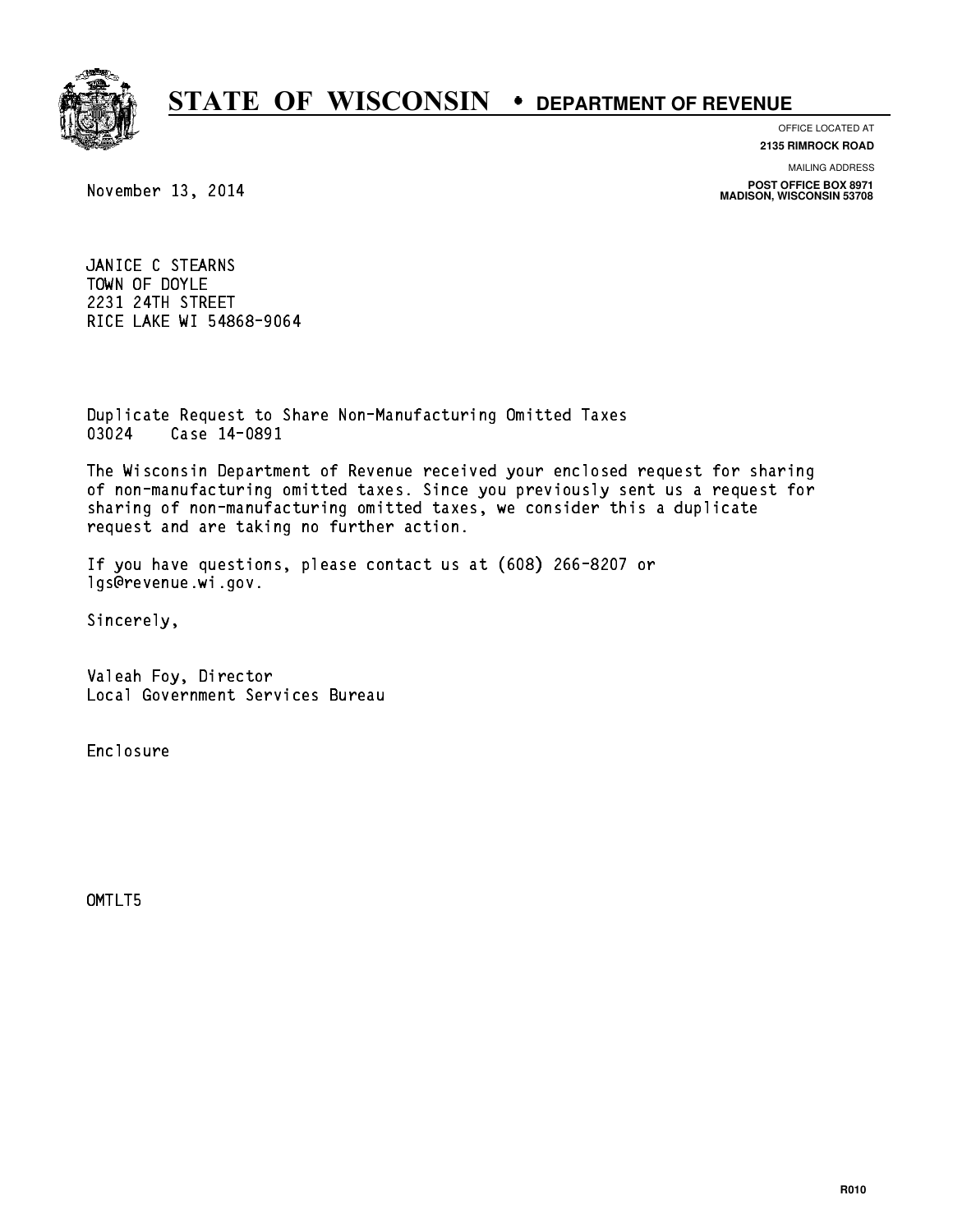

OFFICE LOCATED AT

**2135 RIMROCK ROAD**

MAILING ADDRESS

**POST OFFICE BOX 8971 MADISON, WISCONSIN 53708**

November 13, 2014

MARLENE ESSER MARLENE ESSER<br>VILLAGE OF CASSVILLE VILLAGE OF CA<br>PO BOX 171<br>ALOQUILLE PO BOX 171<br>CASSVILLE WI 53806-0171

Duplicate Request to Share Non-Manufacturing Omitted Taxes Duplicate Request to Sha<br>22111 Case 14-0604

The Wisconsin Department of Revenue received your enclosed request for sharing of non-manufacturing omitted taxes. Since you previously sent us a request for sharing of non-manufacturing omitted taxes, we consider this a duplicate request and are taking no further action.

If you have questions, please contact us at (608) 266-8207 or lgs@revenue.wi.gov.

Sincerely,

Valeah Foy, Director Local Government Services Bureau

Enclosure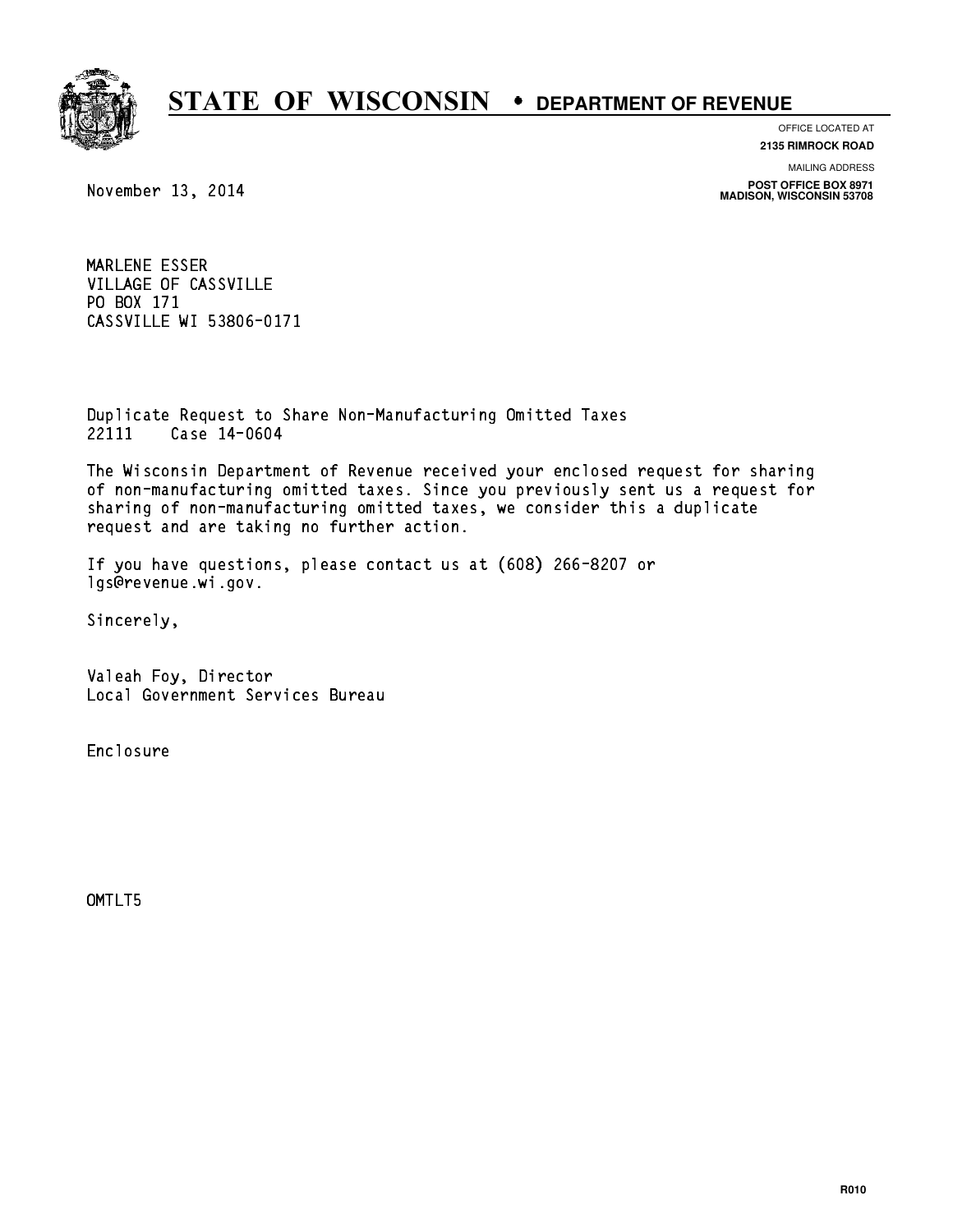

OFFICE LOCATED AT

**2135 RIMROCK ROAD**

MAILING ADDRESS

**POST OFFICE BOX 8971 MADISON, WISCONSIN 53708**

November 13, 2014

MARLENE ESSER MARLENE ESSER<br>VILLAGE OF CASSVILLE VILLAGE OF CA<br>PO BOX 171<br>ALOQUILLE PO BOX 171<br>CASSVILLE WI 53806-0171

Duplicate Request to Share Non-Manufacturing Omitted Taxes Duplicate Request to Sha<br>22111 Case 14-0605

The Wisconsin Department of Revenue received your enclosed request for sharing of non-manufacturing omitted taxes. Since you previously sent us a request for sharing of non-manufacturing omitted taxes, we consider this a duplicate request and are taking no further action.

If you have questions, please contact us at (608) 266-8207 or lgs@revenue.wi.gov.

Sincerely,

Valeah Foy, Director Local Government Services Bureau

Enclosure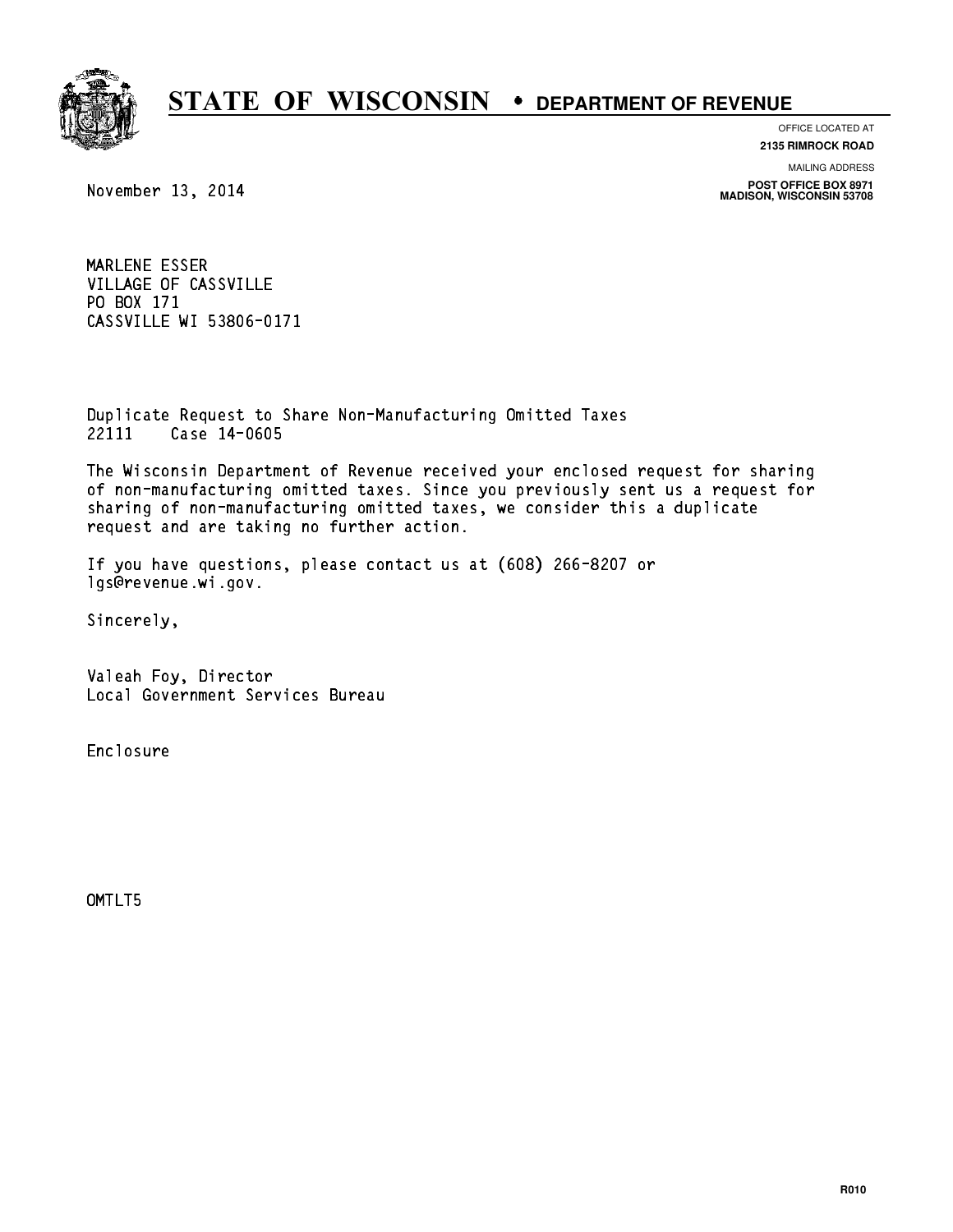

OFFICE LOCATED AT

**2135 RIMROCK ROAD**

MAILING ADDRESS

**POST OFFICE BOX 8971 MADISON, WISCONSIN 53708**

November 13, 2014

JAN MARTIN JAN MARTIN<br>CITY OF PLATTEVILLE<br>CITY OF PLATTEVILLE CITY OF PLATT<br>PO BOX 780<br>PLITTEVILLE U PO BOX 780<br>PLATTEVILLE WI 53818-0780

Duplicate Request to Share Non-Manufacturing Omitted Taxes Duplicate Request to Sha<br>22271 Case 14-0225

The Wisconsin Department of Revenue received your enclosed request for sharing of non-manufacturing omitted taxes. Since you previously sent us a request for sharing of non-manufacturing omitted taxes, we consider this a duplicate request and are taking no further action.

If you have questions, please contact us at (608) 266-8207 or lgs@revenue.wi.gov.

Sincerely,

Valeah Foy, Director Local Government Services Bureau

Enclosure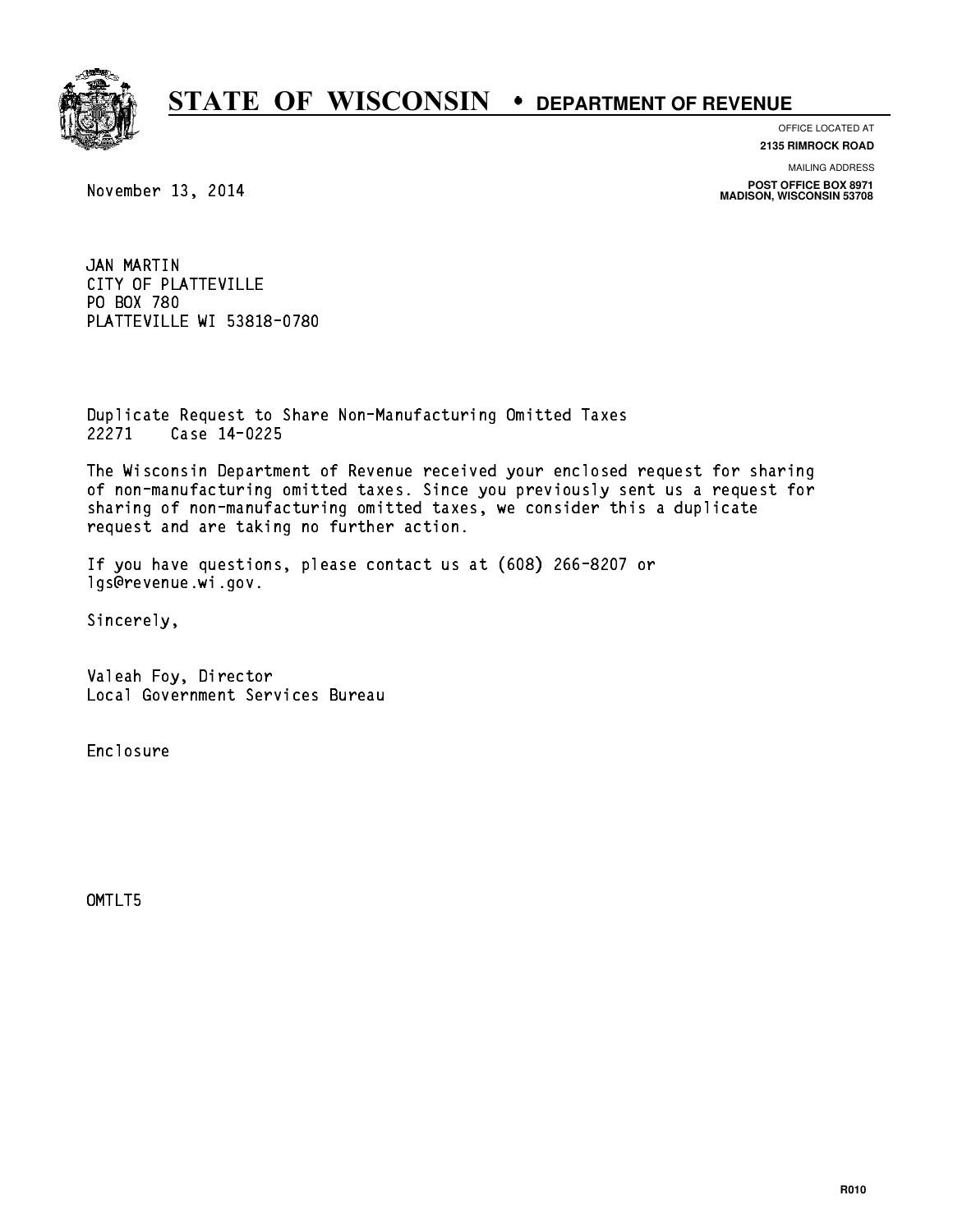

OFFICE LOCATED AT

**2135 RIMROCK ROAD**

MAILING ADDRESS

**POST OFFICE BOX 8971 MADISON, WISCONSIN 53708**

November 13, 2014

CONNIE ZIMMERMAN CONNIE ZIMMERMAN<br>TOWN OF FULTON<br>TOWN OF FULTON ATU 2738 W FULTON CENTER DR EDGERTON WI 53534-8528

Duplicate Request to Share Non-Manufacturing Omitted Taxes Duplicate Request to Sha<br>53012 Case 14-0256

The Wisconsin Department of Revenue received your enclosed request for sharing of non-manufacturing omitted taxes. Since you previously sent us a request for sharing of non-manufacturing omitted taxes, we consider this a duplicate request and are taking no further action.

If you have questions, please contact us at (608) 266-8207 or lgs@revenue.wi.gov.

Sincerely,

Valeah Foy, Director Local Government Services Bureau

Enclosure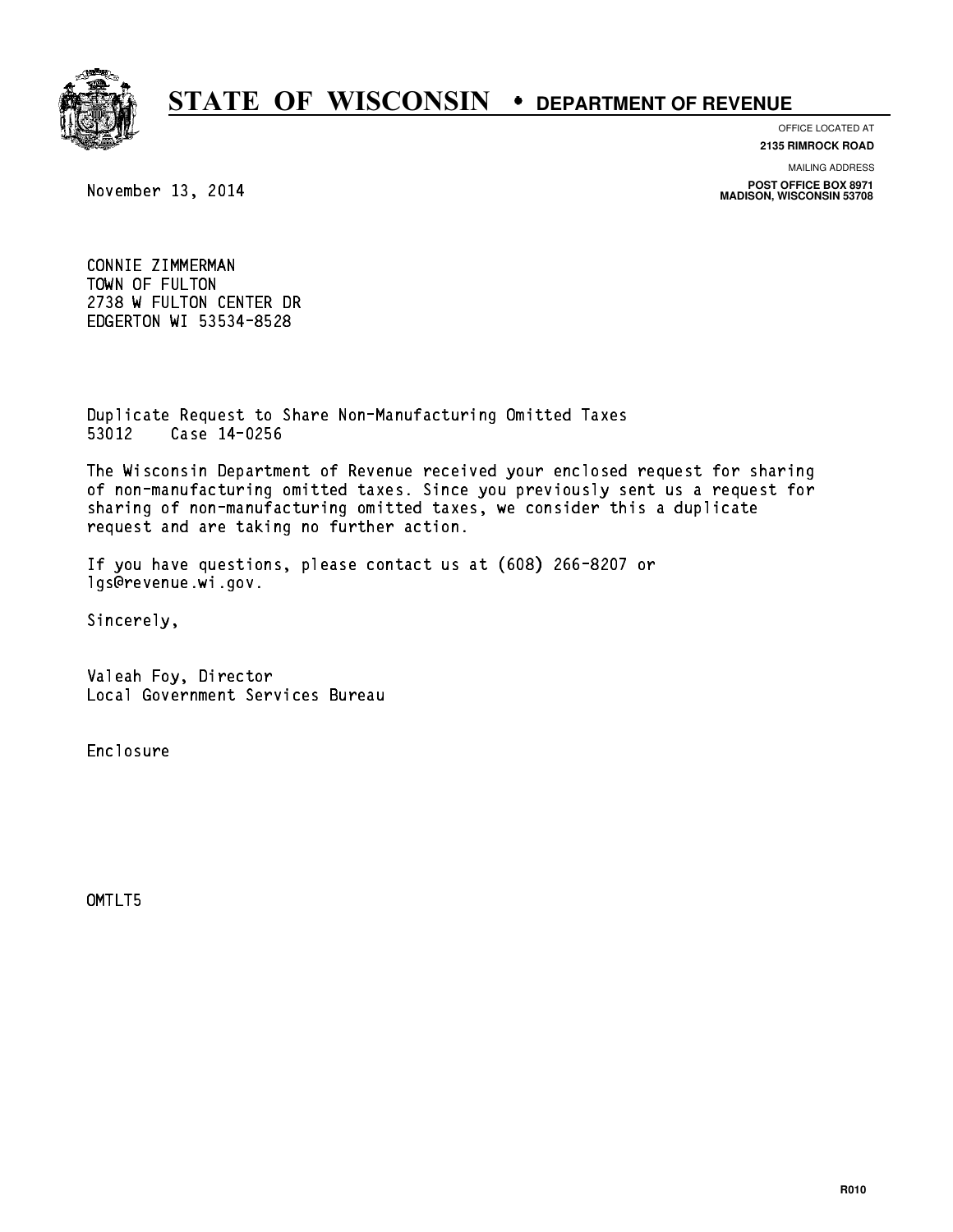

OFFICE LOCATED AT

**2135 RIMROCK ROAD**

MAILING ADDRESS

**POST OFFICE BOX 8971 MADISON, WISCONSIN 53708**

November 13, 2014

CONNIE ZIMMERMAN CONNIE ZIMMERMAN<br>TOWN OF FULTON<br>TOWN OF FULTON ATU 2738 W FULTON CENTER DR EDGERTON WI 53534-8528

Duplicate Request to Share Non-Manufacturing Omitted Taxes Duplicate Request to Sha<br>53012 Case 14-0255

The Wisconsin Department of Revenue received your enclosed request for sharing of non-manufacturing omitted taxes. Since you previously sent us a request for sharing of non-manufacturing omitted taxes, we consider this a duplicate request and are taking no further action.

If you have questions, please contact us at (608) 266-8207 or lgs@revenue.wi.gov.

Sincerely,

Valeah Foy, Director Local Government Services Bureau

Enclosure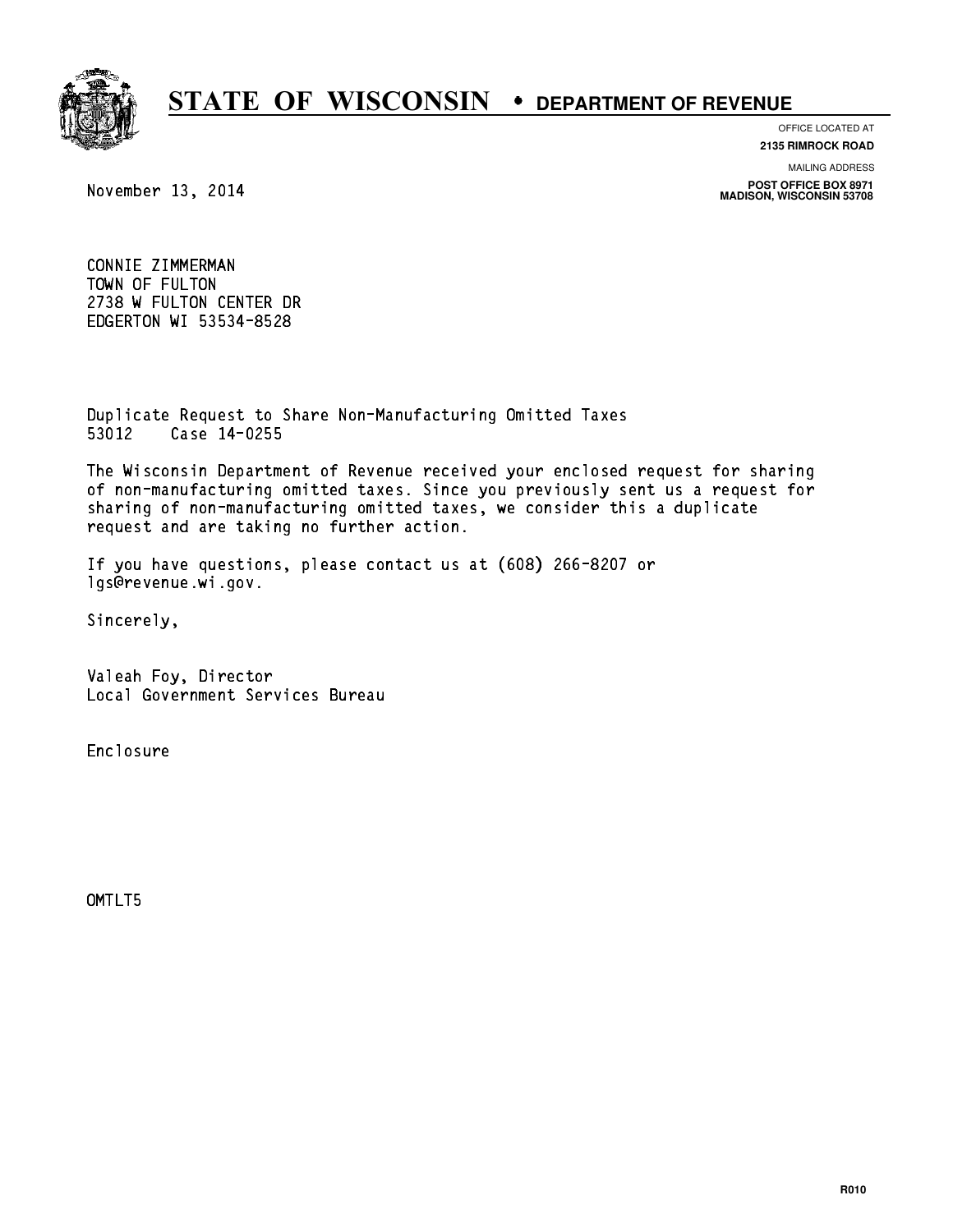

#### OFFICE LOCATED AT **2135 RIMROCK ROAD**

November 13, 2014

MAILING ADDRESS

**POST OFFICE BOX 8971 MADISON, WISCONSIN 53708**

HEIDI KAWLESKI TOWN OF SARATOGA 1120 STATE HWY 73 S WIS RAPIDS WI 54494

Duplicate Request to Share Non-Manufacturing Omitted Taxes Duplicate Request to Sha<br>71036 Case 14-0010

The Wisconsin Department of Revenue received your enclosed request for sharing of non-manufacturing omitted taxes. Since you previously sent us a request for sharing of non-manufacturing omitted taxes, we consider this a duplicate request and are taking no further action.

If you have questions, please contact us at (608) 266-8207 or lgs@revenue.wi.gov.

Sincerely,

Valeah Foy, Director Local Government Services Bureau

Enclosure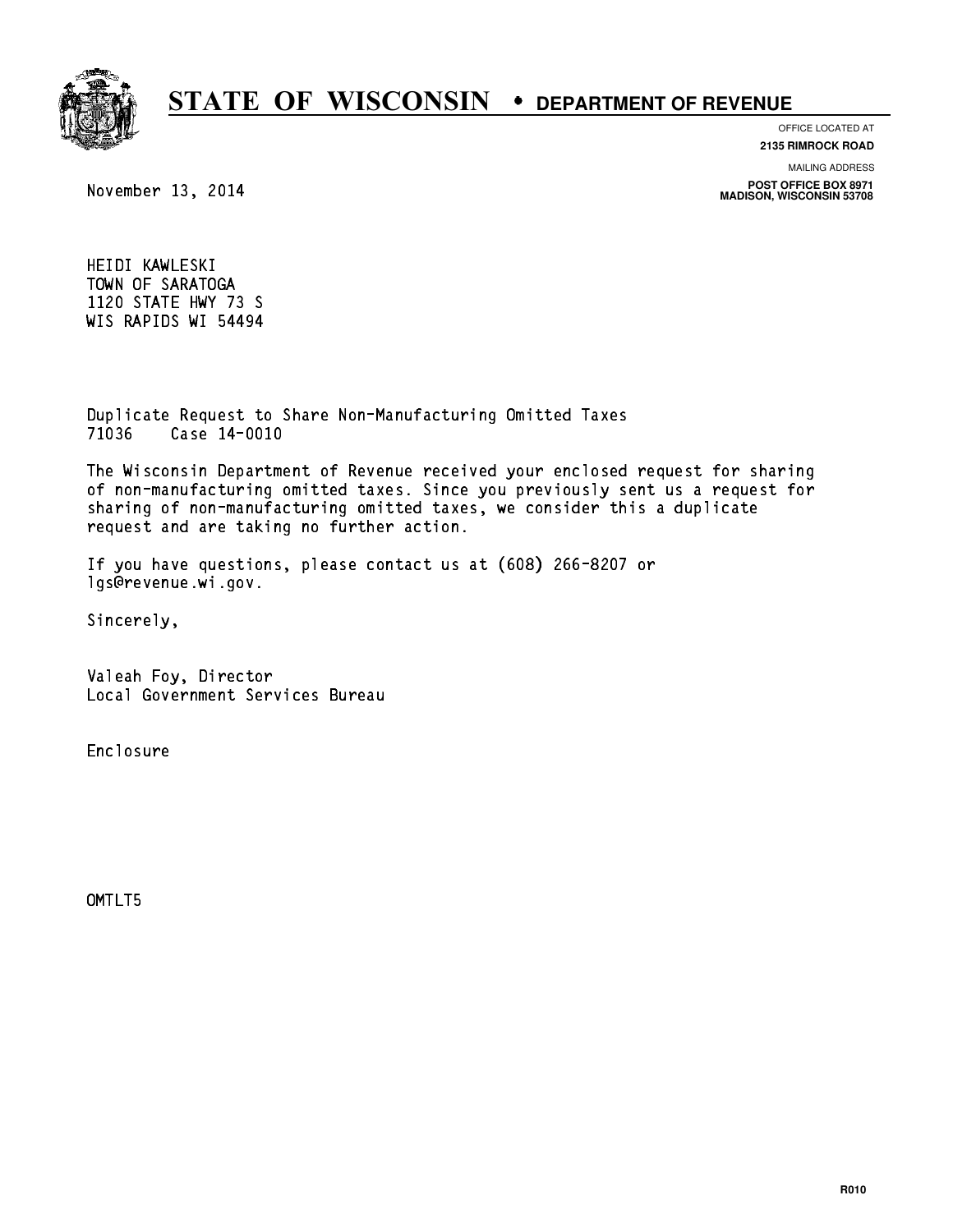

November 13, 2014

OFFICE LOCATED AT

**2135 RIMROCK ROAD**

MAILING ADDRESS **POST OFFICE BOX 8971 MADISON, WISCONSIN 53708**

JANICE C STEARNS JANICE C STEARNS<br>TOWN OF DOYLE<br>2001 01TU 0TRETT TOWN OF DOYLE<br>2231 24TH STREET RICE LAKE WI 54868-9064

Request to Share Non-Manufacturing Omitted Taxes - Share Taxes Request to Share Non-Man<br>03024 Case 14-0889

The Wisconsin Department of Revenue received a request to share The Wisconsin Department of Revenue received a request to share<br>non-manufacturing omitted taxes for omitted taxes listed on your tax roll, non-manufacturing omitted<br>from your municipality.

Since the omitted taxes affect your equalized value, you must either share the omitted taxes with each applicable taxing jurisdiction or have an adjustment made to your eqaulized value accounting for the omitted property. (sec. 74.315 Wis. Stats.)

This letter certifies the amount of omitted taxes you must share with each taxing jurisdiction once the taxes are collected. To review our findings, see the explanation section of enclosed document Request for Sharing of Non-Manufacturing Omitted Taxes (PC-205).

If you have questions, contact your district Equalization office: Madison If you have questions, contact your district Equalization office: Madis<br>(608) 266-8184, Milwaukee (414) 227-4455, Eau Claire (715) 836-2866,<br>.. (608) 266-8184, Milwaukee (414) 227-4455, Eau Clair<br>Wausau (715) 842-5885, Green Bay (920) 448-5195.

Sincerely,

Valeah Foy, Director Local Government Services Bureau

Enclosure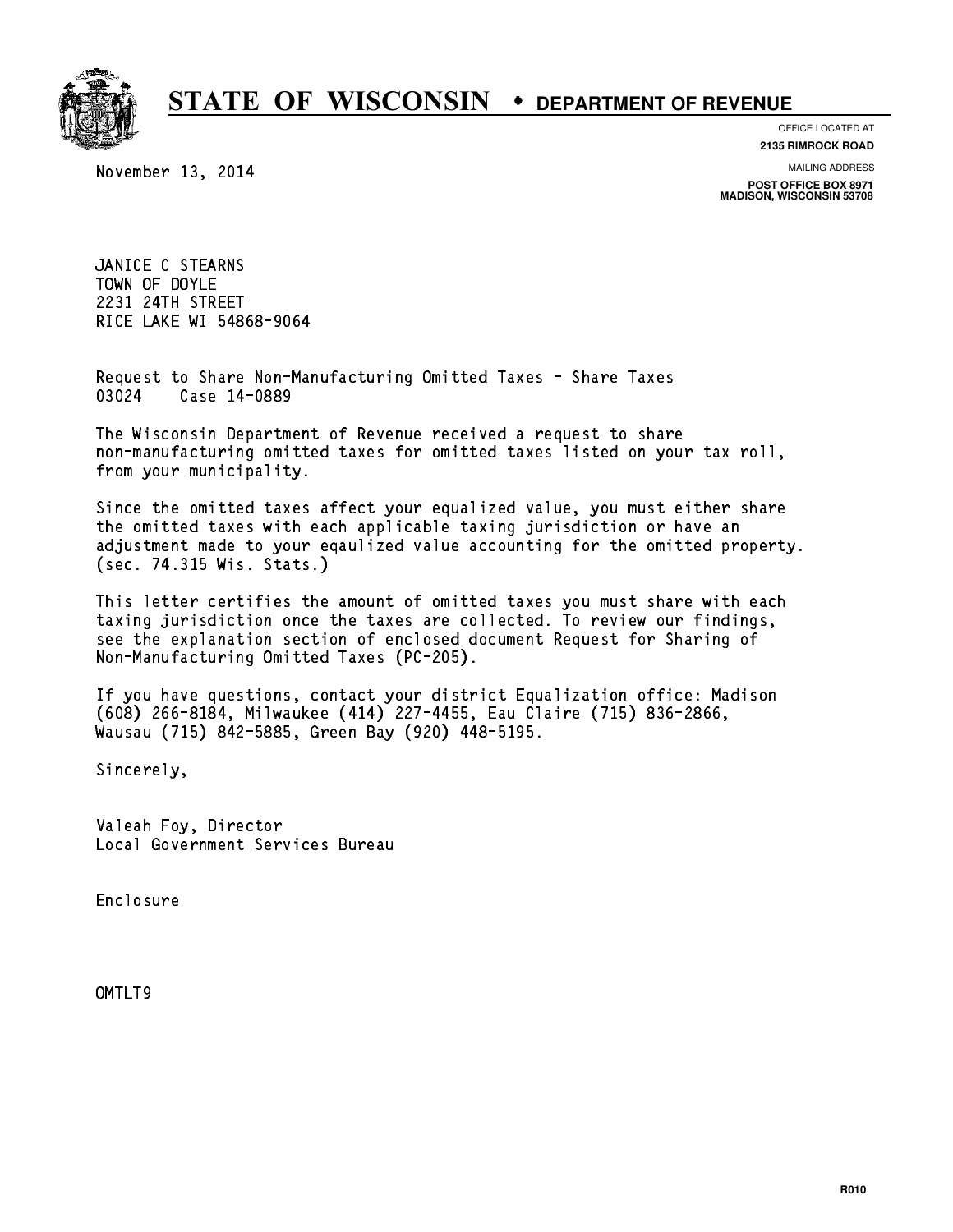

November 13, 2014

OFFICE LOCATED AT

**2135 RIMROCK ROAD**

MAILING ADDRESS **POST OFFICE BOX 8971 MADISON, WISCONSIN 53708**

JANICE C STEARNS JANICE C STEARNS<br>TOWN OF DOYLE<br>2001 01TU 0TRETT TOWN OF DOYLE<br>2231 24TH STREET RICE LAKE WI 54868-9064

Request to Share Non-Manufacturing Omitted Taxes - Share Taxes Request to Share Non-Man<br>03024 Case 14-0890

The Wisconsin Department of Revenue received a request to share The Wisconsin Department of Revenue received a request to share<br>non-manufacturing omitted taxes for omitted taxes listed on your tax roll, non-manufacturing omitted<br>from your municipality.

Since the omitted taxes affect your equalized value, you must either share the omitted taxes with each applicable taxing jurisdiction or have an adjustment made to your eqaulized value accounting for the omitted property. (sec. 74.315 Wis. Stats.)

This letter certifies the amount of omitted taxes you must share with each taxing jurisdiction once the taxes are collected. To review our findings, see the explanation section of enclosed document Request for Sharing of Non-Manufacturing Omitted Taxes (PC-205).

If you have questions, contact your district Equalization office: Madison If you have questions, contact your district Equalization office: Madis<br>(608) 266-8184, Milwaukee (414) 227-4455, Eau Claire (715) 836-2866,<br>.. (608) 266-8184, Milwaukee (414) 227-4455, Eau Clair<br>Wausau (715) 842-5885, Green Bay (920) 448-5195.

Sincerely,

Valeah Foy, Director Local Government Services Bureau

Enclosure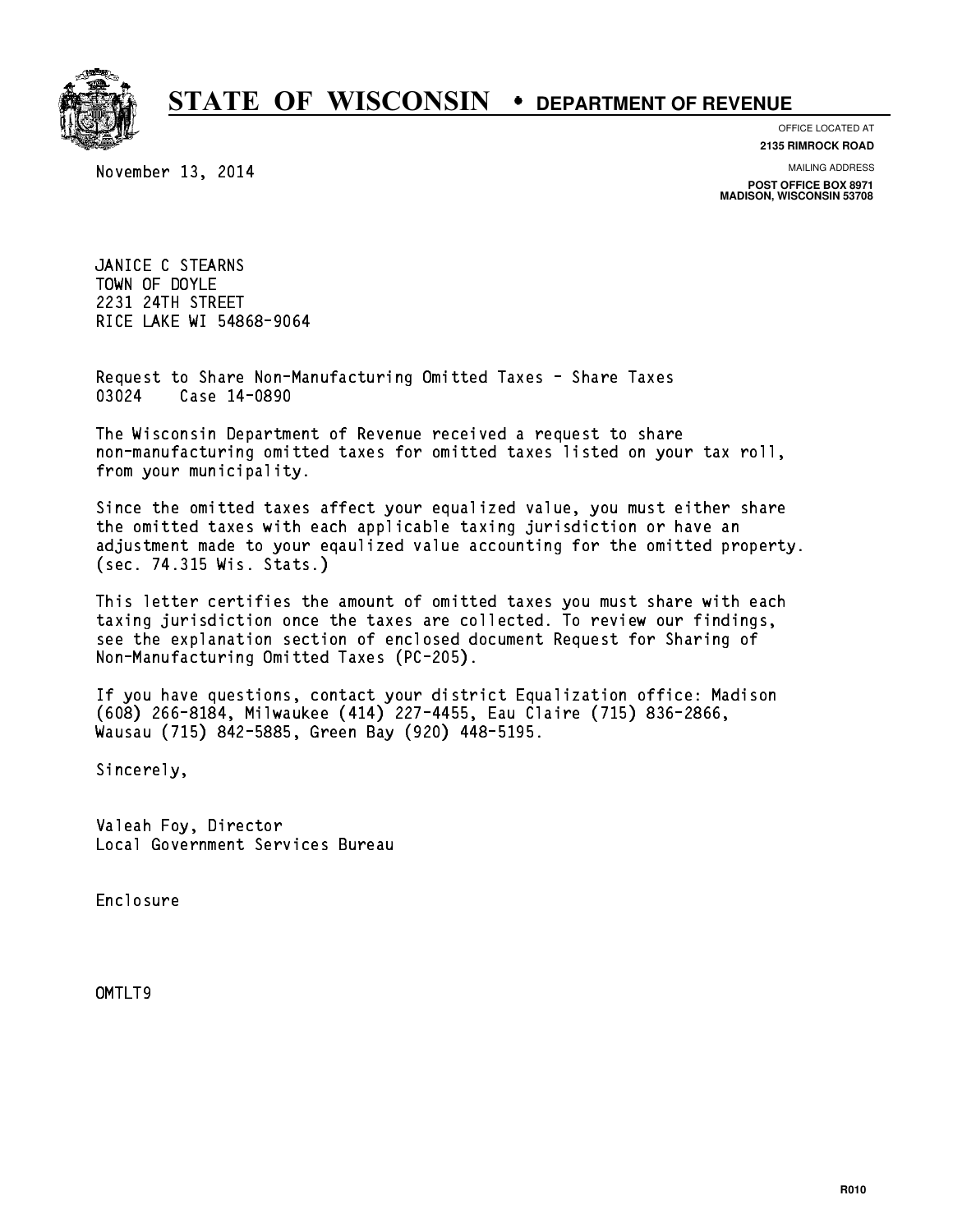

November 13, 2014

OFFICE LOCATED AT **2135 RIMROCK ROAD**

MAILING ADDRESS

**POST OFFICE BOX 8971 MADISON, WISCONSIN 53708**

TERRI ERNST TERRI ERNST<br>CITY OF OWEN<br>PRIMICI CITY OF OWEN<br>PO BOX 67<br>CUEN UI 5446 PO BOX 67<br>OWEN WI 54460-0067

Request to Share Non-Manufacturing Omitted Taxes - Share Taxes Request to Share Non-Man<br>10265 Case 14-0054

The Wisconsin Department of Revenue received a request to share The Wisconsin Department of Revenue received a request to share<br>non-manufacturing omitted taxes for omitted taxes listed on your tax roll, non-manufacturing omitted<br>from your municipality.

Since the omitted taxes affect your equalized value, you must either share the omitted taxes with each applicable taxing jurisdiction or have an adjustment made to your eqaulized value accounting for the omitted property. (sec. 74.315 Wis. Stats.)

This letter certifies the amount of omitted taxes you must share with each taxing jurisdiction once the taxes are collected. To review our findings, see the explanation section of enclosed document Request for Sharing of Non-Manufacturing Omitted Taxes (PC-205).

If you have questions, contact your district Equalization office: Madison If you have questions, contact your district Equalization office: Madis<br>(608) 266-8184, Milwaukee (414) 227-4455, Eau Claire (715) 836-2866,<br>.. (608) 266-8184, Milwaukee (414) 227-4455, Eau Clair<br>Wausau (715) 842-5885, Green Bay (920) 448-5195.

Sincerely,

Valeah Foy, Director Local Government Services Bureau

Enclosure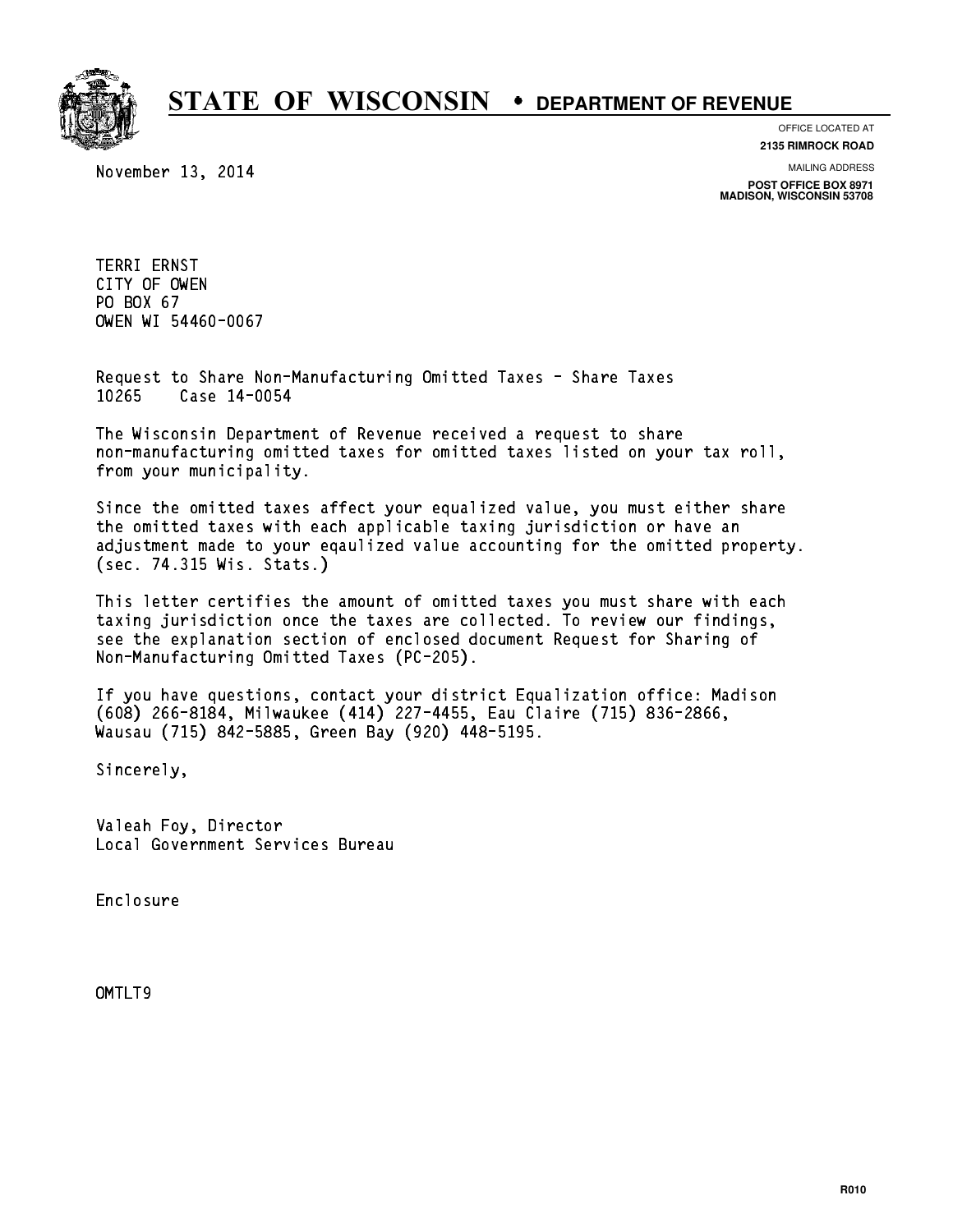

November 13, 2014

OFFICE LOCATED AT **2135 RIMROCK ROAD**

MAILING ADDRESS

**POST OFFICE BOX 8971 MADISON, WISCONSIN 53708**

TERRI ERNST TERRI ERNST<br>CITY OF OWEN<br>PRIMICI CITY OF OWEN<br>PO BOX 67<br>CUEN UI 5446 PO BOX 67<br>OWEN WI 54460-0067

Request to Share Non-Manufacturing Omitted Taxes - Share Taxes Request to Share Non-Man<br>10265 Case 14-0055

The Wisconsin Department of Revenue received a request to share The Wisconsin Department of Revenue received a request to share<br>non-manufacturing omitted taxes for omitted taxes listed on your tax roll, non-manufacturing omitted<br>from your municipality.

Since the omitted taxes affect your equalized value, you must either share the omitted taxes with each applicable taxing jurisdiction or have an adjustment made to your eqaulized value accounting for the omitted property. (sec. 74.315 Wis. Stats.)

This letter certifies the amount of omitted taxes you must share with each taxing jurisdiction once the taxes are collected. To review our findings, see the explanation section of enclosed document Request for Sharing of Non-Manufacturing Omitted Taxes (PC-205).

If you have questions, contact your district Equalization office: Madison If you have questions, contact your district Equalization office: Madis<br>(608) 266-8184, Milwaukee (414) 227-4455, Eau Claire (715) 836-2866,<br>.. (608) 266-8184, Milwaukee (414) 227-4455, Eau Clair<br>Wausau (715) 842-5885, Green Bay (920) 448-5195.

Sincerely,

Valeah Foy, Director Local Government Services Bureau

Enclosure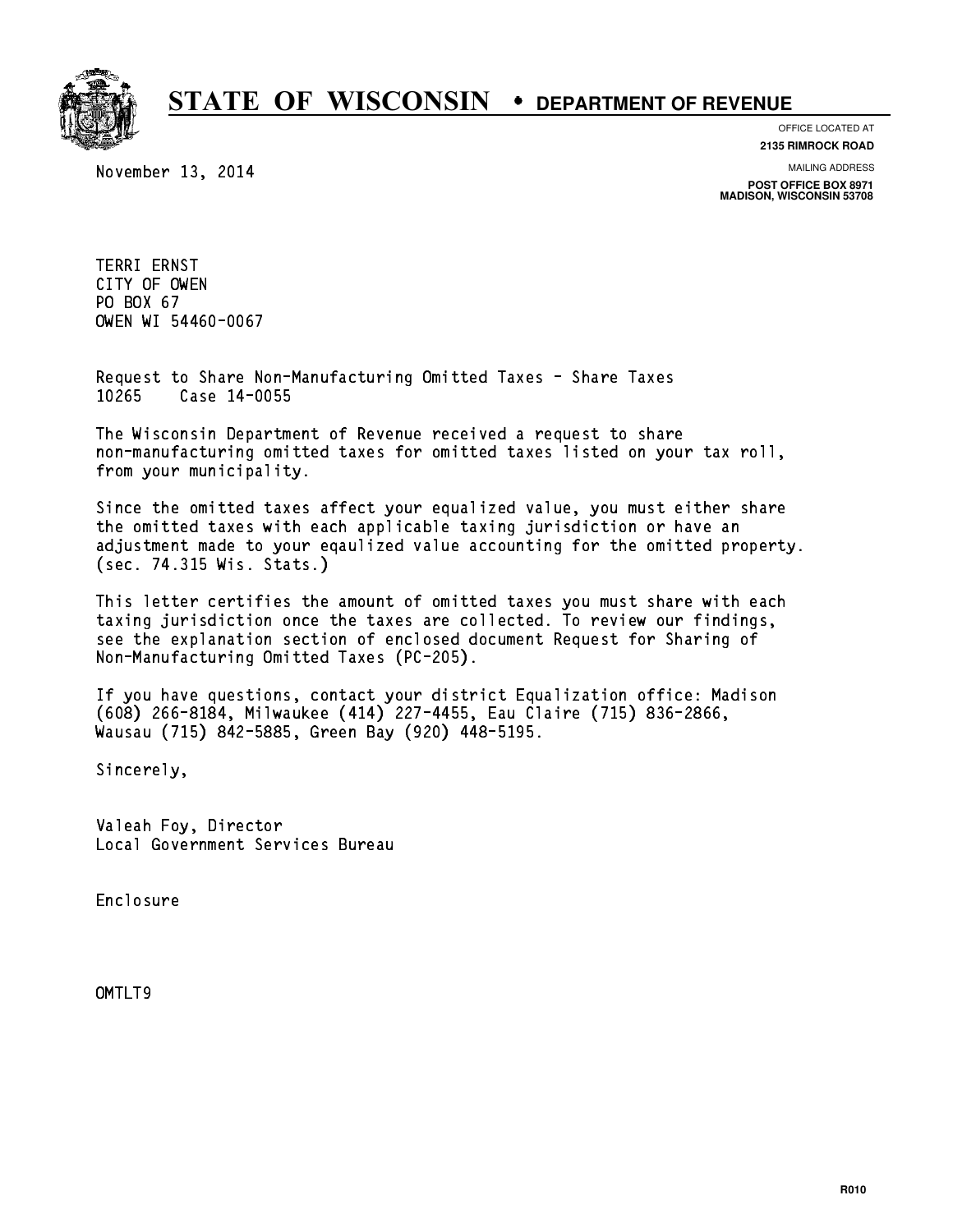

November 13, 2014

OFFICE LOCATED AT **2135 RIMROCK ROAD**

MAILING ADDRESS

**POST OFFICE BOX 8971 MADISON, WISCONSIN 53708**

TERRI ERNST TERRI ERNST<br>CITY OF OWEN<br>PRIMICI CITY OF OWEN<br>PO BOX 67<br>CUEN UI 5446 PO BOX 67<br>OWEN WI 54460-0067

Request to Share Non-Manufacturing Omitted Taxes - Share Taxes Request to Share Non-Man<br>10265 Case 14-0050

The Wisconsin Department of Revenue received a request to share The Wisconsin Department of Revenue received a request to share<br>non-manufacturing omitted taxes for omitted taxes listed on your tax roll, non-manufacturing omitted<br>from your municipality.

Since the omitted taxes affect your equalized value, you must either share the omitted taxes with each applicable taxing jurisdiction or have an adjustment made to your eqaulized value accounting for the omitted property. (sec. 74.315 Wis. Stats.)

This letter certifies the amount of omitted taxes you must share with each taxing jurisdiction once the taxes are collected. To review our findings, see the explanation section of enclosed document Request for Sharing of Non-Manufacturing Omitted Taxes (PC-205).

If you have questions, contact your district Equalization office: Madison If you have questions, contact your district Equalization office: Madis<br>(608) 266-8184, Milwaukee (414) 227-4455, Eau Claire (715) 836-2866,<br>.. (608) 266-8184, Milwaukee (414) 227-4455, Eau Clair<br>Wausau (715) 842-5885, Green Bay (920) 448-5195.

Sincerely,

Valeah Foy, Director Local Government Services Bureau

Enclosure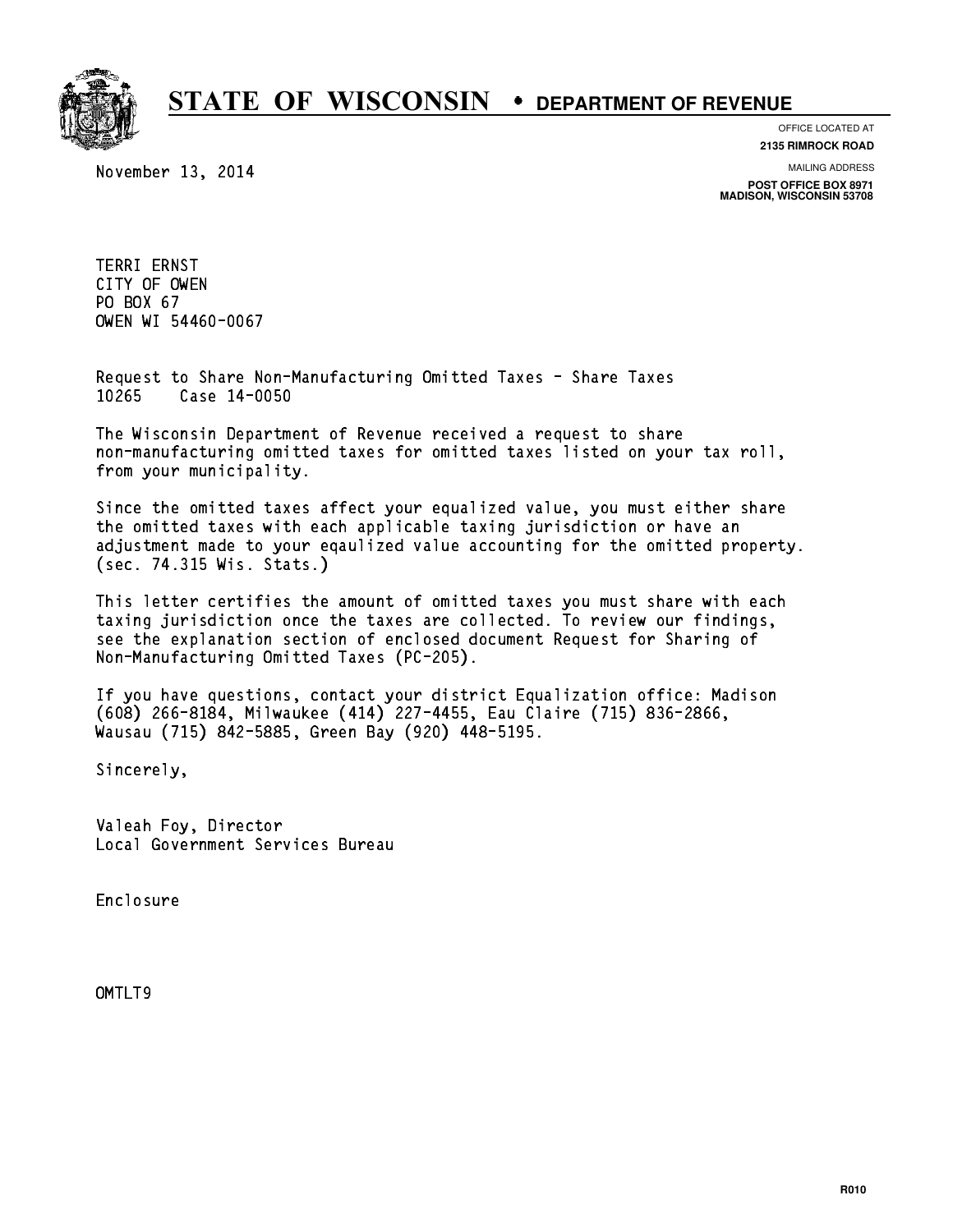

November 13, 2014

OFFICE LOCATED AT **2135 RIMROCK ROAD**

MAILING ADDRESS

**POST OFFICE BOX 8971 MADISON, WISCONSIN 53708**

TERRI ERNST TERRI ERNST<br>CITY OF OWEN<br>PRIMICI CITY OF OWEN<br>PO BOX 67<br>CUEN UI 5446 PO BOX 67<br>OWEN WI 54460-0067

Request to Share Non-Manufacturing Omitted Taxes - Share Taxes Request to Share Non-Man<br>10265 Case 14-0051

The Wisconsin Department of Revenue received a request to share The Wisconsin Department of Revenue received a request to share<br>non-manufacturing omitted taxes for omitted taxes listed on your tax roll, non-manufacturing omitted<br>from your municipality.

Since the omitted taxes affect your equalized value, you must either share the omitted taxes with each applicable taxing jurisdiction or have an adjustment made to your eqaulized value accounting for the omitted property. (sec. 74.315 Wis. Stats.)

This letter certifies the amount of omitted taxes you must share with each taxing jurisdiction once the taxes are collected. To review our findings, see the explanation section of enclosed document Request for Sharing of Non-Manufacturing Omitted Taxes (PC-205).

If you have questions, contact your district Equalization office: Madison If you have questions, contact your district Equalization office: Madis<br>(608) 266-8184, Milwaukee (414) 227-4455, Eau Claire (715) 836-2866,<br>.. (608) 266-8184, Milwaukee (414) 227-4455, Eau Clair<br>Wausau (715) 842-5885, Green Bay (920) 448-5195.

Sincerely,

Valeah Foy, Director Local Government Services Bureau

Enclosure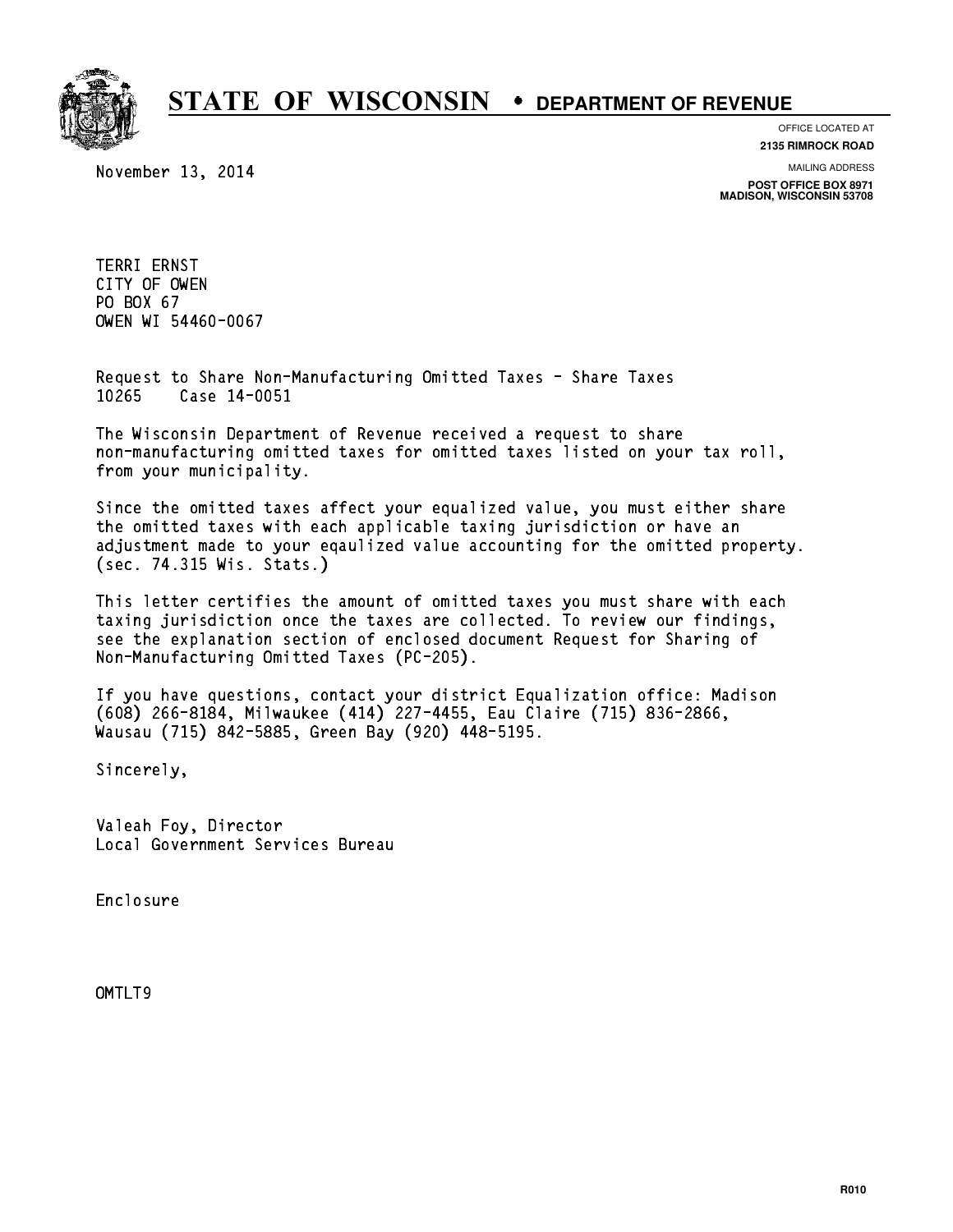

November 13, 2014

OFFICE LOCATED AT **2135 RIMROCK ROAD**

MAILING ADDRESS

**POST OFFICE BOX 8971 MADISON, WISCONSIN 53708**

TERRI ERNST TERRI ERNST<br>CITY OF OWEN<br>PRIMICI CITY OF OWEN<br>PO BOX 67<br>CUEN UI 5446 PO BOX 67<br>OWEN WI 54460-0067

Request to Share Non-Manufacturing Omitted Taxes - Share Taxes Request to Share Non-Man<br>10265 Case 14-0052

The Wisconsin Department of Revenue received a request to share The Wisconsin Department of Revenue received a request to share<br>non-manufacturing omitted taxes for omitted taxes listed on your tax roll, non-manufacturing omitted<br>from your municipality.

Since the omitted taxes affect your equalized value, you must either share the omitted taxes with each applicable taxing jurisdiction or have an adjustment made to your eqaulized value accounting for the omitted property. (sec. 74.315 Wis. Stats.)

This letter certifies the amount of omitted taxes you must share with each taxing jurisdiction once the taxes are collected. To review our findings, see the explanation section of enclosed document Request for Sharing of Non-Manufacturing Omitted Taxes (PC-205).

If you have questions, contact your district Equalization office: Madison If you have questions, contact your district Equalization office: Madis<br>(608) 266-8184, Milwaukee (414) 227-4455, Eau Claire (715) 836-2866,<br>.. (608) 266-8184, Milwaukee (414) 227-4455, Eau Clair<br>Wausau (715) 842-5885, Green Bay (920) 448-5195.

Sincerely,

Valeah Foy, Director Local Government Services Bureau

Enclosure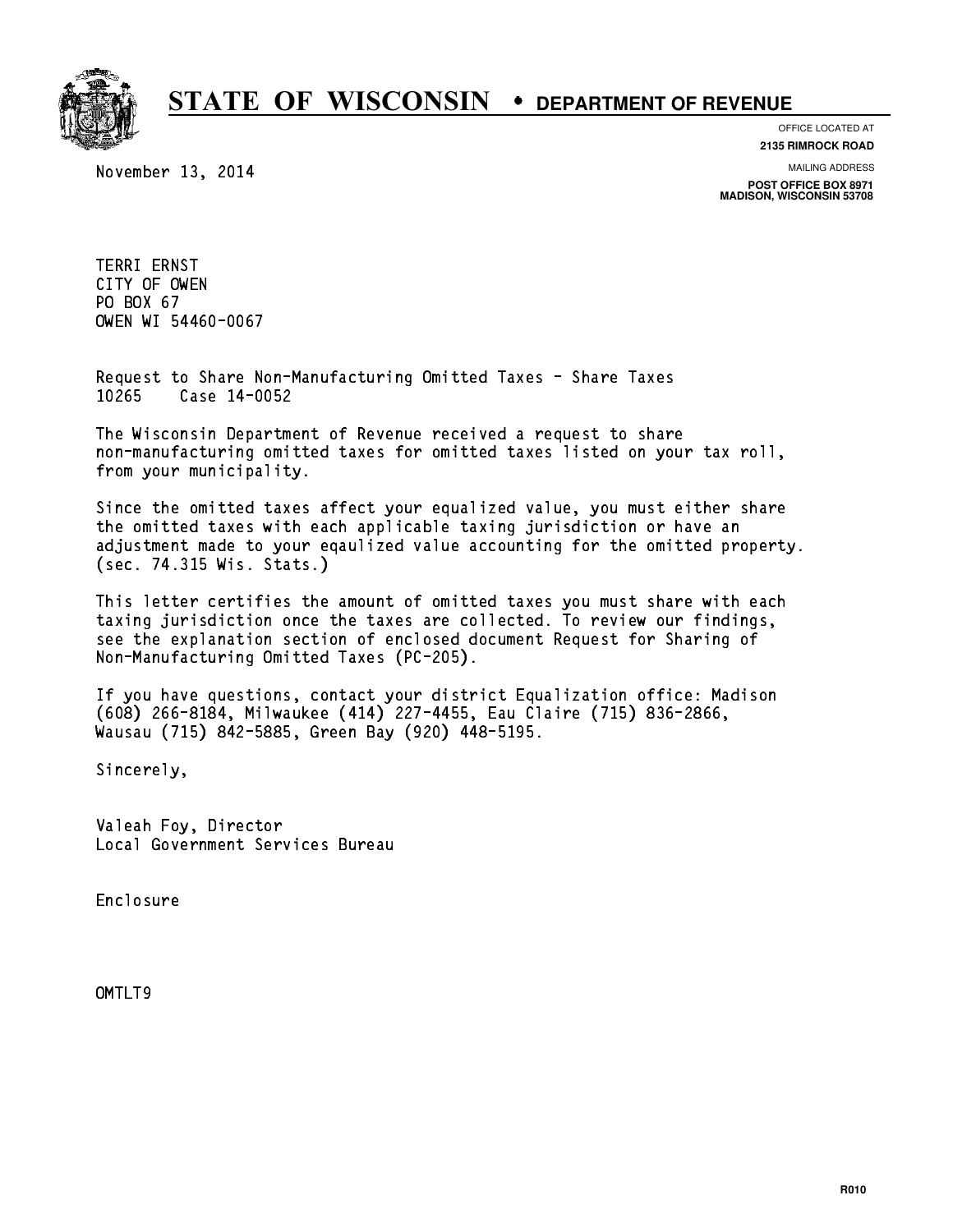

November 13, 2014

OFFICE LOCATED AT **2135 RIMROCK ROAD**

MAILING ADDRESS

**POST OFFICE BOX 8971 MADISON, WISCONSIN 53708**

TERRI ERNST TERRI ERNST<br>CITY OF OWEN<br>PRIMICI CITY OF OWEN<br>PO BOX 67<br>CUEN UI 5446 PO BOX 67<br>OWEN WI 54460-0067

Request to Share Non-Manufacturing Omitted Taxes - Share Taxes Request to Share Non-Man<br>10265 Case 14-0053

The Wisconsin Department of Revenue received a request to share The Wisconsin Department of Revenue received a request to share<br>non-manufacturing omitted taxes for omitted taxes listed on your tax roll, non-manufacturing omitted<br>from your municipality.

Since the omitted taxes affect your equalized value, you must either share the omitted taxes with each applicable taxing jurisdiction or have an adjustment made to your eqaulized value accounting for the omitted property. (sec. 74.315 Wis. Stats.)

This letter certifies the amount of omitted taxes you must share with each taxing jurisdiction once the taxes are collected. To review our findings, see the explanation section of enclosed document Request for Sharing of Non-Manufacturing Omitted Taxes (PC-205).

If you have questions, contact your district Equalization office: Madison If you have questions, contact your district Equalization office: Madis<br>(608) 266-8184, Milwaukee (414) 227-4455, Eau Claire (715) 836-2866,<br>.. (608) 266-8184, Milwaukee (414) 227-4455, Eau Clair<br>Wausau (715) 842-5885, Green Bay (920) 448-5195.

Sincerely,

Valeah Foy, Director Local Government Services Bureau

Enclosure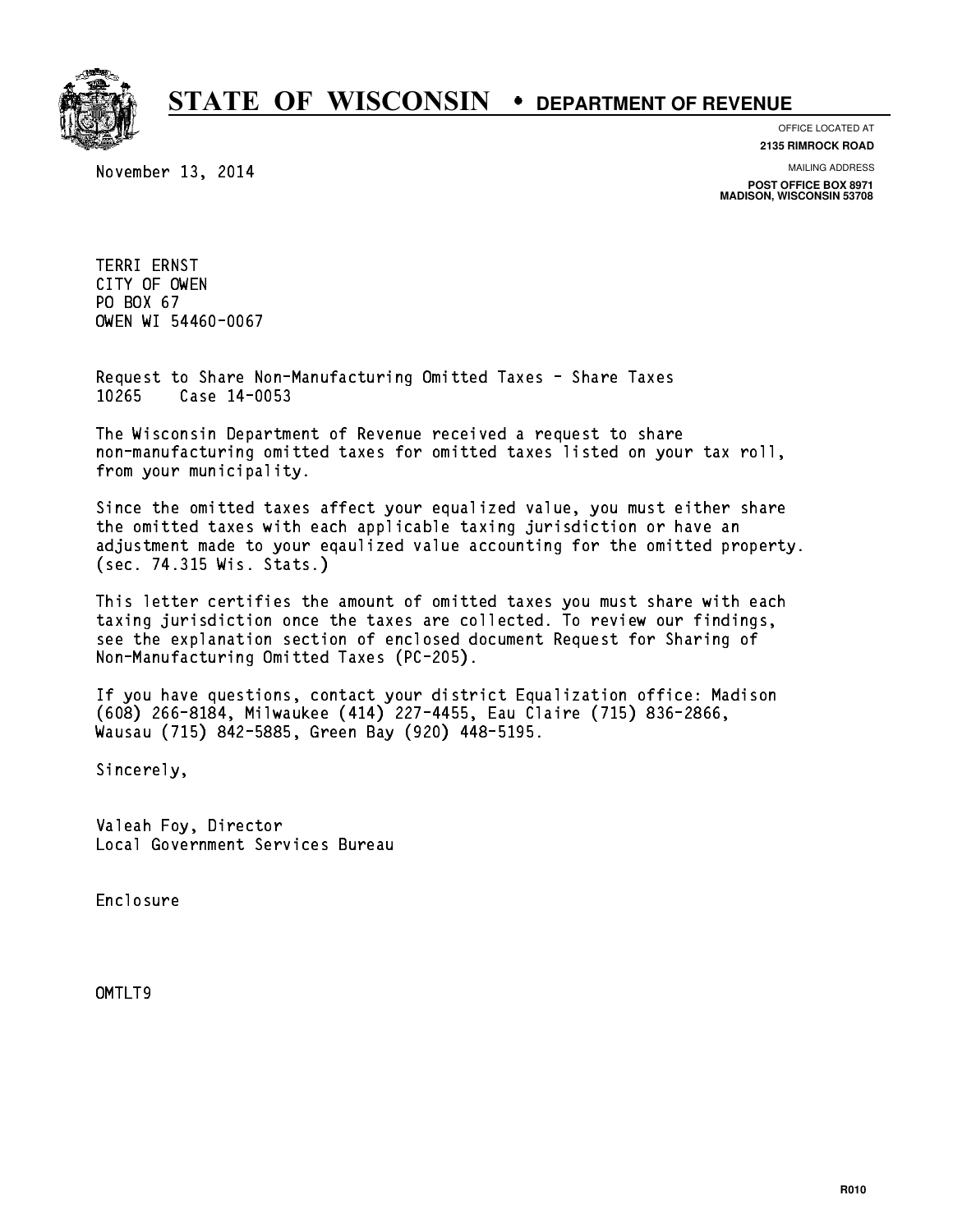

November 13, 2014

OFFICE LOCATED AT **2135 RIMROCK ROAD**

MAILING ADDRESS

**POST OFFICE BOX 8971 MADISON, WISCONSIN 53708**

MARLENE SIMMONS MARLENE SIMMONS<br>TOWN OF EASTMAN TOWN OF EASTM<br>PO BOX 142<br>FisTWALLIE EA EASTMAN WI 54626-0142

Request to Share Non-Manufacturing Omitted Taxes - Share Taxes Request to Share Non-Man<br>12006 Case 14-0022

The Wisconsin Department of Revenue received a request to share The Wisconsin Department of Revenue received a request to share<br>non-manufacturing omitted taxes for omitted taxes listed on your tax roll, non-manufacturing omitted<br>from your municipality.

Since the omitted taxes affect your equalized value, you must either share the omitted taxes with each applicable taxing jurisdiction or have an adjustment made to your eqaulized value accounting for the omitted property. (sec. 74.315 Wis. Stats.)

This letter certifies the amount of omitted taxes you must share with each taxing jurisdiction once the taxes are collected. To review our findings, see the explanation section of enclosed document Request for Sharing of Non-Manufacturing Omitted Taxes (PC-205).

If you have questions, contact your district Equalization office: Madison If you have questions, contact your district Equalization office: Madis<br>(608) 266-8184, Milwaukee (414) 227-4455, Eau Claire (715) 836-2866,<br>.. (608) 266-8184, Milwaukee (414) 227-4455, Eau Clair<br>Wausau (715) 842-5885, Green Bay (920) 448-5195.

Sincerely,

Valeah Foy, Director Local Government Services Bureau

Enclosure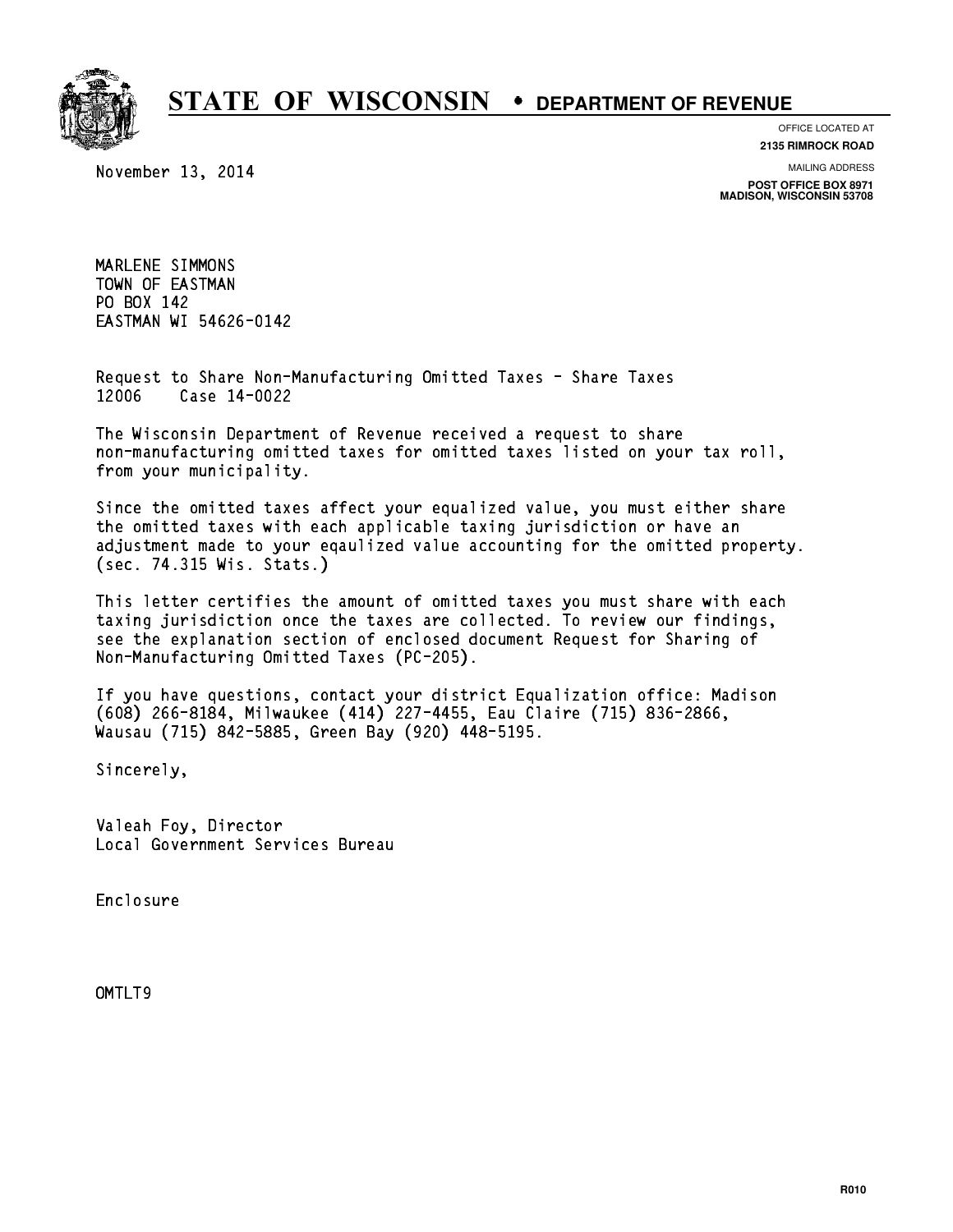

#### OFFICE LOCATED AT

November 13, 2014

**2135 RIMROCK ROAD**

MAILING ADDRESS

**POST OFFICE BOX 8971 MADISON, WISCONSIN 53708**

COLLEEN ALBRECHT VILLAGE OF SHOREWOOD HILLS 810 SHOREWOOD BLVD MADISON WI 53705-2115

Request to Share Non-Manufacturing Omitted Taxes - Share Taxes Request to Share Non-Man<br>13181 Case 14-0102

The Wisconsin Department of Revenue received a request to share The Wisconsin Department of Revenue received a request to share<br>non-manufacturing omitted taxes for omitted taxes listed on your tax roll, non-manufacturing omitted<br>from your municipality.

Since the omitted taxes affect your equalized value, you must either share the omitted taxes with each applicable taxing jurisdiction or have an adjustment made to your eqaulized value accounting for the omitted property. (sec. 74.315 Wis. Stats.)

This letter certifies the amount of omitted taxes you must share with each taxing jurisdiction once the taxes are collected. To review our findings, see the explanation section of enclosed document Request for Sharing of Non-Manufacturing Omitted Taxes (PC-205).

If you have questions, contact your district Equalization office: Madison If you have questions, contact your district Equalization office: Madis<br>(608) 266-8184, Milwaukee (414) 227-4455, Eau Claire (715) 836-2866,<br>.. (608) 266-8184, Milwaukee (414) 227-4455, Eau Clair<br>Wausau (715) 842-5885, Green Bay (920) 448-5195.

Sincerely,

Valeah Foy, Director Local Government Services Bureau

Enclosure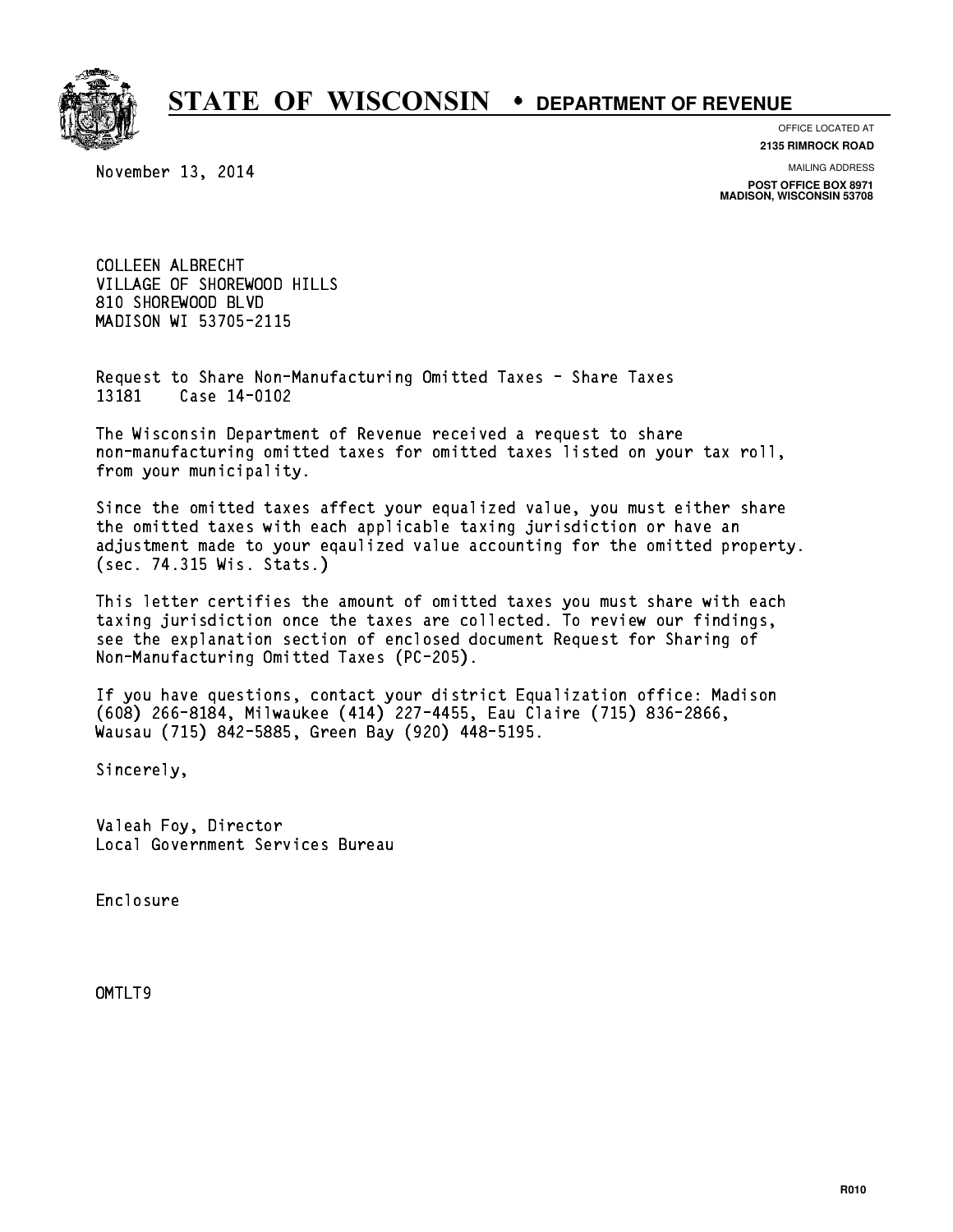

OFFICE LOCATED AT

November 13, 2014

**2135 RIMROCK ROAD**

MAILING ADDRESS

**POST OFFICE BOX 8971 MADISON, WISCONSIN 53708**

MARLENE ESSER MARLENE ESSER<br>VILLAGE OF CASSVILLE VILLAGE OF CA<br>PO BOX 171<br>ALOQUILLE PO BOX 171<br>CASSVILLE WI 53806-0171

Request to Share Non-Manufacturing Omitted Taxes - Share Taxes Request to Share Non-Man<br>22111 Case 14-0603

The Wisconsin Department of Revenue received a request to share The Wisconsin Department of Revenue received a request to share<br>non-manufacturing omitted taxes for omitted taxes listed on your tax roll, non-manufacturing omitted<br>from your municipality.

Since the omitted taxes affect your equalized value, you must either share the omitted taxes with each applicable taxing jurisdiction or have an adjustment made to your eqaulized value accounting for the omitted property. (sec. 74.315 Wis. Stats.)

This letter certifies the amount of omitted taxes you must share with each taxing jurisdiction once the taxes are collected. To review our findings, see the explanation section of enclosed document Request for Sharing of Non-Manufacturing Omitted Taxes (PC-205).

If you have questions, contact your district Equalization office: Madison If you have questions, contact your district Equalization office: Madis<br>(608) 266-8184, Milwaukee (414) 227-4455, Eau Claire (715) 836-2866,<br>.. (608) 266-8184, Milwaukee (414) 227-4455, Eau Clair<br>Wausau (715) 842-5885, Green Bay (920) 448-5195.

Sincerely,

Valeah Foy, Director Local Government Services Bureau

Enclosure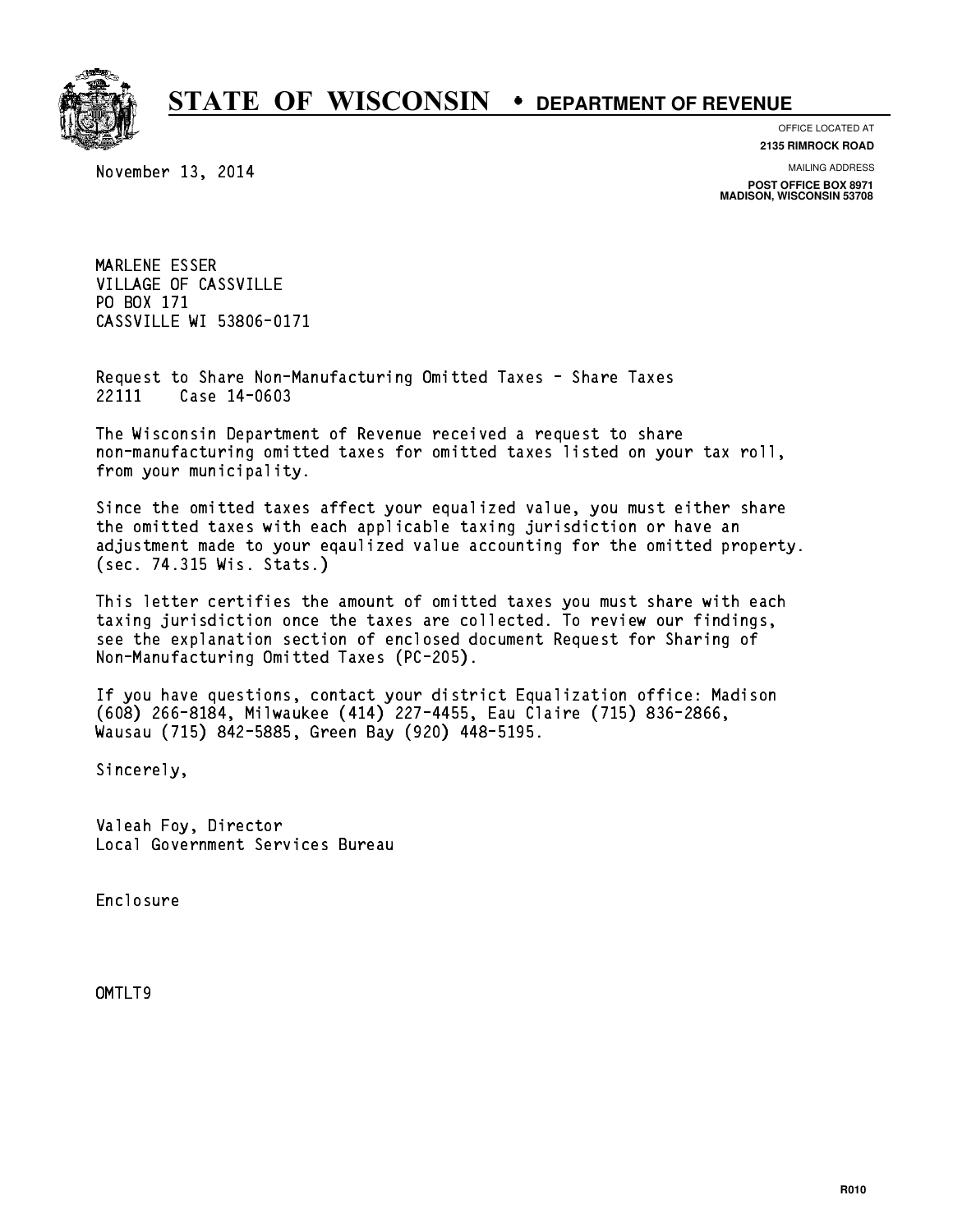

OFFICE LOCATED AT

November 13, 2014

**2135 RIMROCK ROAD**

MAILING ADDRESS

**POST OFFICE BOX 8971 MADISON, WISCONSIN 53708**

JAN MARTIN JAN MARTIN<br>CITY OF PLATTEVILLE<br>CITY OF PLATTEVILLE CITY OF PLATT<br>PO BOX 780<br>PLITTEVILLE U PO BOX 780<br>PLATTEVILLE WI 53818-0780

Request to Share Non-Manufacturing Omitted Taxes - Share Taxes Request to Share Non-Man<br>22271 Case 14-0224

The Wisconsin Department of Revenue received a request to share The Wisconsin Department of Revenue received a request to share<br>non-manufacturing omitted taxes for omitted taxes listed on your tax roll, non-manufacturing omitted<br>from your municipality.

Since the omitted taxes affect your equalized value, you must either share the omitted taxes with each applicable taxing jurisdiction or have an adjustment made to your eqaulized value accounting for the omitted property. (sec. 74.315 Wis. Stats.)

This letter certifies the amount of omitted taxes you must share with each taxing jurisdiction once the taxes are collected. To review our findings, see the explanation section of enclosed document Request for Sharing of Non-Manufacturing Omitted Taxes (PC-205).

If you have questions, contact your district Equalization office: Madison If you have questions, contact your district Equalization office: Madis<br>(608) 266-8184, Milwaukee (414) 227-4455, Eau Claire (715) 836-2866,<br>.. (608) 266-8184, Milwaukee (414) 227-4455, Eau Clair<br>Wausau (715) 842-5885, Green Bay (920) 448-5195.

Sincerely,

Valeah Foy, Director Local Government Services Bureau

Enclosure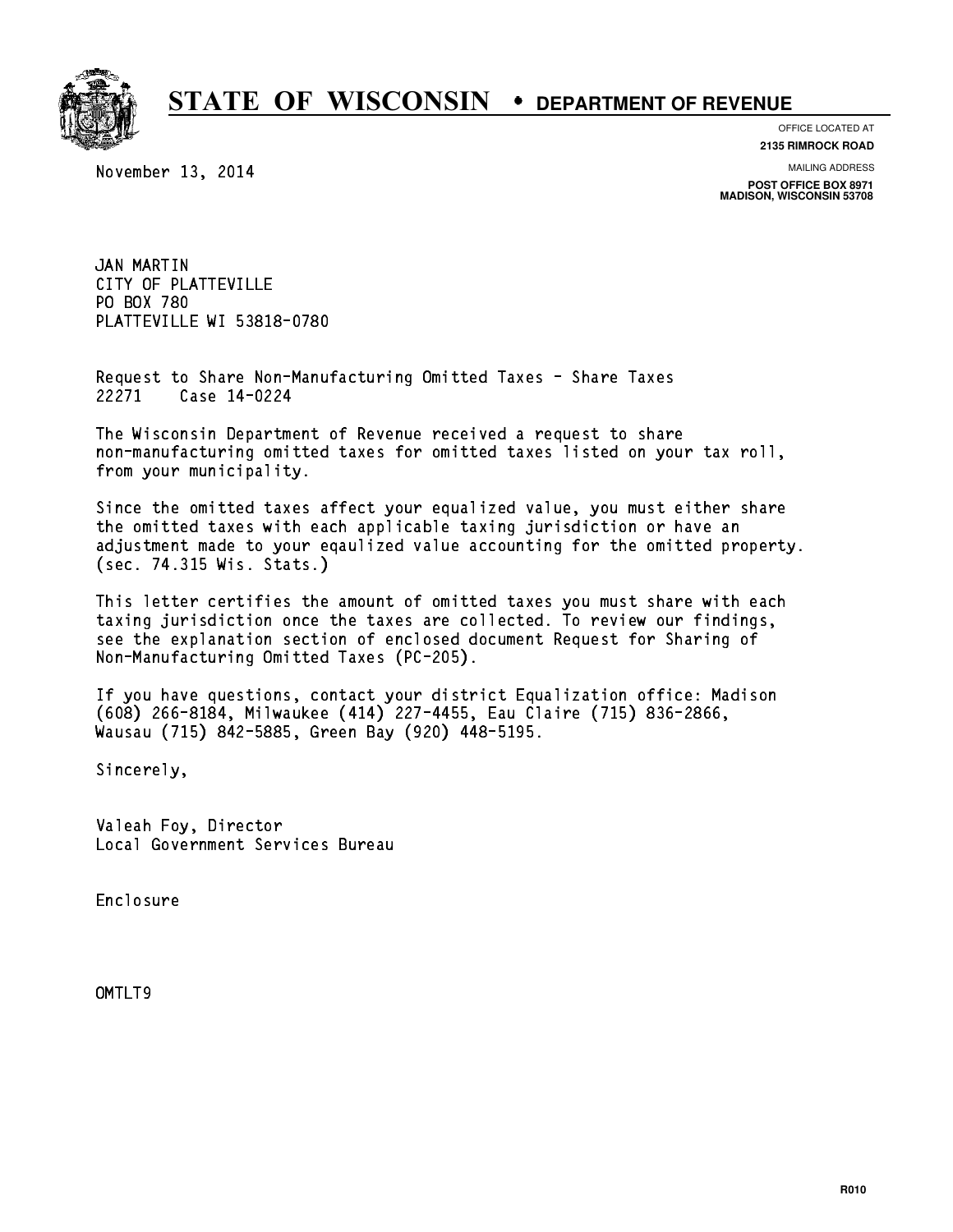

OFFICE LOCATED AT

November 13, 2014

**2135 RIMROCK ROAD**

MAILING ADDRESS

**POST OFFICE BOX 8971 MADISON, WISCONSIN 53708**

JAN MARTIN JAN MARTIN<br>CITY OF PLATTEVILLE<br>CITY OF PLATTEVILLE CITY OF PLATT<br>PO BOX 780<br>PLITTEVILLE U PO BOX 780<br>PLATTEVILLE WI 53818-0780

Request to Share Non-Manufacturing Omitted Taxes - Share Taxes Request to Share Non-Man<br>22271 Case 14-0226

The Wisconsin Department of Revenue received a request to share The Wisconsin Department of Revenue received a request to share<br>non-manufacturing omitted taxes for omitted taxes listed on your tax roll, non-manufacturing omitted<br>from your municipality.

Since the omitted taxes affect your equalized value, you must either share the omitted taxes with each applicable taxing jurisdiction or have an adjustment made to your eqaulized value accounting for the omitted property. (sec. 74.315 Wis. Stats.)

This letter certifies the amount of omitted taxes you must share with each taxing jurisdiction once the taxes are collected. To review our findings, see the explanation section of enclosed document Request for Sharing of Non-Manufacturing Omitted Taxes (PC-205).

If you have questions, contact your district Equalization office: Madison If you have questions, contact your district Equalization office: Madis<br>(608) 266-8184, Milwaukee (414) 227-4455, Eau Claire (715) 836-2866,<br>.. (608) 266-8184, Milwaukee (414) 227-4455, Eau Clair<br>Wausau (715) 842-5885, Green Bay (920) 448-5195.

Sincerely,

Valeah Foy, Director Local Government Services Bureau

Enclosure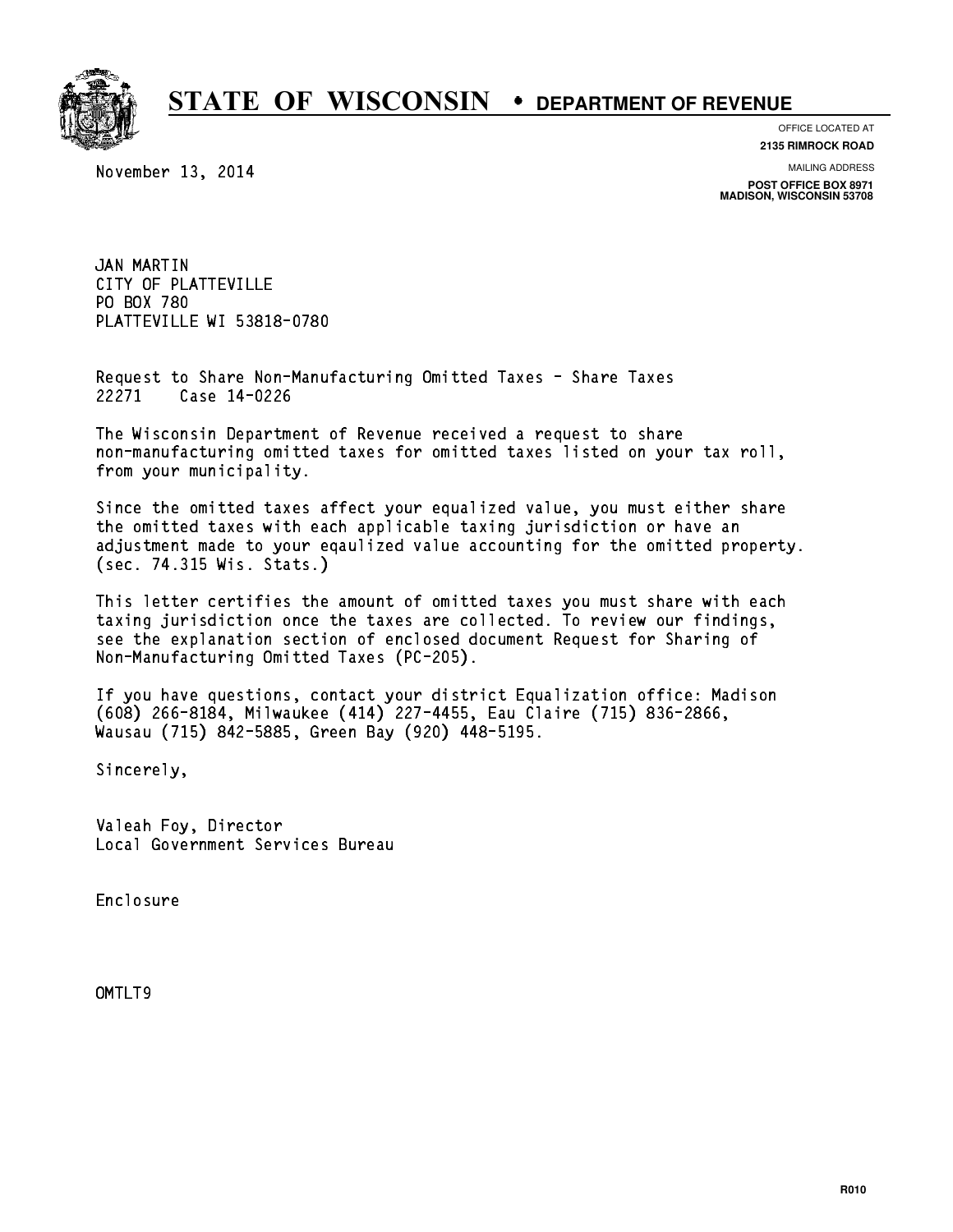

### OFFICE LOCATED AT

November 13, 2014

**2135 RIMROCK ROAD**

MAILING ADDRESS

**POST OFFICE BOX 8971 MADISON, WISCONSIN 53708**

NANCY ANDERSON NANCY ANDERSON<br>TOWN OF YORK<br>USES1 VORK TOWN OF YORK<br>N8791 YORK CENTER RD BLANCHARDVILLE WI 53516

Request to Share Non-Manufacturing Omitted Taxes - Share Taxes Request to Share Non-Man<br>23032 Case 14-0822

The Wisconsin Department of Revenue received a request to share The Wisconsin Department of Revenue received a request to share<br>non-manufacturing omitted taxes for omitted taxes listed on your tax roll, non-manufacturing omitted<br>from your municipality.

Since the omitted taxes affect your equalized value, you must either share the omitted taxes with each applicable taxing jurisdiction or have an adjustment made to your eqaulized value accounting for the omitted property. (sec. 74.315 Wis. Stats.)

This letter certifies the amount of omitted taxes you must share with each taxing jurisdiction once the taxes are collected. To review our findings, see the explanation section of enclosed document Request for Sharing of Non-Manufacturing Omitted Taxes (PC-205).

If you have questions, contact your district Equalization office: Madison If you have questions, contact your district Equalization office: Madis<br>(608) 266-8184, Milwaukee (414) 227-4455, Eau Claire (715) 836-2866,<br>.. (608) 266-8184, Milwaukee (414) 227-4455, Eau Clair<br>Wausau (715) 842-5885, Green Bay (920) 448-5195.

Sincerely,

Valeah Foy, Director Local Government Services Bureau

Enclosure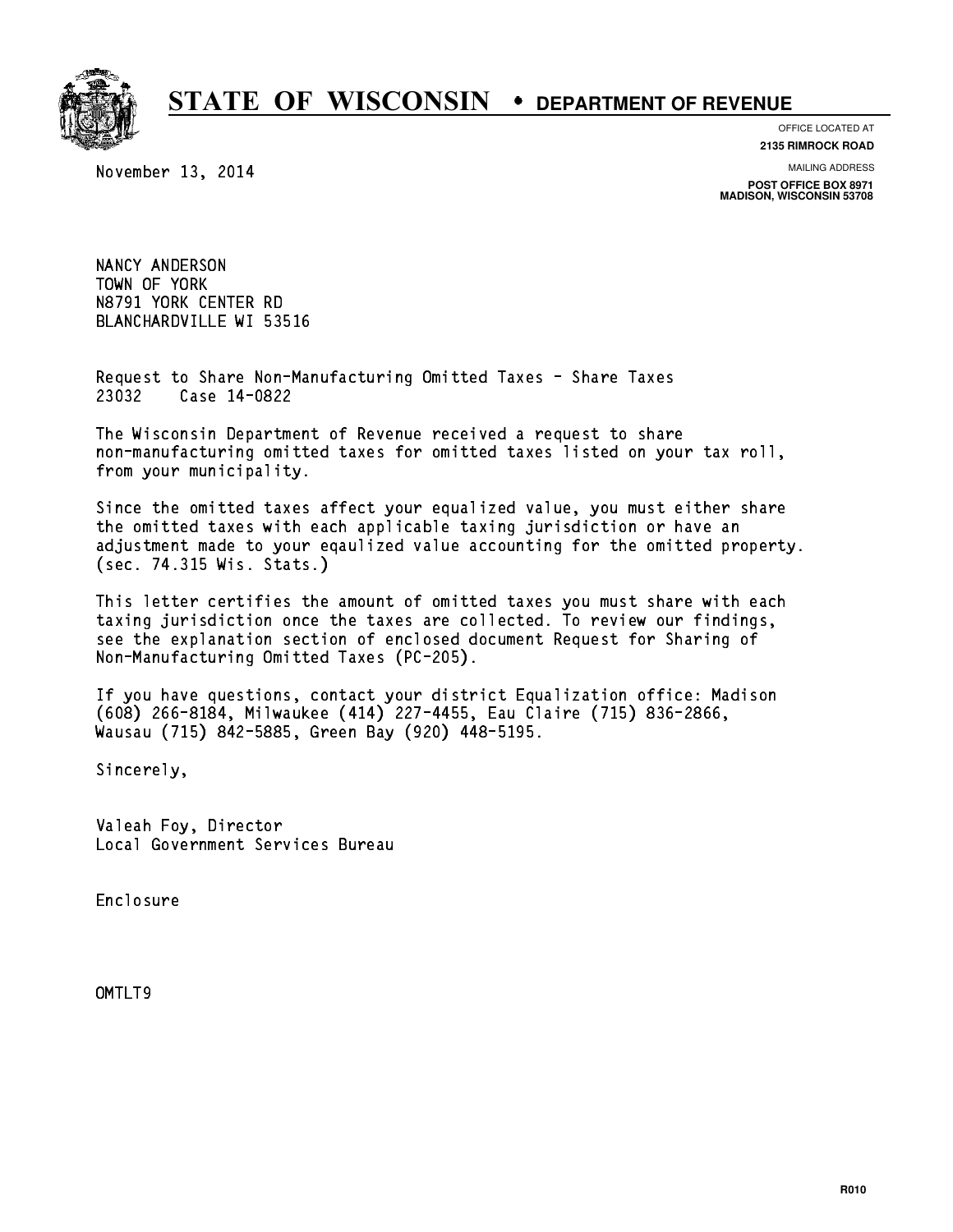

November 13, 2014

OFFICE LOCATED AT **2135 RIMROCK ROAD**

MAILING ADDRESS

**POST OFFICE BOX 8971 MADISON, WISCONSIN 53708**

NANCY ANDERSON NANCY ANDERSON<br>TOWN OF YORK<br>USES1 VORK TOWN OF YORK<br>N8791 YORK CENTER RD BLANCHARDVILLE WI 53516

Request to Share Non-Manufacturing Omitted Taxes - Share Taxes Request to Share Non-Man<br>23032 Case 14-0823

The Wisconsin Department of Revenue received a request to share The Wisconsin Department of Revenue received a request to share<br>non-manufacturing omitted taxes for omitted taxes listed on your tax roll, non-manufacturing omitted<br>from your municipality.

Since the omitted taxes affect your equalized value, you must either share the omitted taxes with each applicable taxing jurisdiction or have an adjustment made to your eqaulized value accounting for the omitted property. (sec. 74.315 Wis. Stats.)

This letter certifies the amount of omitted taxes you must share with each taxing jurisdiction once the taxes are collected. To review our findings, see the explanation section of enclosed document Request for Sharing of Non-Manufacturing Omitted Taxes (PC-205).

If you have questions, contact your district Equalization office: Madison If you have questions, contact your district Equalization office: Madis<br>(608) 266-8184, Milwaukee (414) 227-4455, Eau Claire (715) 836-2866,<br>.. (608) 266-8184, Milwaukee (414) 227-4455, Eau Clair<br>Wausau (715) 842-5885, Green Bay (920) 448-5195.

Sincerely,

Valeah Foy, Director Local Government Services Bureau

Enclosure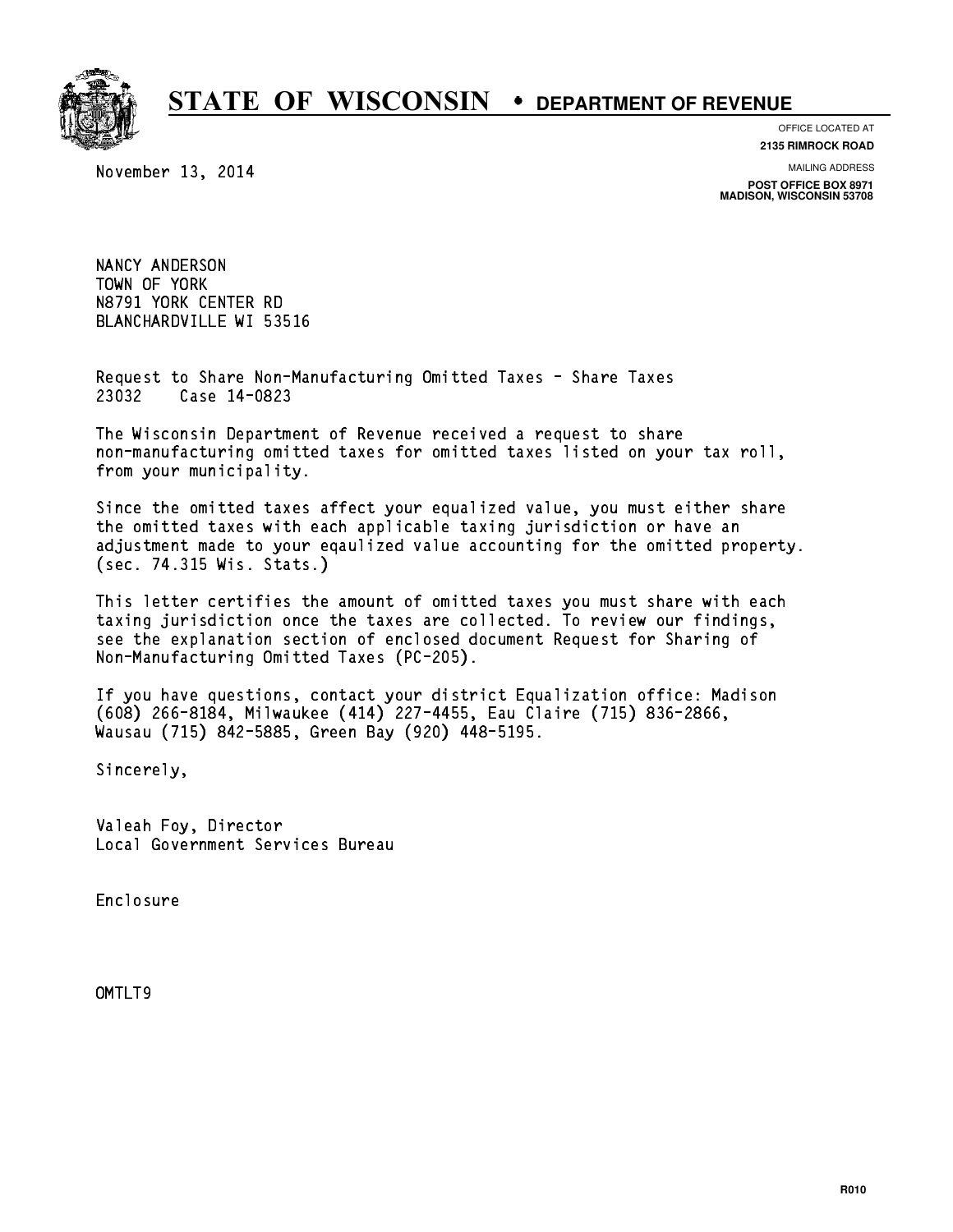

#### OFFICE LOCATED AT

November 13, 2014

**2135 RIMROCK ROAD**

MAILING ADDRESS

**POST OFFICE BOX 8971 MADISON, WISCONSIN 53708**

TERESA L SCHNITZLER VILLAGE OF WEST SALEM 175 S LEONARD ST WEST SALEM WI 54669-1620

Request to Share Non-Manufacturing Omitted Taxes - Share Taxes Request to Share Non-Man<br>32191 Case 14-0282

The Wisconsin Department of Revenue received a request to share The Wisconsin Department of Revenue received a request to share<br>non-manufacturing omitted taxes for omitted taxes listed on your tax roll, non-manufacturing omitted<br>from your municipality.

Since the omitted taxes affect your equalized value, you must either share the omitted taxes with each applicable taxing jurisdiction or have an adjustment made to your eqaulized value accounting for the omitted property. (sec. 74.315 Wis. Stats.)

This letter certifies the amount of omitted taxes you must share with each taxing jurisdiction once the taxes are collected. To review our findings, see the explanation section of enclosed document Request for Sharing of Non-Manufacturing Omitted Taxes (PC-205).

If you have questions, contact your district Equalization office: Madison If you have questions, contact your district Equalization office: Madis<br>(608) 266-8184, Milwaukee (414) 227-4455, Eau Claire (715) 836-2866,<br>.. (608) 266-8184, Milwaukee (414) 227-4455, Eau Clair<br>Wausau (715) 842-5885, Green Bay (920) 448-5195.

Sincerely,

Valeah Foy, Director Local Government Services Bureau

Enclosure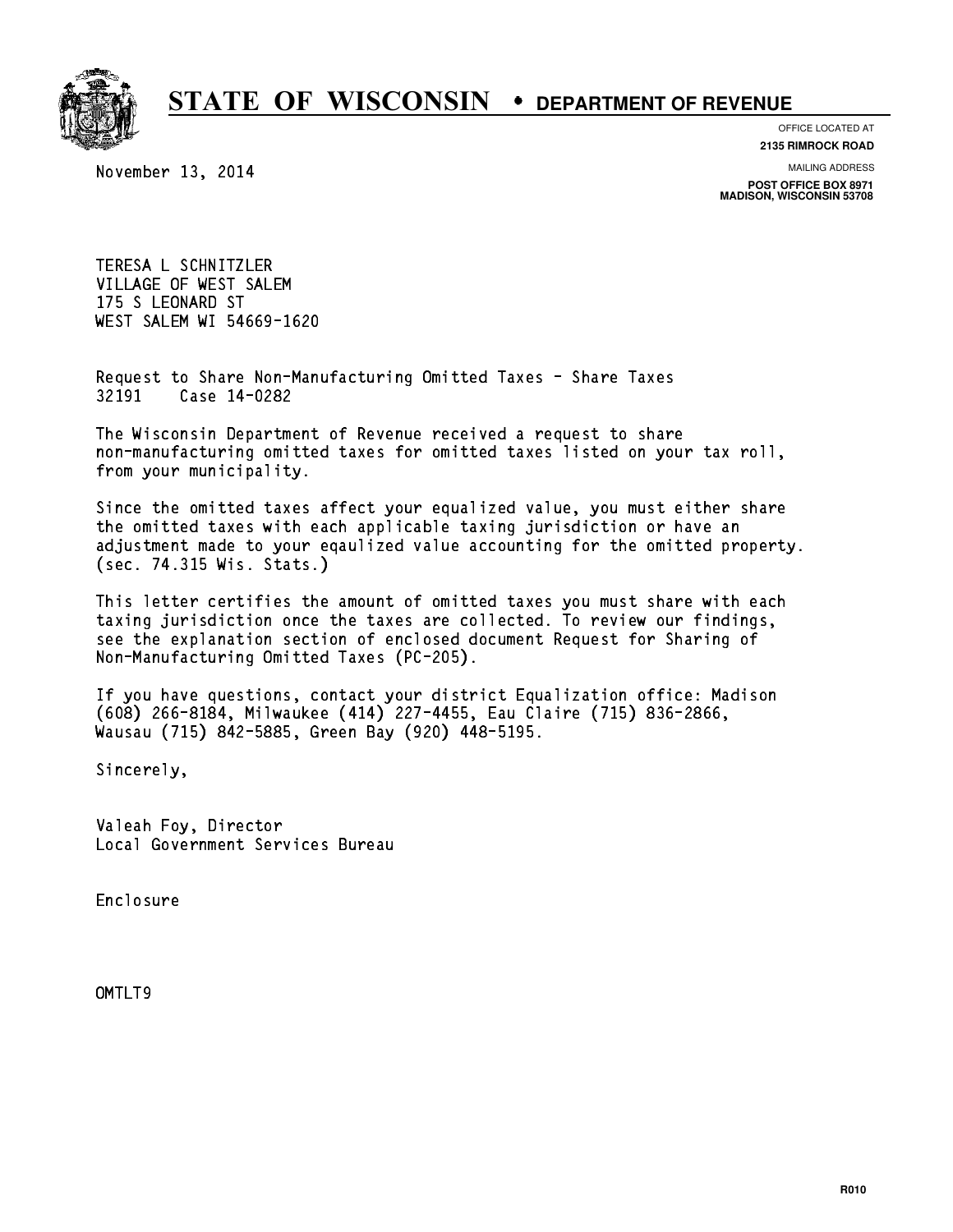

November 13, 2014

OFFICE LOCATED AT **2135 RIMROCK ROAD**

MAILING ADDRESS

**POST OFFICE BOX 8971 MADISON, WISCONSIN 53708**

TERESA L SCHNITZLER VILLAGE OF WEST SALEM 175 S LEONARD ST WEST SALEM WI 54669-1620

Request to Share Non-Manufacturing Omitted Taxes - Share Taxes Request to Share Non-Man<br>32191 Case 14-0284

The Wisconsin Department of Revenue received a request to share The Wisconsin Department of Revenue received a request to share<br>non-manufacturing omitted taxes for omitted taxes listed on your tax roll, non-manufacturing omitted<br>from your municipality.

Since the omitted taxes affect your equalized value, you must either share the omitted taxes with each applicable taxing jurisdiction or have an adjustment made to your eqaulized value accounting for the omitted property. (sec. 74.315 Wis. Stats.)

This letter certifies the amount of omitted taxes you must share with each taxing jurisdiction once the taxes are collected. To review our findings, see the explanation section of enclosed document Request for Sharing of Non-Manufacturing Omitted Taxes (PC-205).

If you have questions, contact your district Equalization office: Madison If you have questions, contact your district Equalization office: Madis<br>(608) 266-8184, Milwaukee (414) 227-4455, Eau Claire (715) 836-2866,<br>.. (608) 266-8184, Milwaukee (414) 227-4455, Eau Clair<br>Wausau (715) 842-5885, Green Bay (920) 448-5195.

Sincerely,

Valeah Foy, Director Local Government Services Bureau

Enclosure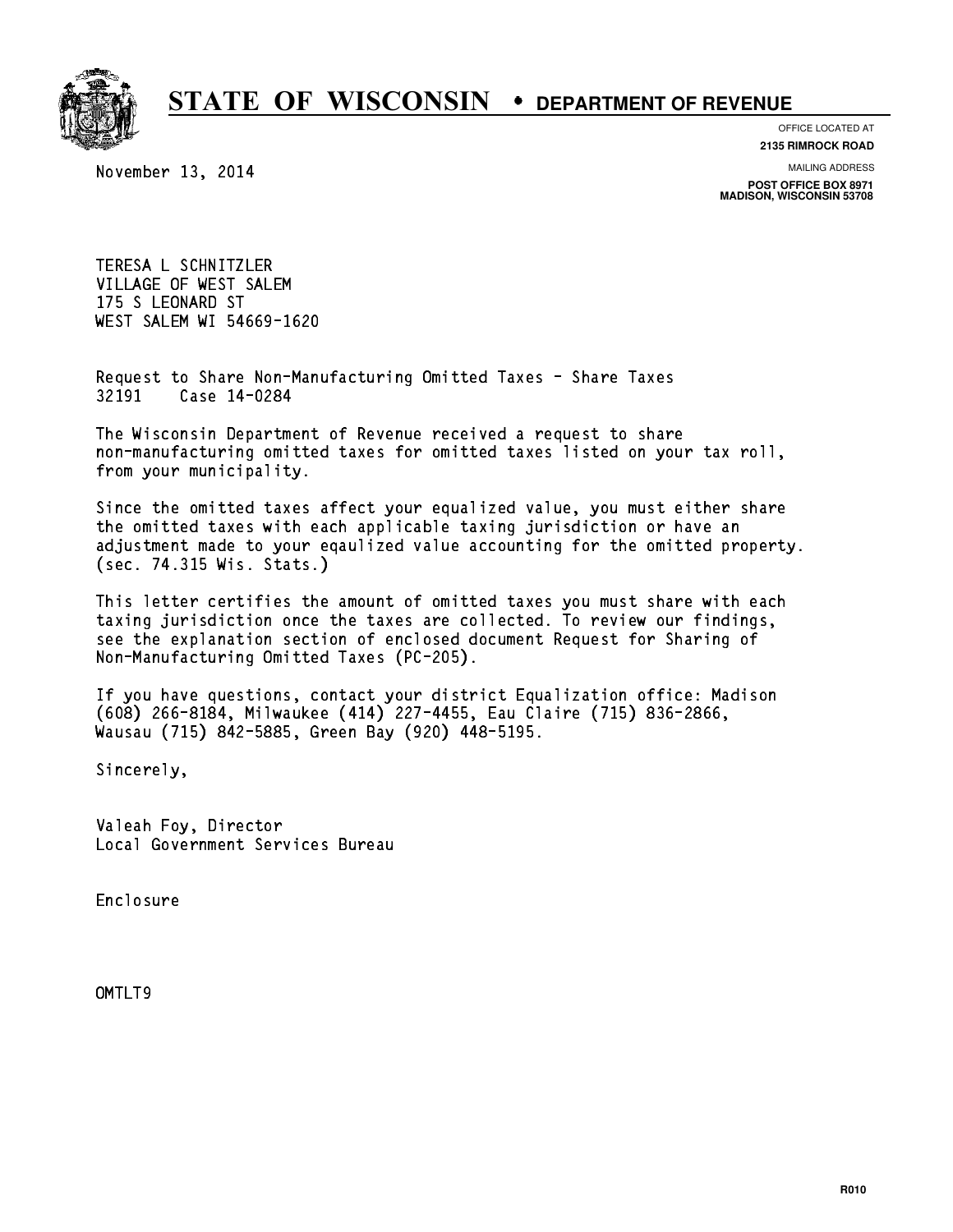

November 13, 2014

OFFICE LOCATED AT **2135 RIMROCK ROAD**

MAILING ADDRESS

**POST OFFICE BOX 8971 MADISON, WISCONSIN 53708**

TERESA L SCHNITZLER VILLAGE OF WEST SALEM 175 S LEONARD ST WEST SALEM WI 54669-1620

Request to Share Non-Manufacturing Omitted Taxes - Share Taxes Request to Share Non-Man<br>32191 Case 14-0283

The Wisconsin Department of Revenue received a request to share The Wisconsin Department of Revenue received a request to share<br>non-manufacturing omitted taxes for omitted taxes listed on your tax roll, non-manufacturing omitted<br>from your municipality.

Since the omitted taxes affect your equalized value, you must either share the omitted taxes with each applicable taxing jurisdiction or have an adjustment made to your eqaulized value accounting for the omitted property. (sec. 74.315 Wis. Stats.)

This letter certifies the amount of omitted taxes you must share with each taxing jurisdiction once the taxes are collected. To review our findings, see the explanation section of enclosed document Request for Sharing of Non-Manufacturing Omitted Taxes (PC-205).

If you have questions, contact your district Equalization office: Madison If you have questions, contact your district Equalization office: Madis<br>(608) 266-8184, Milwaukee (414) 227-4455, Eau Claire (715) 836-2866,<br>.. (608) 266-8184, Milwaukee (414) 227-4455, Eau Clair<br>Wausau (715) 842-5885, Green Bay (920) 448-5195.

Sincerely,

Valeah Foy, Director Local Government Services Bureau

Enclosure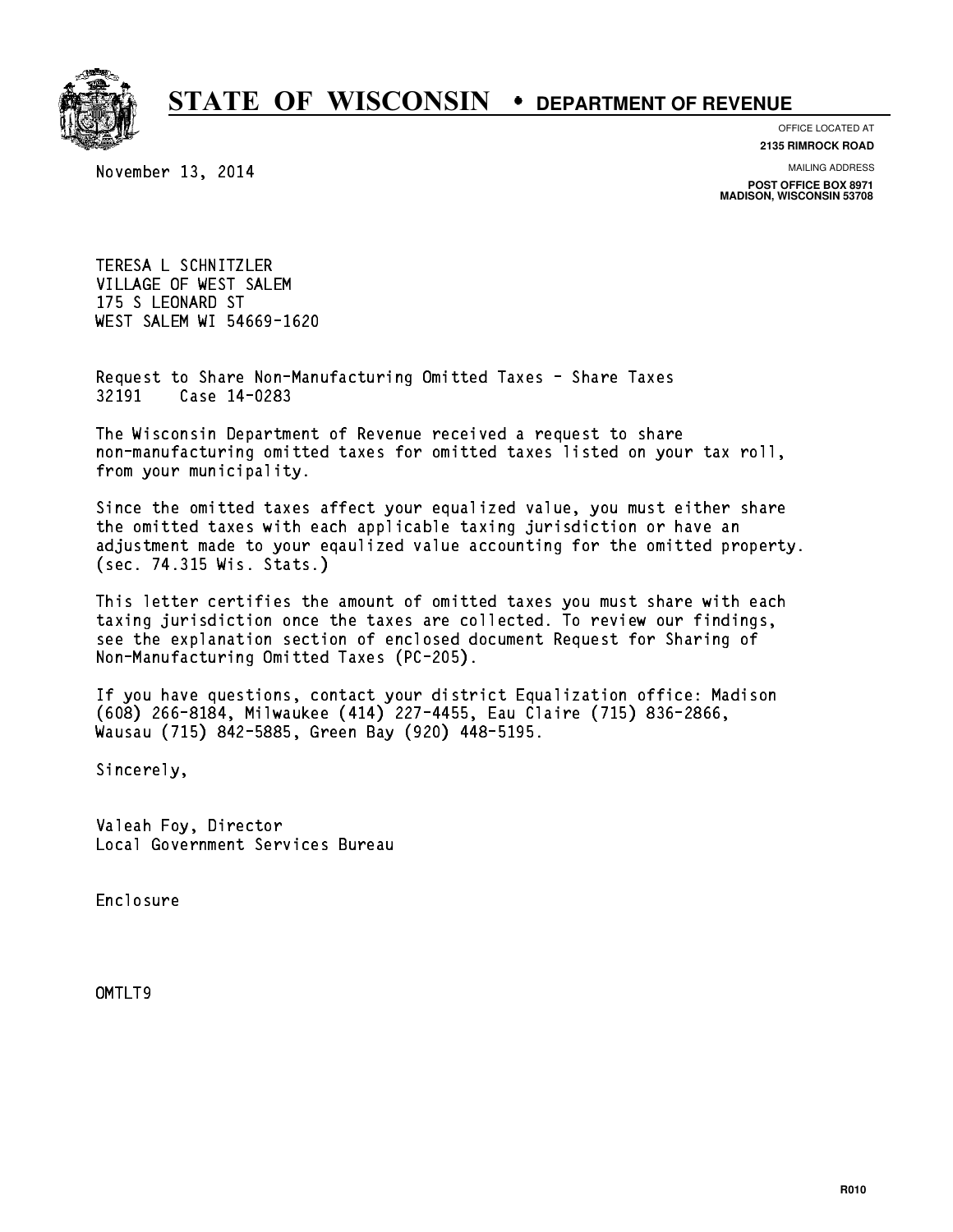

### OFFICE LOCATED AT

November 13, 2014

**2135 RIMROCK ROAD**

MAILING ADDRESS

**POST OFFICE BOX 8971 MADISON, WISCONSIN 53708**

TERESA L SCHNITZLER VILLAGE OF WEST SALEM 175 S LEONARD ST WEST SALEM WI 54669-1620

Request to Share Non-Manufacturing Omitted Taxes - Share Taxes Request to Share Non-Man<br>32191 Case 14-0285

The Wisconsin Department of Revenue received a request to share The Wisconsin Department of Revenue received a request to share<br>non-manufacturing omitted taxes for omitted taxes listed on your tax roll, non-manufacturing omitted<br>from your municipality.

Since the omitted taxes affect your equalized value, you must either share the omitted taxes with each applicable taxing jurisdiction or have an adjustment made to your eqaulized value accounting for the omitted property. (sec. 74.315 Wis. Stats.)

This letter certifies the amount of omitted taxes you must share with each taxing jurisdiction once the taxes are collected. To review our findings, see the explanation section of enclosed document Request for Sharing of Non-Manufacturing Omitted Taxes (PC-205).

If you have questions, contact your district Equalization office: Madison If you have questions, contact your district Equalization office: Madis<br>(608) 266-8184, Milwaukee (414) 227-4455, Eau Claire (715) 836-2866,<br>.. (608) 266-8184, Milwaukee (414) 227-4455, Eau Clair<br>Wausau (715) 842-5885, Green Bay (920) 448-5195.

Sincerely,

Valeah Foy, Director Local Government Services Bureau

Enclosure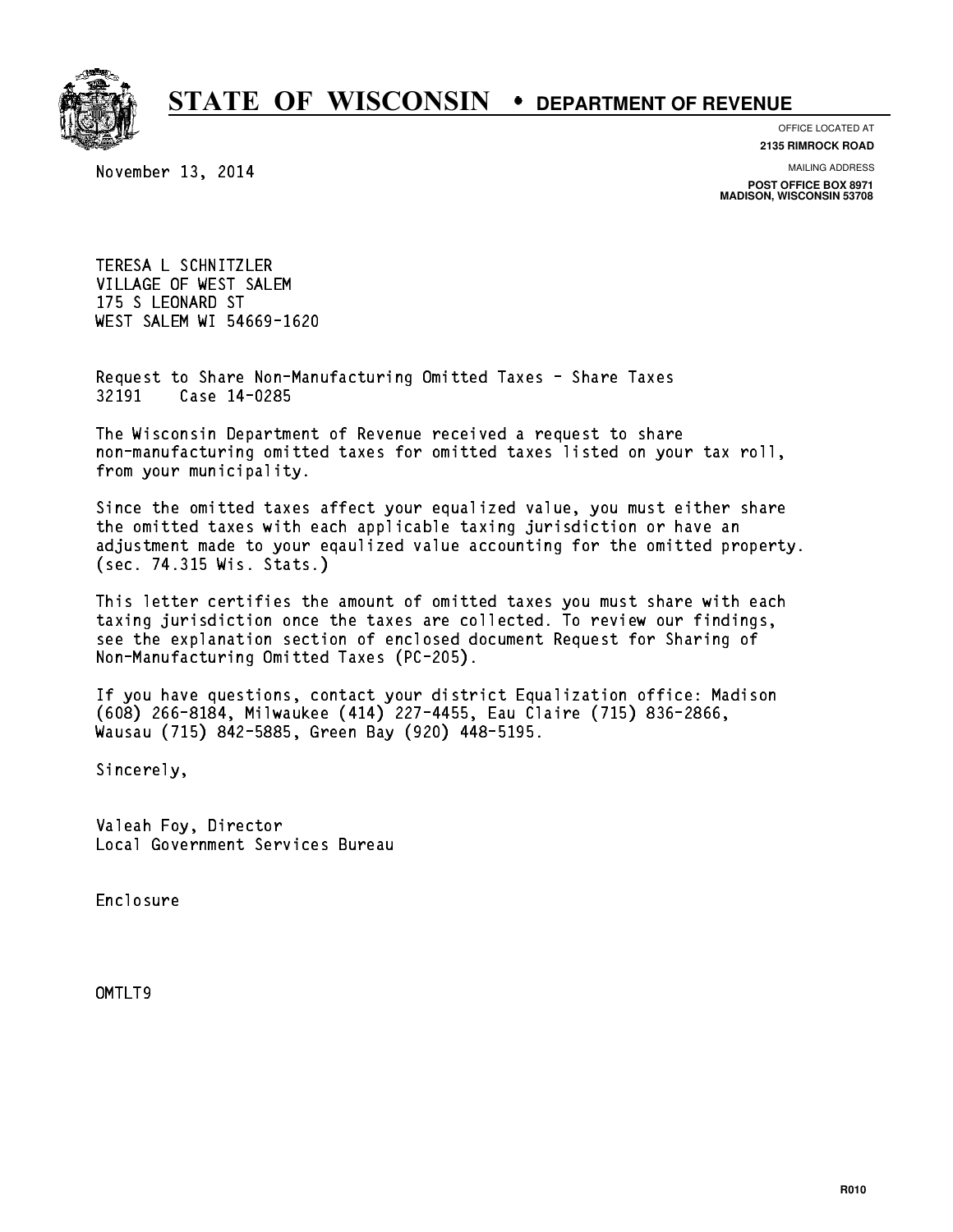

November 13, 2014

OFFICE LOCATED AT **2135 RIMROCK ROAD**

MAILING ADDRESS

**POST OFFICE BOX 8971 MADISON, WISCONSIN 53708**

TONI RAYALA CITY OF WAUSAU 407 GRANT ST WAUSAU WI 54403

Request to Share Non-Manufacturing Omitted Taxes - Share Taxes Request to Share Non-Man<br>37291 Case 14-0407

The Wisconsin Department of Revenue received a request to share The Wisconsin Department of Revenue received a request to share<br>non-manufacturing omitted taxes for omitted taxes listed on your tax roll, non-manufacturing omitted<br>from your municipality.

Since the omitted taxes affect your equalized value, you must either share the omitted taxes with each applicable taxing jurisdiction or have an adjustment made to your eqaulized value accounting for the omitted property. (sec. 74.315 Wis. Stats.)

This letter certifies the amount of omitted taxes you must share with each taxing jurisdiction once the taxes are collected. To review our findings, see the explanation section of enclosed document Request for Sharing of Non-Manufacturing Omitted Taxes (PC-205).

If you have questions, contact your district Equalization office: Madison If you have questions, contact your district Equalization office: Madis<br>(608) 266-8184, Milwaukee (414) 227-4455, Eau Claire (715) 836-2866,<br>.. (608) 266-8184, Milwaukee (414) 227-4455, Eau Clair<br>Wausau (715) 842-5885, Green Bay (920) 448-5195.

Sincerely,

Valeah Foy, Director Local Government Services Bureau

Enclosure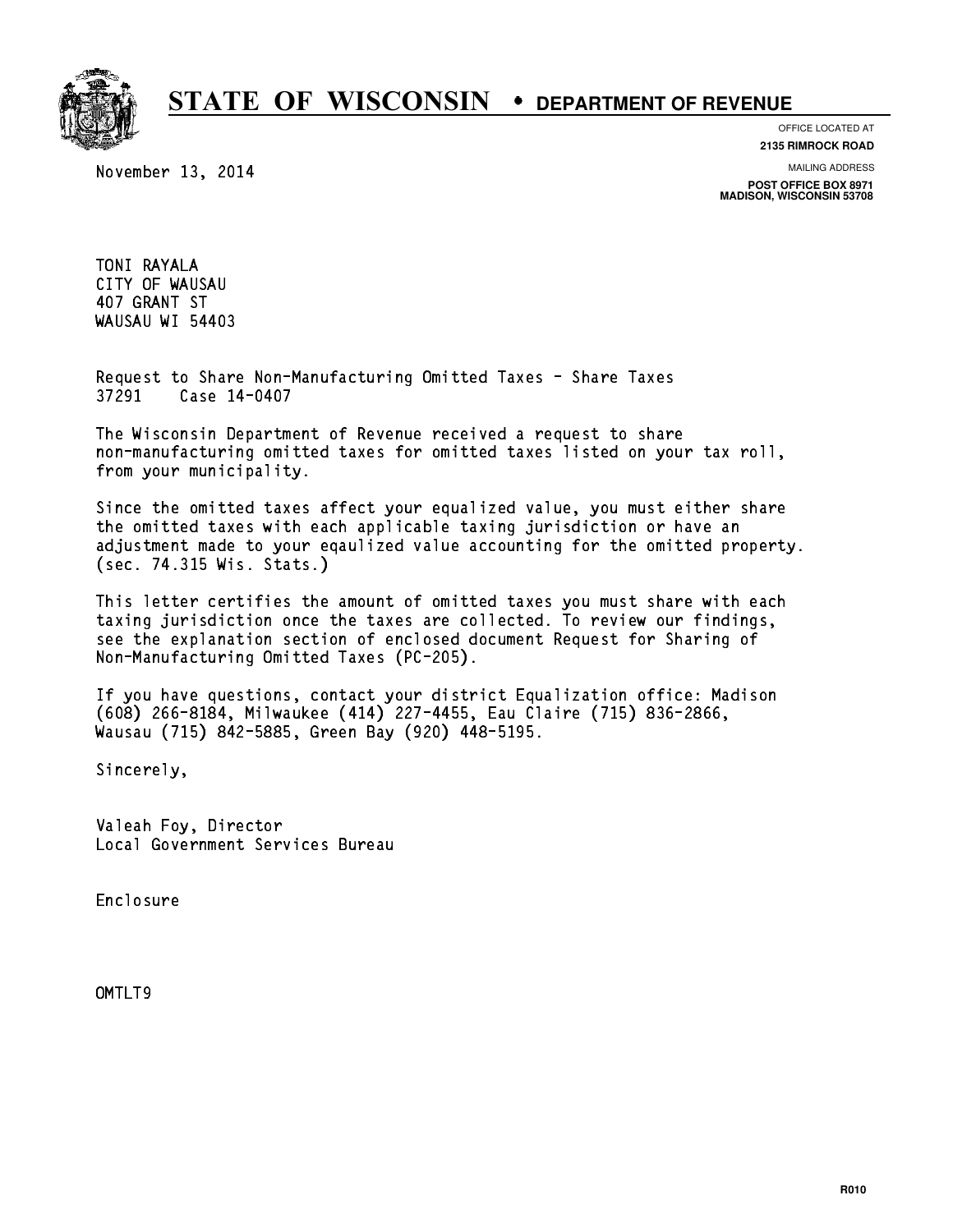

November 13, 2014

OFFICE LOCATED AT **2135 RIMROCK ROAD**

MAILING ADDRESS

**POST OFFICE BOX 8971 MADISON, WISCONSIN 53708**

TONI RAYALA CITY OF WAUSAU 407 GRANT ST WAUSAU WI 54403

Request to Share Non-Manufacturing Omitted Taxes - Share Taxes Request to Share Non-Man<br>37291 Case 14-0406

The Wisconsin Department of Revenue received a request to share The Wisconsin Department of Revenue received a request to share<br>non-manufacturing omitted taxes for omitted taxes listed on your tax roll, non-manufacturing omitted<br>from your municipality.

Since the omitted taxes affect your equalized value, you must either share the omitted taxes with each applicable taxing jurisdiction or have an adjustment made to your eqaulized value accounting for the omitted property. (sec. 74.315 Wis. Stats.)

This letter certifies the amount of omitted taxes you must share with each taxing jurisdiction once the taxes are collected. To review our findings, see the explanation section of enclosed document Request for Sharing of Non-Manufacturing Omitted Taxes (PC-205).

If you have questions, contact your district Equalization office: Madison If you have questions, contact your district Equalization office: Madis<br>(608) 266-8184, Milwaukee (414) 227-4455, Eau Claire (715) 836-2866,<br>.. (608) 266-8184, Milwaukee (414) 227-4455, Eau Clair<br>Wausau (715) 842-5885, Green Bay (920) 448-5195.

Sincerely,

Valeah Foy, Director Local Government Services Bureau

Enclosure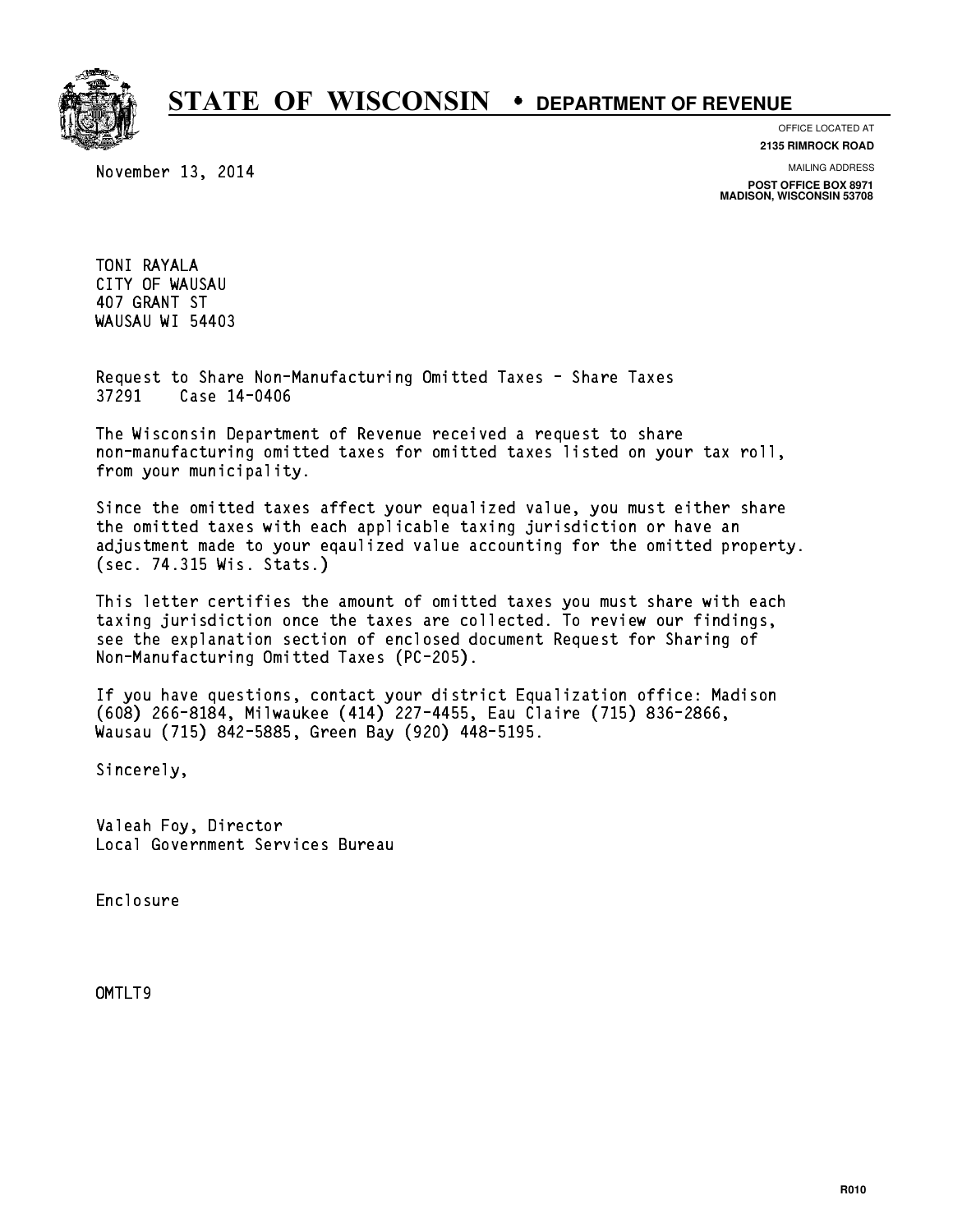

### OFFICE LOCATED AT

November 13, 2014

**2135 RIMROCK ROAD**

MAILING ADDRESS

**POST OFFICE BOX 8971 MADISON, WISCONSIN 53708**

VICKI ROBERTS VICKI ROBERTS<br>CITY OF OCONTO FALLS CITY OF OCON<br>PO BOX 70<br>COOUTS FillS PO BOX 70<br>OCONTO FALLS WI 54154-0070

Request to Share Non-Manufacturing Omitted Taxes - Share Taxes Request to Share Non-Man<br>42266 Case 14-0033

The Wisconsin Department of Revenue received a request to share The Wisconsin Department of Revenue received a request to share<br>non-manufacturing omitted taxes for omitted taxes listed on your tax roll, non-manufacturing omitted<br>from your municipality.

Since the omitted taxes affect your equalized value, you must either share the omitted taxes with each applicable taxing jurisdiction or have an adjustment made to your eqaulized value accounting for the omitted property. (sec. 74.315 Wis. Stats.)

This letter certifies the amount of omitted taxes you must share with each taxing jurisdiction once the taxes are collected. To review our findings, see the explanation section of enclosed document Request for Sharing of Non-Manufacturing Omitted Taxes (PC-205).

If you have questions, contact your district Equalization office: Madison If you have questions, contact your district Equalization office: Madis<br>(608) 266-8184, Milwaukee (414) 227-4455, Eau Claire (715) 836-2866,<br>.. (608) 266-8184, Milwaukee (414) 227-4455, Eau Clair<br>Wausau (715) 842-5885, Green Bay (920) 448-5195.

Sincerely,

Valeah Foy, Director Local Government Services Bureau

Enclosure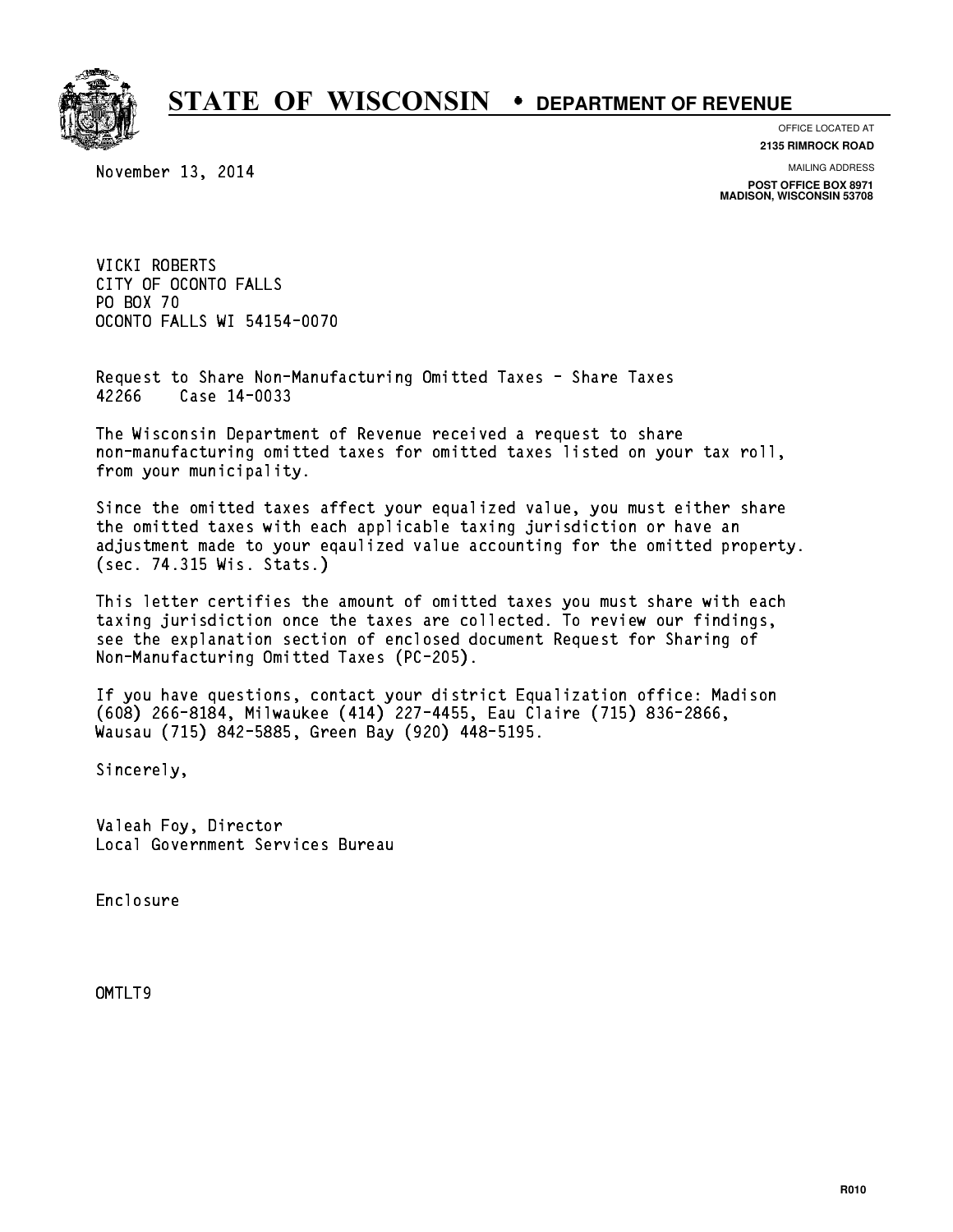

### OFFICE LOCATED AT

November 13, 2014

**2135 RIMROCK ROAD**

MAILING ADDRESS

**POST OFFICE BOX 8971 MADISON, WISCONSIN 53708**

VICKI ROBERTS VICKI ROBERTS<br>CITY OF OCONTO FALLS CITY OF OCON<br>PO BOX 70<br>COOUTS FillS PO BOX 70<br>OCONTO FALLS WI 54154-0070

Request to Share Non-Manufacturing Omitted Taxes - Share Taxes Request to Share Non-Man<br>42266 Case 14-0031

The Wisconsin Department of Revenue received a request to share The Wisconsin Department of Revenue received a request to share<br>non-manufacturing omitted taxes for omitted taxes listed on your tax roll, non-manufacturing omitted<br>from your municipality.

Since the omitted taxes affect your equalized value, you must either share the omitted taxes with each applicable taxing jurisdiction or have an adjustment made to your eqaulized value accounting for the omitted property. (sec. 74.315 Wis. Stats.)

This letter certifies the amount of omitted taxes you must share with each taxing jurisdiction once the taxes are collected. To review our findings, see the explanation section of enclosed document Request for Sharing of Non-Manufacturing Omitted Taxes (PC-205).

If you have questions, contact your district Equalization office: Madison If you have questions, contact your district Equalization office: Madis<br>(608) 266-8184, Milwaukee (414) 227-4455, Eau Claire (715) 836-2866,<br>.. (608) 266-8184, Milwaukee (414) 227-4455, Eau Clair<br>Wausau (715) 842-5885, Green Bay (920) 448-5195.

Sincerely,

Valeah Foy, Director Local Government Services Bureau

Enclosure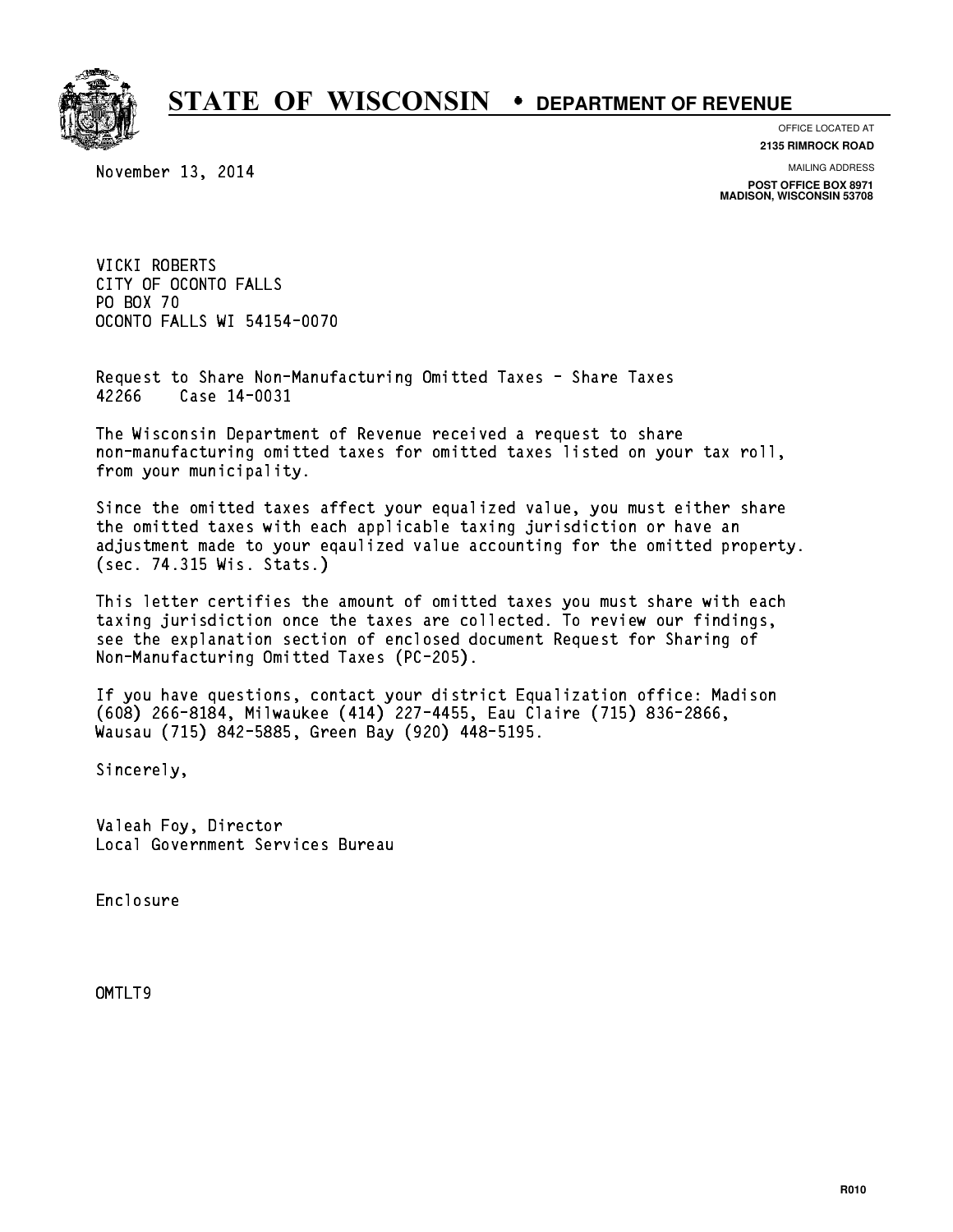

### OFFICE LOCATED AT

November 13, 2014

**2135 RIMROCK ROAD**

MAILING ADDRESS

**POST OFFICE BOX 8971 MADISON, WISCONSIN 53708**

VICKI ROBERTS VICKI ROBERTS<br>CITY OF OCONTO FALLS CITY OF OCON<br>PO BOX 70<br>COOUTS FillS PO BOX 70<br>OCONTO FALLS WI 54154-0070

Request to Share Non-Manufacturing Omitted Taxes - Share Taxes Request to Share Non-Man<br>42266 Case 14-0035

The Wisconsin Department of Revenue received a request to share The Wisconsin Department of Revenue received a request to share<br>non-manufacturing omitted taxes for omitted taxes listed on your tax roll, non-manufacturing omitted<br>from your municipality.

Since the omitted taxes affect your equalized value, you must either share the omitted taxes with each applicable taxing jurisdiction or have an adjustment made to your eqaulized value accounting for the omitted property. (sec. 74.315 Wis. Stats.)

This letter certifies the amount of omitted taxes you must share with each taxing jurisdiction once the taxes are collected. To review our findings, see the explanation section of enclosed document Request for Sharing of Non-Manufacturing Omitted Taxes (PC-205).

If you have questions, contact your district Equalization office: Madison If you have questions, contact your district Equalization office: Madis<br>(608) 266-8184, Milwaukee (414) 227-4455, Eau Claire (715) 836-2866,<br>.. (608) 266-8184, Milwaukee (414) 227-4455, Eau Clair<br>Wausau (715) 842-5885, Green Bay (920) 448-5195.

Sincerely,

Valeah Foy, Director Local Government Services Bureau

Enclosure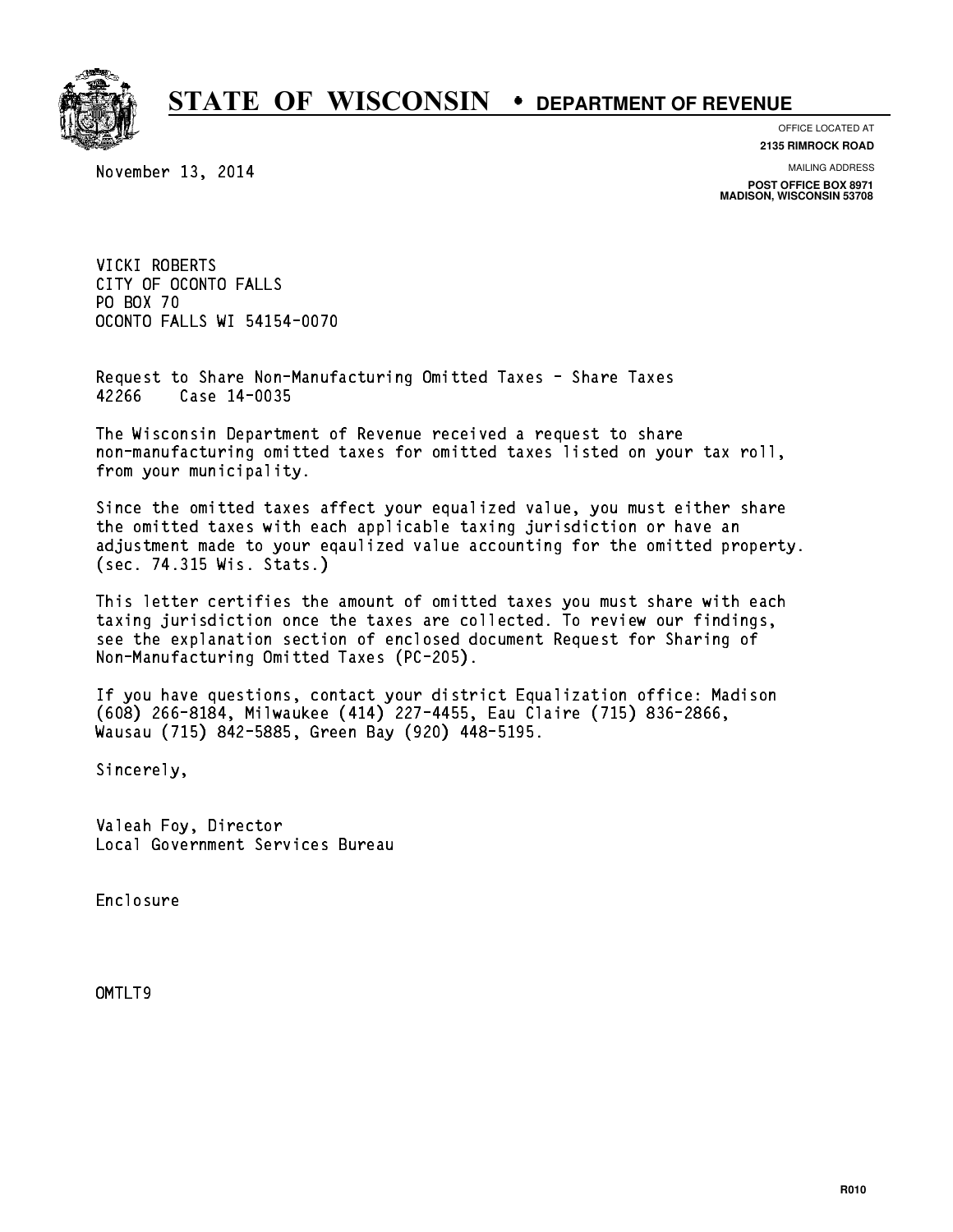

### OFFICE LOCATED AT

November 13, 2014

**2135 RIMROCK ROAD**

MAILING ADDRESS

**POST OFFICE BOX 8971 MADISON, WISCONSIN 53708**

VICKI ROBERTS VICKI ROBERTS<br>CITY OF OCONTO FALLS CITY OF OCON<br>PO BOX 70<br>COOUTS FillS PO BOX 70<br>OCONTO FALLS WI 54154-0070

Request to Share Non-Manufacturing Omitted Taxes - Share Taxes Request to Share Non-Man<br>42266 Case 14-0032

The Wisconsin Department of Revenue received a request to share The Wisconsin Department of Revenue received a request to share<br>non-manufacturing omitted taxes for omitted taxes listed on your tax roll, non-manufacturing omitted<br>from your municipality.

Since the omitted taxes affect your equalized value, you must either share the omitted taxes with each applicable taxing jurisdiction or have an adjustment made to your eqaulized value accounting for the omitted property. (sec. 74.315 Wis. Stats.)

This letter certifies the amount of omitted taxes you must share with each taxing jurisdiction once the taxes are collected. To review our findings, see the explanation section of enclosed document Request for Sharing of Non-Manufacturing Omitted Taxes (PC-205).

If you have questions, contact your district Equalization office: Madison If you have questions, contact your district Equalization office: Madis<br>(608) 266-8184, Milwaukee (414) 227-4455, Eau Claire (715) 836-2866,<br>.. (608) 266-8184, Milwaukee (414) 227-4455, Eau Clair<br>Wausau (715) 842-5885, Green Bay (920) 448-5195.

Sincerely,

Valeah Foy, Director Local Government Services Bureau

Enclosure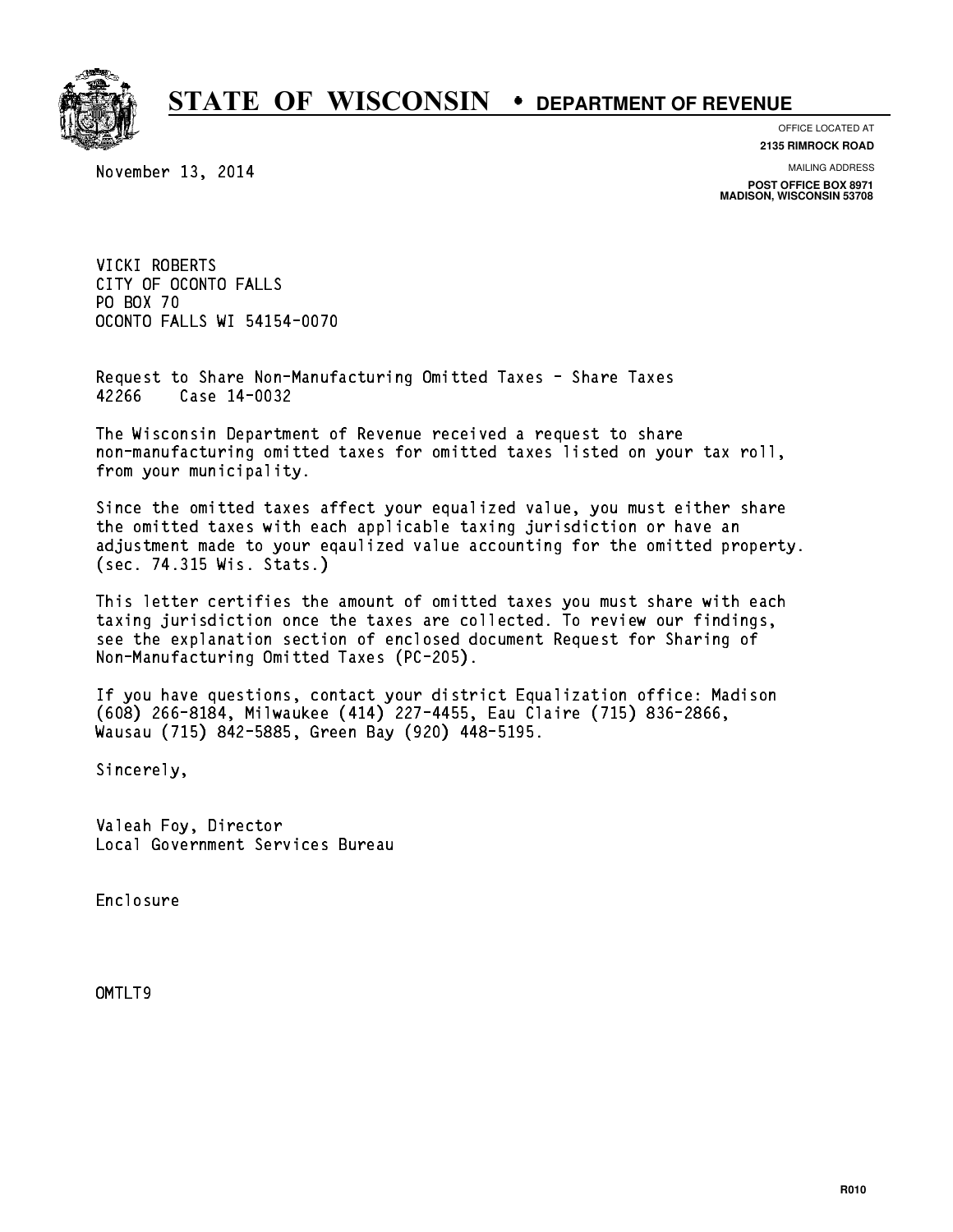

### OFFICE LOCATED AT

November 13, 2014

**2135 RIMROCK ROAD**

MAILING ADDRESS

**POST OFFICE BOX 8971 MADISON, WISCONSIN 53708**

VICKI ROBERTS VICKI ROBERTS<br>CITY OF OCONTO FALLS CITY OF OCON<br>PO BOX 70<br>COOUTS FillS PO BOX 70<br>OCONTO FALLS WI 54154-0070

Request to Share Non-Manufacturing Omitted Taxes - Share Taxes Request to Share Non-Man<br>42266 Case 14-0034

The Wisconsin Department of Revenue received a request to share The Wisconsin Department of Revenue received a request to share<br>non-manufacturing omitted taxes for omitted taxes listed on your tax roll, non-manufacturing omitted<br>from your municipality.

Since the omitted taxes affect your equalized value, you must either share the omitted taxes with each applicable taxing jurisdiction or have an adjustment made to your eqaulized value accounting for the omitted property. (sec. 74.315 Wis. Stats.)

This letter certifies the amount of omitted taxes you must share with each taxing jurisdiction once the taxes are collected. To review our findings, see the explanation section of enclosed document Request for Sharing of Non-Manufacturing Omitted Taxes (PC-205).

If you have questions, contact your district Equalization office: Madison If you have questions, contact your district Equalization office: Madis<br>(608) 266-8184, Milwaukee (414) 227-4455, Eau Claire (715) 836-2866,<br>.. (608) 266-8184, Milwaukee (414) 227-4455, Eau Clair<br>Wausau (715) 842-5885, Green Bay (920) 448-5195.

Sincerely,

Valeah Foy, Director Local Government Services Bureau

Enclosure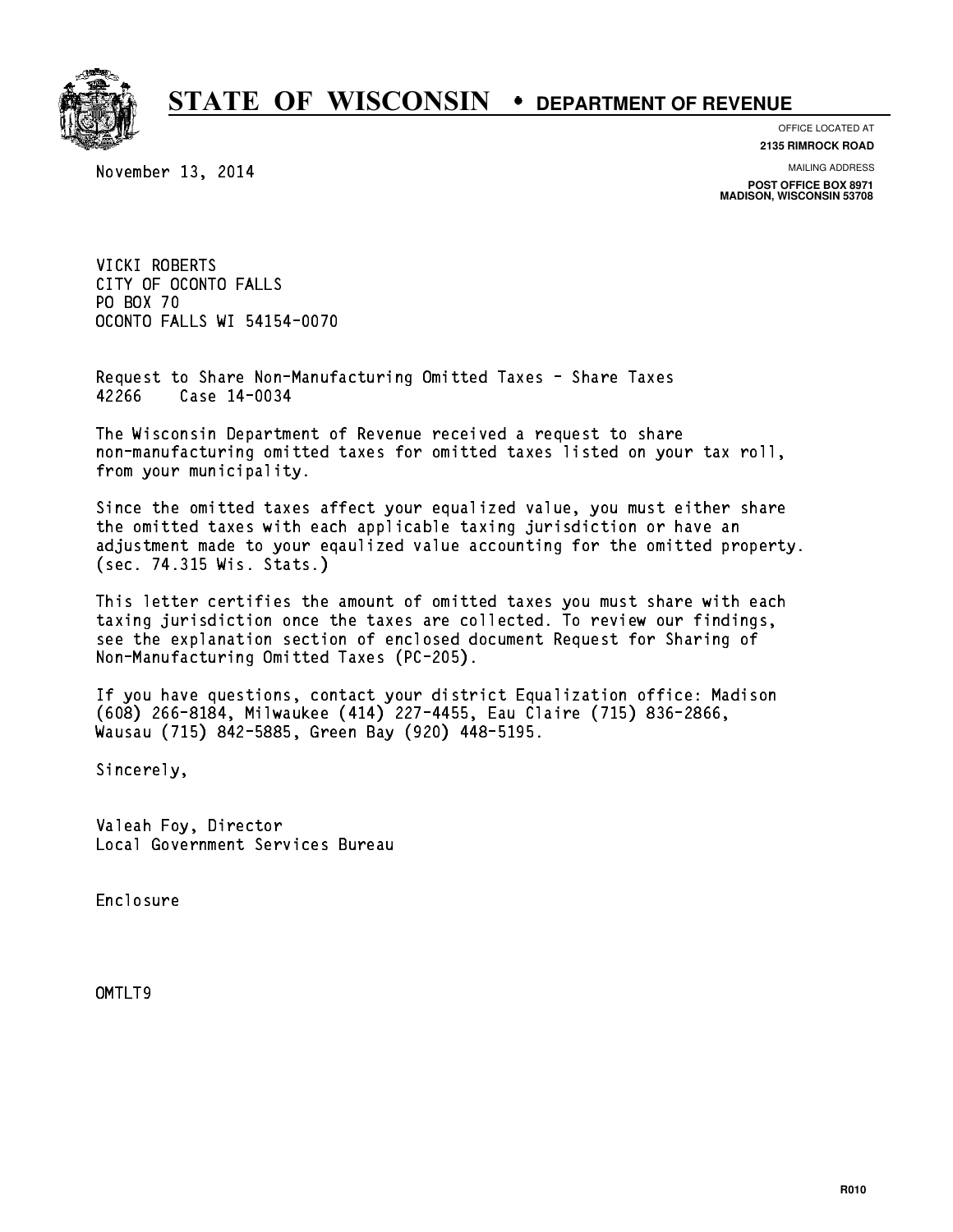

### OFFICE LOCATED AT

November 13, 2014

**2135 RIMROCK ROAD**

MAILING ADDRESS

**POST OFFICE BOX 8971 MADISON, WISCONSIN 53708**

VICKI ROBERTS VICKI ROBERTS<br>CITY OF OCONTO FALLS CITY OF OCON<br>PO BOX 70<br>COOUTS FillS PO BOX 70<br>OCONTO FALLS WI 54154-0070

Request to Share Non-Manufacturing Omitted Taxes - Share Taxes Request to Share Non-Man<br>42266 Case 14-0030

The Wisconsin Department of Revenue received a request to share The Wisconsin Department of Revenue received a request to share<br>non-manufacturing omitted taxes for omitted taxes listed on your tax roll, non-manufacturing omitted<br>from your municipality.

Since the omitted taxes affect your equalized value, you must either share the omitted taxes with each applicable taxing jurisdiction or have an adjustment made to your eqaulized value accounting for the omitted property. (sec. 74.315 Wis. Stats.)

This letter certifies the amount of omitted taxes you must share with each taxing jurisdiction once the taxes are collected. To review our findings, see the explanation section of enclosed document Request for Sharing of Non-Manufacturing Omitted Taxes (PC-205).

If you have questions, contact your district Equalization office: Madison If you have questions, contact your district Equalization office: Madis<br>(608) 266-8184, Milwaukee (414) 227-4455, Eau Claire (715) 836-2866,<br>.. (608) 266-8184, Milwaukee (414) 227-4455, Eau Clair<br>Wausau (715) 842-5885, Green Bay (920) 448-5195.

Sincerely,

Valeah Foy, Director Local Government Services Bureau

Enclosure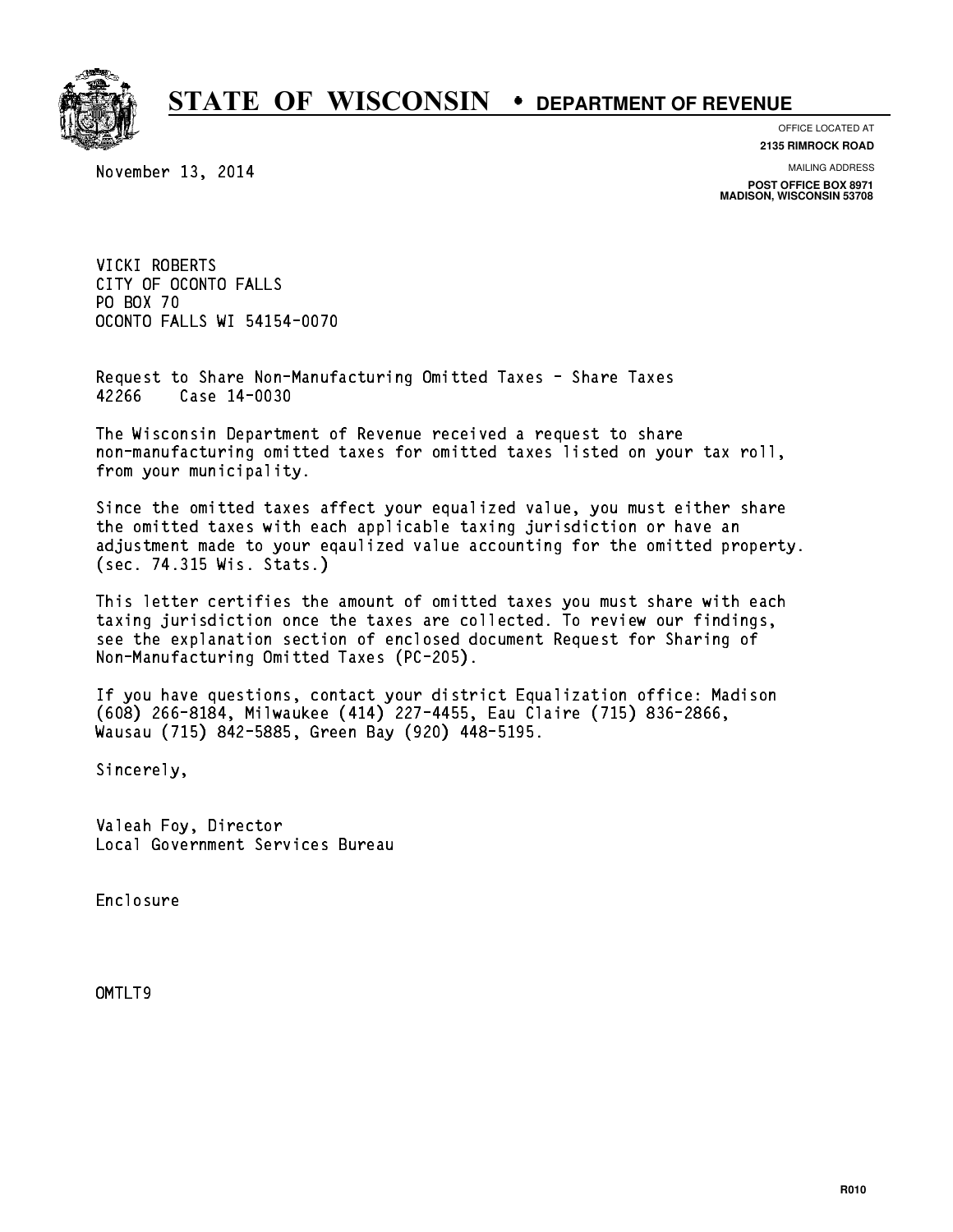

### OFFICE LOCATED AT

November 13, 2014

**2135 RIMROCK ROAD**

MAILING ADDRESS

**POST OFFICE BOX 8971 MADISON, WISCONSIN 53708**

NANCY CHRISTENSEN NANCY CHRISTENSEN<br>TOWN OF CENTER<br>UGOOO TIET ERIT TOWN OF CENTER<br>N3990 STATE ROAD 47 APPLETON WI 54913

Request to Share Non-Manufacturing Omitted Taxes - Share Taxes Request to Share Non-Man<br>44008 Case 14-0820

The Wisconsin Department of Revenue received a request to share The Wisconsin Department of Revenue received a request to share<br>non-manufacturing omitted taxes for omitted taxes listed on your tax roll, non-manufacturing omitted<br>from your municipality.

Since the omitted taxes affect your equalized value, you must either share the omitted taxes with each applicable taxing jurisdiction or have an adjustment made to your eqaulized value accounting for the omitted property. (sec. 74.315 Wis. Stats.)

This letter certifies the amount of omitted taxes you must share with each taxing jurisdiction once the taxes are collected. To review our findings, see the explanation section of enclosed document Request for Sharing of Non-Manufacturing Omitted Taxes (PC-205).

If you have questions, contact your district Equalization office: Madison If you have questions, contact your district Equalization office: Madis<br>(608) 266-8184, Milwaukee (414) 227-4455, Eau Claire (715) 836-2866,<br>.. (608) 266-8184, Milwaukee (414) 227-4455, Eau Clair<br>Wausau (715) 842-5885, Green Bay (920) 448-5195.

Sincerely,

Valeah Foy, Director Local Government Services Bureau

Enclosure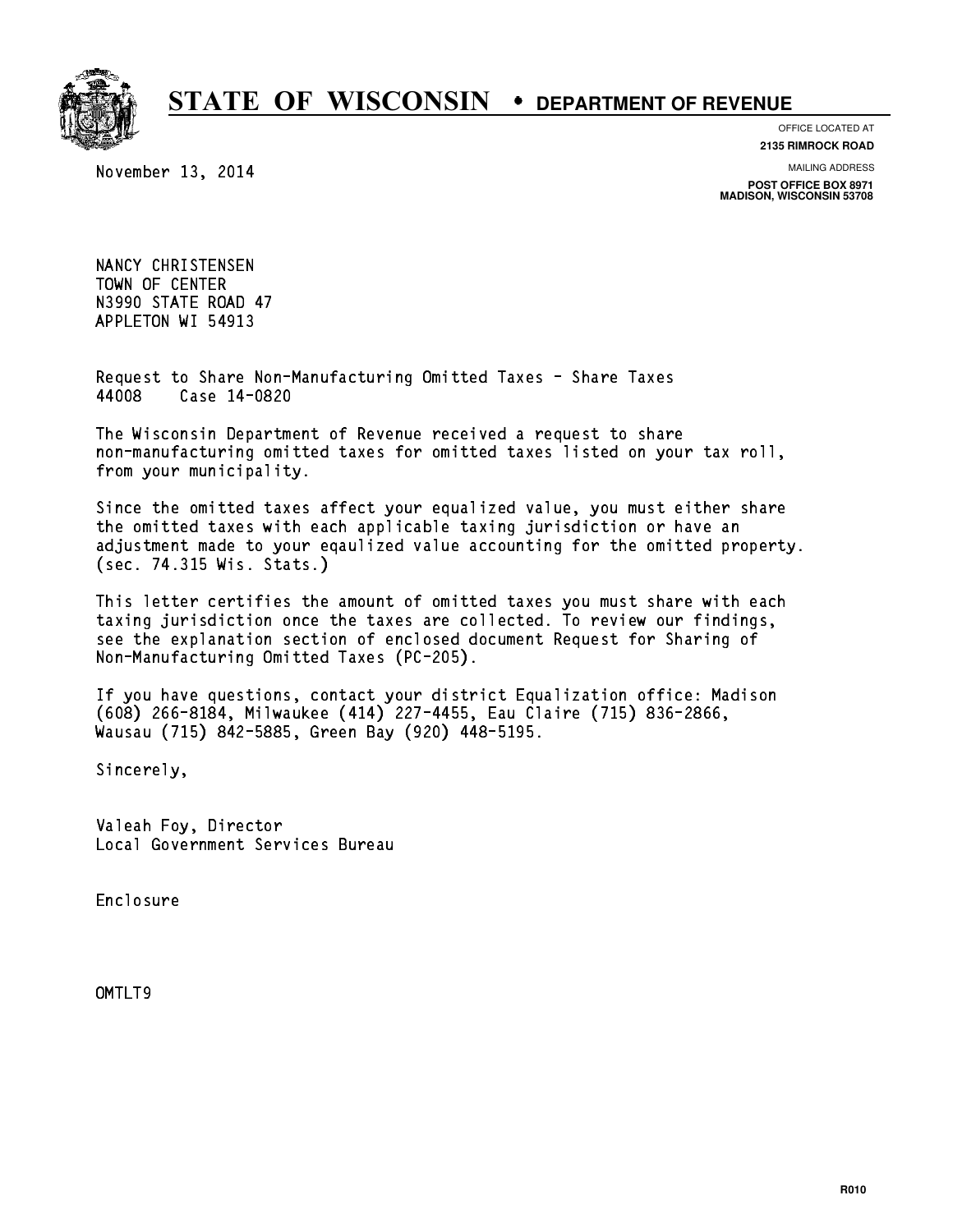

### OFFICE LOCATED AT

November 13, 2014

**2135 RIMROCK ROAD**

MAILING ADDRESS

**POST OFFICE BOX 8971 MADISON, WISCONSIN 53708**

NANCY CHRISTENSEN NANCY CHRISTENSEN<br>TOWN OF CENTER<br>UGOOO TIET ERIT TOWN OF CENTER<br>N3990 STATE ROAD 47 APPLETON WI 54913

Request to Share Non-Manufacturing Omitted Taxes - Share Taxes Request to Share Non-Man<br>44008 Case 14-0821

The Wisconsin Department of Revenue received a request to share The Wisconsin Department of Revenue received a request to share<br>non-manufacturing omitted taxes for omitted taxes listed on your tax roll, non-manufacturing omitted<br>from your municipality.

Since the omitted taxes affect your equalized value, you must either share the omitted taxes with each applicable taxing jurisdiction or have an adjustment made to your eqaulized value accounting for the omitted property. (sec. 74.315 Wis. Stats.)

This letter certifies the amount of omitted taxes you must share with each taxing jurisdiction once the taxes are collected. To review our findings, see the explanation section of enclosed document Request for Sharing of Non-Manufacturing Omitted Taxes (PC-205).

If you have questions, contact your district Equalization office: Madison If you have questions, contact your district Equalization office: Madis<br>(608) 266-8184, Milwaukee (414) 227-4455, Eau Claire (715) 836-2866,<br>.. (608) 266-8184, Milwaukee (414) 227-4455, Eau Clair<br>Wausau (715) 842-5885, Green Bay (920) 448-5195.

Sincerely,

Valeah Foy, Director Local Government Services Bureau

Enclosure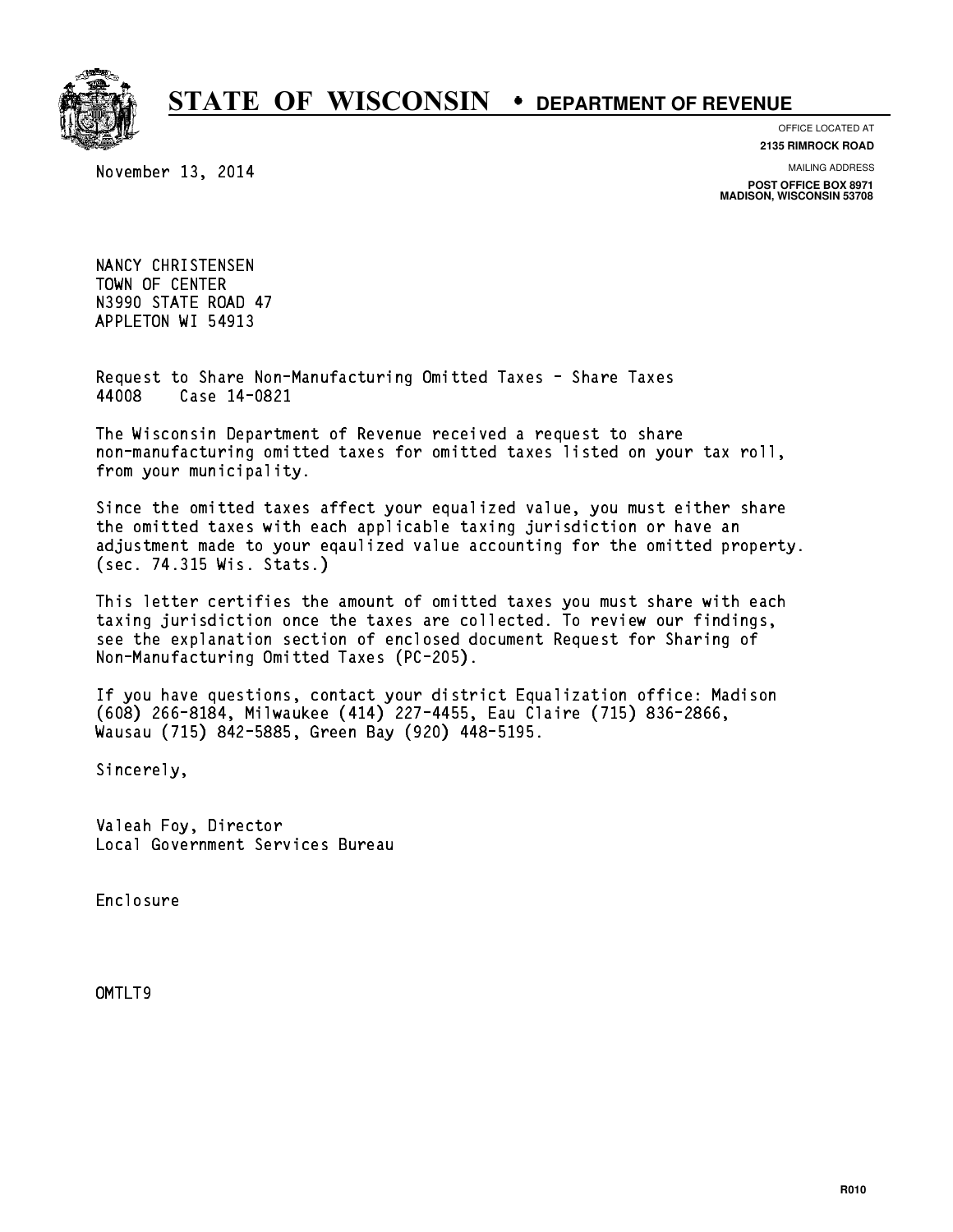

November 13, 2014

OFFICE LOCATED AT **2135 RIMROCK ROAD**

MAILING ADDRESS

**POST OFFICE BOX 8971 MADISON, WISCONSIN 53708**

JENNY DEZEEUW JENNY DEZEEUW<br>TOWN OF DALE<br>PROVICE TOWN OF DALE<br>PO BOX 83<br>Pile UI 5400 PO BOX 83<br>DALE WI 54931-0083

Request to Share Non-Manufacturing Omitted Taxes - Share Taxes Request to Share Non-Man<br>44012 Case 14-0057

The Wisconsin Department of Revenue received a request to share The Wisconsin Department of Revenue received a request to share<br>non-manufacturing omitted taxes for omitted taxes listed on your tax roll, non-manufacturing omitted<br>from your municipality.

Since the omitted taxes affect your equalized value, you must either share the omitted taxes with each applicable taxing jurisdiction or have an adjustment made to your eqaulized value accounting for the omitted property. (sec. 74.315 Wis. Stats.)

This letter certifies the amount of omitted taxes you must share with each taxing jurisdiction once the taxes are collected. To review our findings, see the explanation section of enclosed document Request for Sharing of Non-Manufacturing Omitted Taxes (PC-205).

If you have questions, contact your district Equalization office: Madison If you have questions, contact your district Equalization office: Madis<br>(608) 266-8184, Milwaukee (414) 227-4455, Eau Claire (715) 836-2866,<br>.. (608) 266-8184, Milwaukee (414) 227-4455, Eau Clair<br>Wausau (715) 842-5885, Green Bay (920) 448-5195.

Sincerely,

Valeah Foy, Director Local Government Services Bureau

Enclosure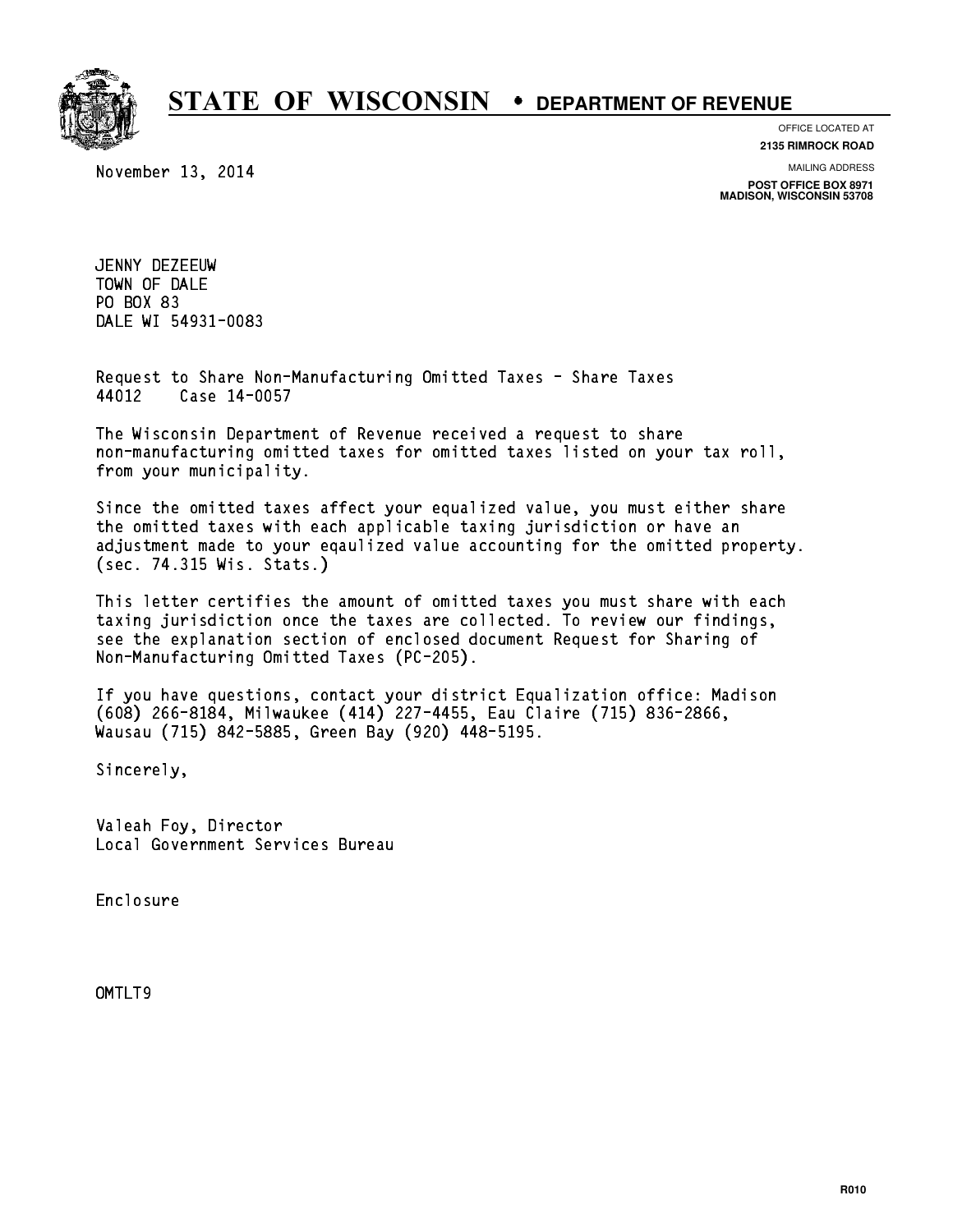

OFFICE LOCATED AT

November 13, 2014

**2135 RIMROCK ROAD**

MAILING ADDRESS

**POST OFFICE BOX 8971 MADISON, WISCONSIN 53708**

ADAM HAMMATT VILLAGE OF KIMBERLY 515 W KIMBERLY AVE KIMBERLY WI 54136-1335

Request to Share Non-Manufacturing Omitted Taxes - Share Taxes Request to Share Non-Man<br>44141 Case 14-0125

The Wisconsin Department of Revenue received a request to share The Wisconsin Department of Revenue received a request to share<br>non-manufacturing omitted taxes for omitted taxes listed on your tax roll, non-manufacturing omitted<br>from your municipality.

Since the omitted taxes affect your equalized value, you must either share the omitted taxes with each applicable taxing jurisdiction or have an adjustment made to your eqaulized value accounting for the omitted property. (sec. 74.315 Wis. Stats.)

This letter certifies the amount of omitted taxes you must share with each taxing jurisdiction once the taxes are collected. To review our findings, see the explanation section of enclosed document Request for Sharing of Non-Manufacturing Omitted Taxes (PC-205).

If you have questions, contact your district Equalization office: Madison If you have questions, contact your district Equalization office: Madis<br>(608) 266-8184, Milwaukee (414) 227-4455, Eau Claire (715) 836-2866,<br>.. (608) 266-8184, Milwaukee (414) 227-4455, Eau Clair<br>Wausau (715) 842-5885, Green Bay (920) 448-5195.

Sincerely,

Valeah Foy, Director Local Government Services Bureau

Enclosure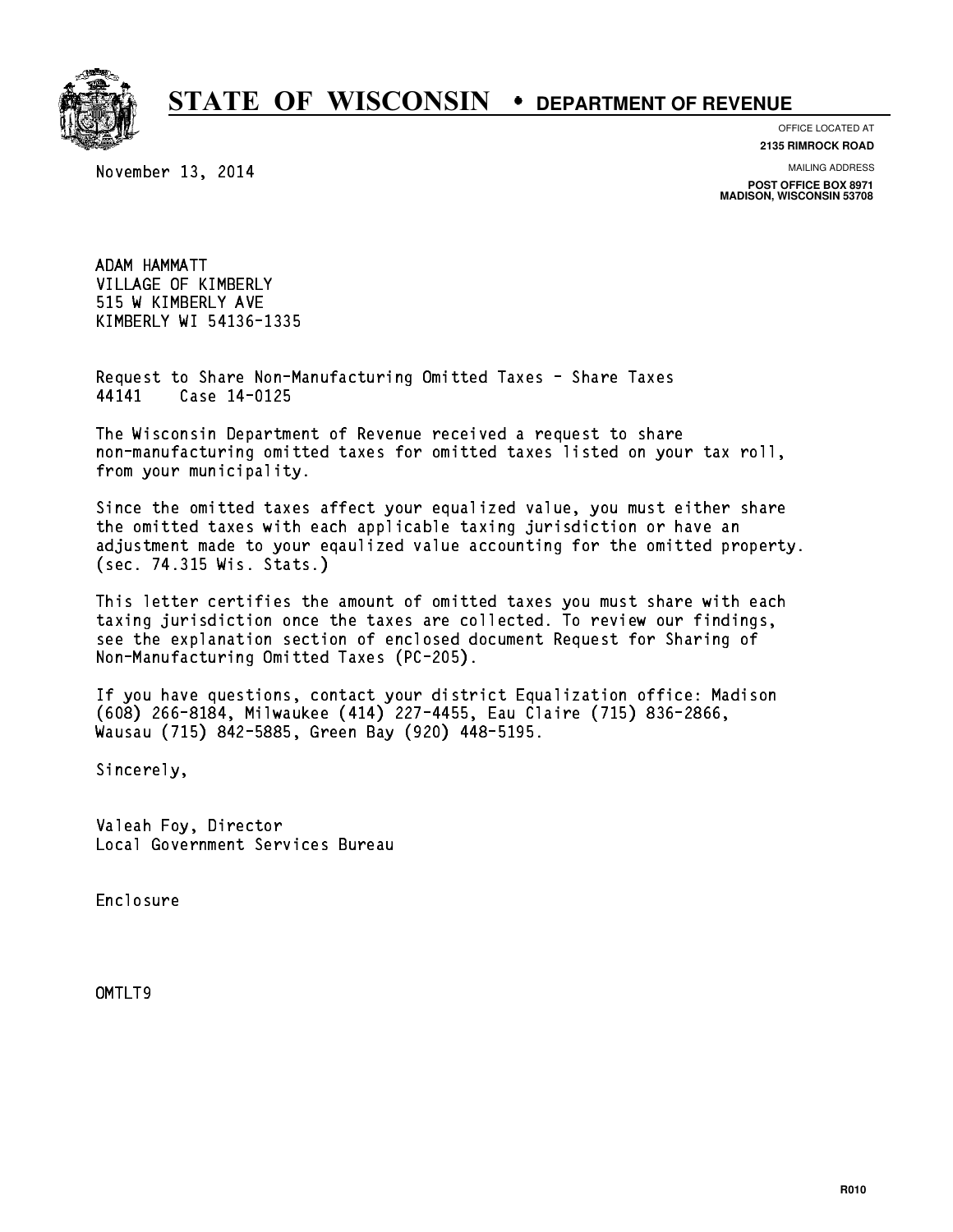

OFFICE LOCATED AT

November 13, 2014

**2135 RIMROCK ROAD**

MAILING ADDRESS

**POST OFFICE BOX 8971 MADISON, WISCONSIN 53708**

ADAM HAMMATT VILLAGE OF KIMBERLY 515 W KIMBERLY AVE KIMBERLY WI 54136-1335

Request to Share Non-Manufacturing Omitted Taxes - Share Taxes Request to Share Non-Man<br>44141 Case 14-0126

The Wisconsin Department of Revenue received a request to share The Wisconsin Department of Revenue received a request to share<br>non-manufacturing omitted taxes for omitted taxes listed on your tax roll, non-manufacturing omitted<br>from your municipality.

Since the omitted taxes affect your equalized value, you must either share the omitted taxes with each applicable taxing jurisdiction or have an adjustment made to your eqaulized value accounting for the omitted property. (sec. 74.315 Wis. Stats.)

This letter certifies the amount of omitted taxes you must share with each taxing jurisdiction once the taxes are collected. To review our findings, see the explanation section of enclosed document Request for Sharing of Non-Manufacturing Omitted Taxes (PC-205).

If you have questions, contact your district Equalization office: Madison If you have questions, contact your district Equalization office: Madis<br>(608) 266-8184, Milwaukee (414) 227-4455, Eau Claire (715) 836-2866,<br>.. (608) 266-8184, Milwaukee (414) 227-4455, Eau Clair<br>Wausau (715) 842-5885, Green Bay (920) 448-5195.

Sincerely,

Valeah Foy, Director Local Government Services Bureau

Enclosure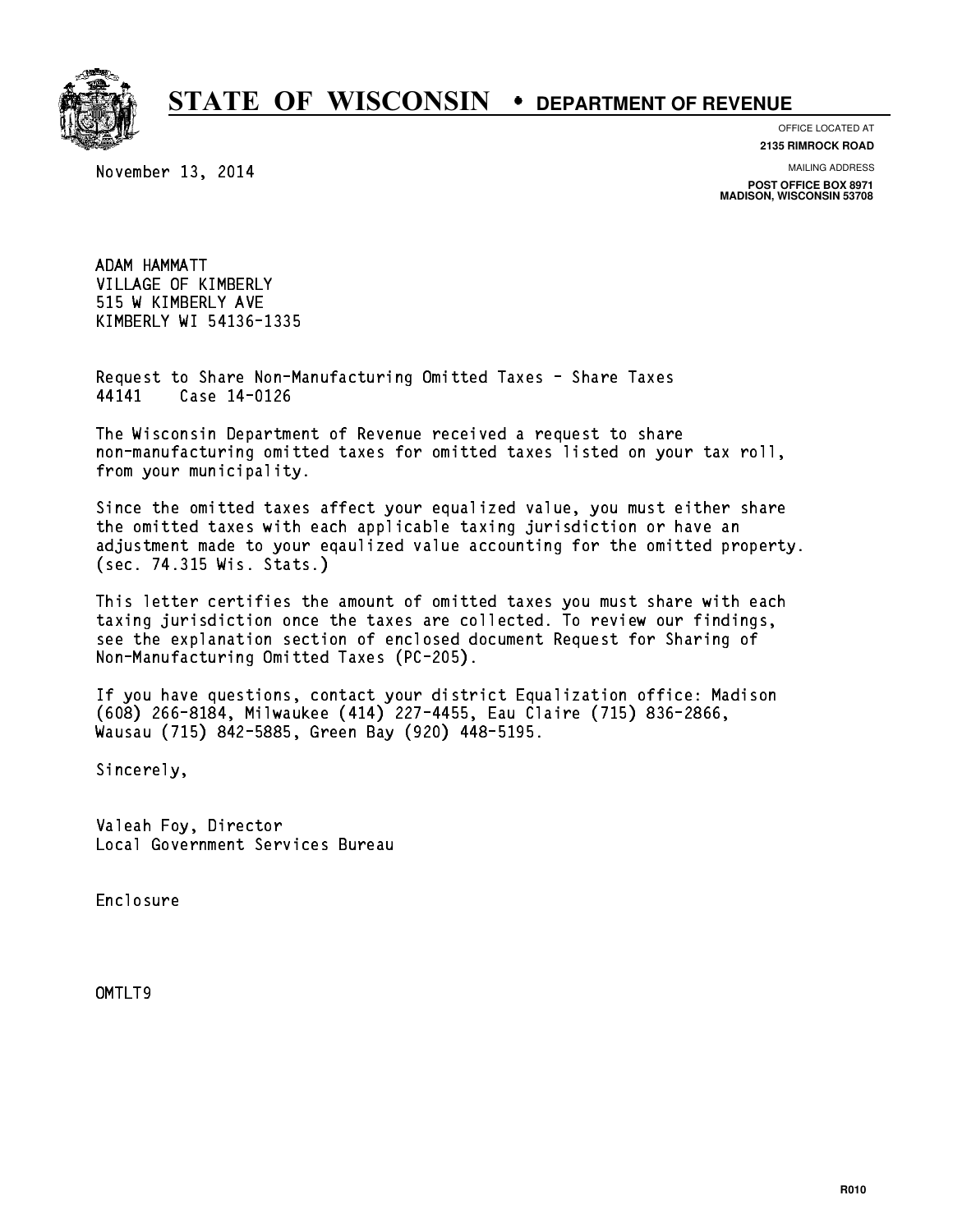

OFFICE LOCATED AT

November 13, 2014

**2135 RIMROCK ROAD**

MAILING ADDRESS

**POST OFFICE BOX 8971 MADISON, WISCONSIN 53708**

ADAM HAMMATT VILLAGE OF KIMBERLY 515 W KIMBERLY AVE KIMBERLY WI 54136-1335

Request to Share Non-Manufacturing Omitted Taxes - Share Taxes Request to Share Non-Man<br>44141 Case 14-0124

The Wisconsin Department of Revenue received a request to share The Wisconsin Department of Revenue received a request to share<br>non-manufacturing omitted taxes for omitted taxes listed on your tax roll, non-manufacturing omitted<br>from your municipality.

Since the omitted taxes affect your equalized value, you must either share the omitted taxes with each applicable taxing jurisdiction or have an adjustment made to your eqaulized value accounting for the omitted property. (sec. 74.315 Wis. Stats.)

This letter certifies the amount of omitted taxes you must share with each taxing jurisdiction once the taxes are collected. To review our findings, see the explanation section of enclosed document Request for Sharing of Non-Manufacturing Omitted Taxes (PC-205).

If you have questions, contact your district Equalization office: Madison If you have questions, contact your district Equalization office: Madis<br>(608) 266-8184, Milwaukee (414) 227-4455, Eau Claire (715) 836-2866,<br>.. (608) 266-8184, Milwaukee (414) 227-4455, Eau Clair<br>Wausau (715) 842-5885, Green Bay (920) 448-5195.

Sincerely,

Valeah Foy, Director Local Government Services Bureau

Enclosure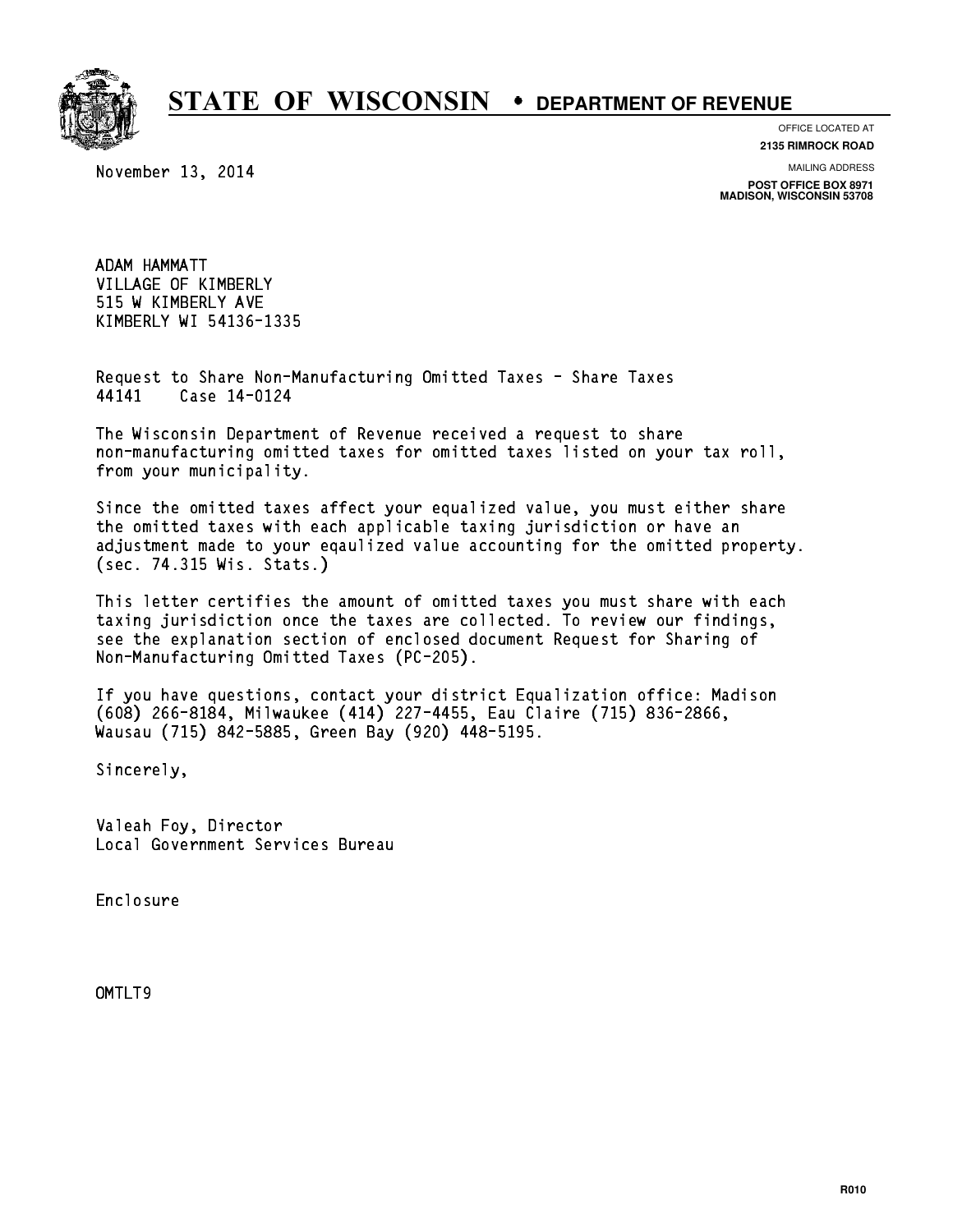

#### OFFICE LOCATED AT

November 13, 2014

**2135 RIMROCK ROAD**

MAILING ADDRESS

**POST OFFICE BOX 8971 MADISON, WISCONSIN 53708**

LINDA A. WYMER TOWN OF RICHLAND 26960 CRESTVIEW DRIVE RICHLAND CENTER WI 53581

Request to Share Non-Manufacturing Omitted Taxes - Share Taxes Request to Share Non-Man<br>52022 Case 14-0251

The Wisconsin Department of Revenue received a request to share The Wisconsin Department of Revenue received a request to share<br>non-manufacturing omitted taxes for omitted taxes listed on your tax roll, non-manufacturing omitted<br>from your municipality.

Since the omitted taxes affect your equalized value, you must either share the omitted taxes with each applicable taxing jurisdiction or have an adjustment made to your eqaulized value accounting for the omitted property. (sec. 74.315 Wis. Stats.)

This letter certifies the amount of omitted taxes you must share with each taxing jurisdiction once the taxes are collected. To review our findings, see the explanation section of enclosed document Request for Sharing of Non-Manufacturing Omitted Taxes (PC-205).

If you have questions, contact your district Equalization office: Madison If you have questions, contact your district Equalization office: Madis<br>(608) 266-8184, Milwaukee (414) 227-4455, Eau Claire (715) 836-2866,<br>.. (608) 266-8184, Milwaukee (414) 227-4455, Eau Clair<br>Wausau (715) 842-5885, Green Bay (920) 448-5195.

Sincerely,

Valeah Foy, Director Local Government Services Bureau

Enclosure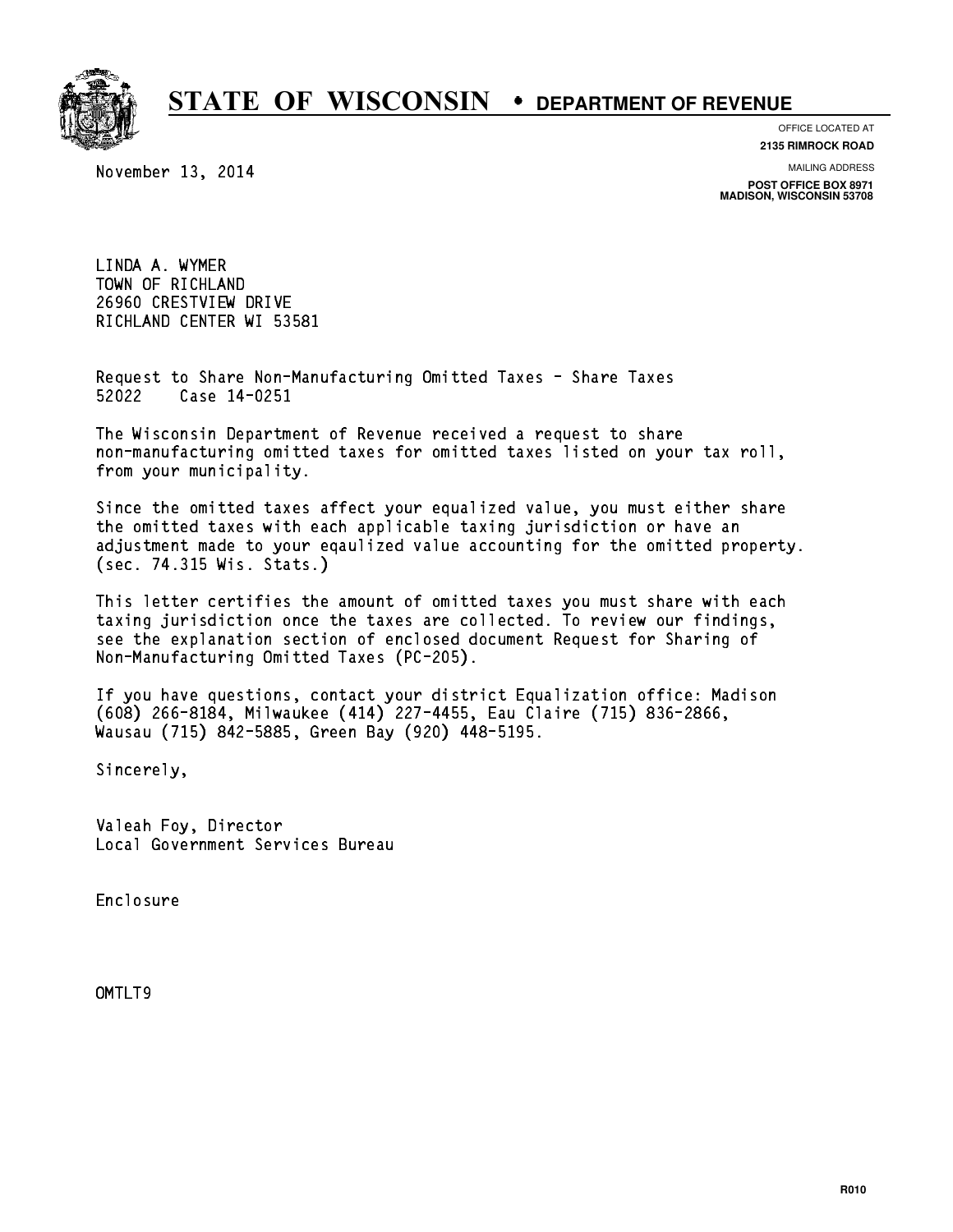

### OFFICE LOCATED AT

November 13, 2014

**2135 RIMROCK ROAD**

MAILING ADDRESS

**POST OFFICE BOX 8971 MADISON, WISCONSIN 53708**

CONNIE ZIMMERMAN CONNIE ZIMMERMAN<br>TOWN OF FULTON<br>TOWN OF FULTON ATU 2738 W FULTON CENTER DR EDGERTON WI 53534-8528

Request to Share Non-Manufacturing Omitted Taxes - Share Taxes Request to Share Non-Man<br>53012 Case 14-0253

The Wisconsin Department of Revenue received a request to share The Wisconsin Department of Revenue received a request to share<br>non-manufacturing omitted taxes for omitted taxes listed on your tax roll, non-manufacturing omitted<br>from your municipality.

Since the omitted taxes affect your equalized value, you must either share the omitted taxes with each applicable taxing jurisdiction or have an adjustment made to your eqaulized value accounting for the omitted property. (sec. 74.315 Wis. Stats.)

This letter certifies the amount of omitted taxes you must share with each taxing jurisdiction once the taxes are collected. To review our findings, see the explanation section of enclosed document Request for Sharing of Non-Manufacturing Omitted Taxes (PC-205).

If you have questions, contact your district Equalization office: Madison If you have questions, contact your district Equalization office: Madis<br>(608) 266-8184, Milwaukee (414) 227-4455, Eau Claire (715) 836-2866,<br>.. (608) 266-8184, Milwaukee (414) 227-4455, Eau Clair<br>Wausau (715) 842-5885, Green Bay (920) 448-5195.

Sincerely,

Valeah Foy, Director Local Government Services Bureau

Enclosure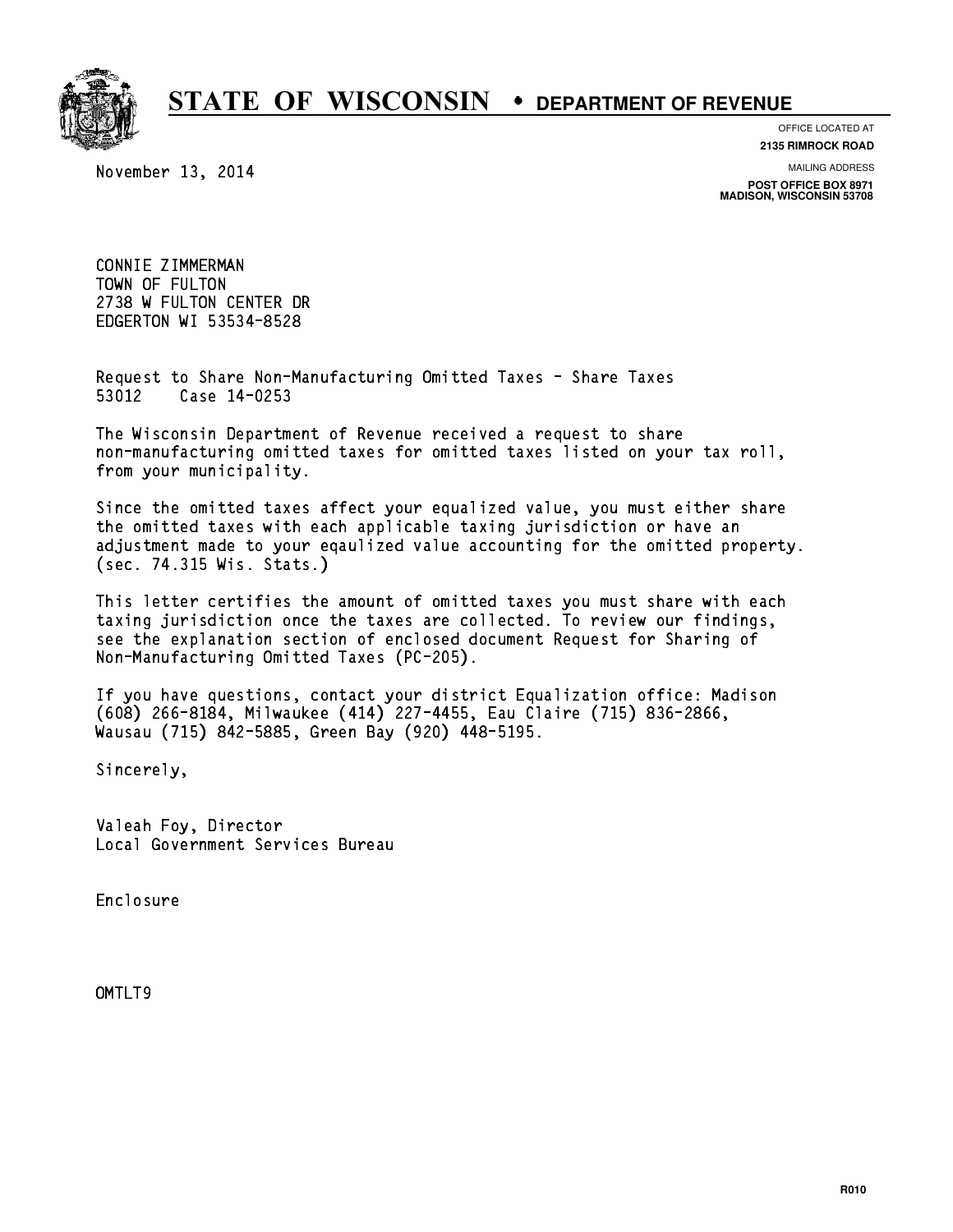

### OFFICE LOCATED AT

November 13, 2014

**2135 RIMROCK ROAD**

MAILING ADDRESS

**POST OFFICE BOX 8971 MADISON, WISCONSIN 53708**

CONNIE ZIMMERMAN CONNIE ZIMMERMAN<br>TOWN OF FULTON<br>TOWN OF FULTON ATU 2738 W FULTON CENTER DR EDGERTON WI 53534-8528

Request to Share Non-Manufacturing Omitted Taxes - Share Taxes Request to Share Non-Man<br>53012 Case 14-0254

The Wisconsin Department of Revenue received a request to share The Wisconsin Department of Revenue received a request to share<br>non-manufacturing omitted taxes for omitted taxes listed on your tax roll, non-manufacturing omitted<br>from your municipality.

Since the omitted taxes affect your equalized value, you must either share the omitted taxes with each applicable taxing jurisdiction or have an adjustment made to your eqaulized value accounting for the omitted property. (sec. 74.315 Wis. Stats.)

This letter certifies the amount of omitted taxes you must share with each taxing jurisdiction once the taxes are collected. To review our findings, see the explanation section of enclosed document Request for Sharing of Non-Manufacturing Omitted Taxes (PC-205).

If you have questions, contact your district Equalization office: Madison If you have questions, contact your district Equalization office: Madis<br>(608) 266-8184, Milwaukee (414) 227-4455, Eau Claire (715) 836-2866,<br>.. (608) 266-8184, Milwaukee (414) 227-4455, Eau Clair<br>Wausau (715) 842-5885, Green Bay (920) 448-5195.

Sincerely,

Valeah Foy, Director Local Government Services Bureau

Enclosure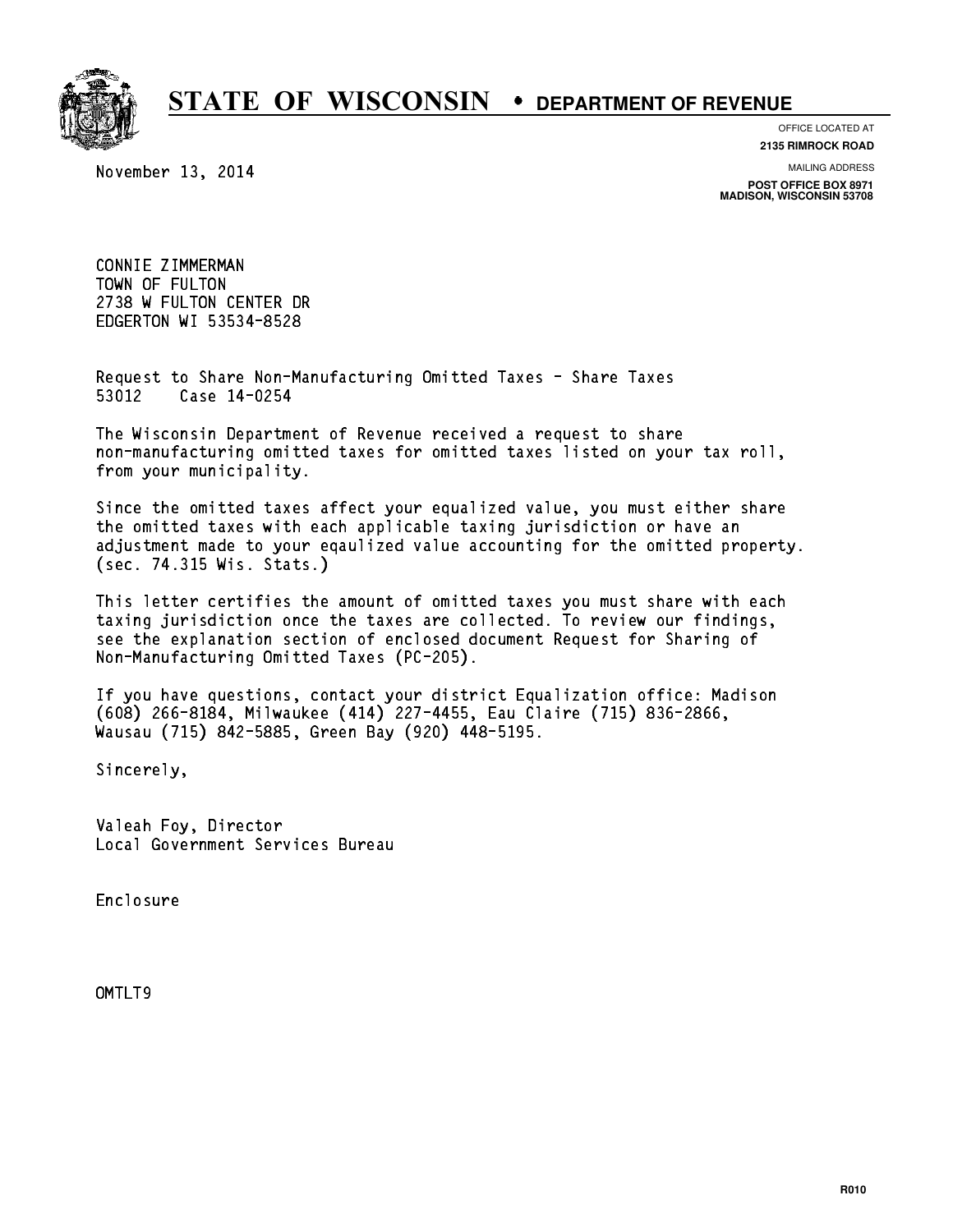

November 13, 2014

OFFICE LOCATED AT

**2135 RIMROCK ROAD**

MAILING ADDRESS **POST OFFICE BOX 8971**

**MADISON, WISCONSIN 53708**

DEBORAH BENNETT TOWN OF TURTLE 6916 COUNTY RD J BELOIT WI 53511

Request to Share Non-Manufacturing Omitted Taxes - Share Taxes Request to Share Non-Man<br>53038 Case 14-0201

The Wisconsin Department of Revenue received a request to share The Wisconsin Department of Revenue received a request to share<br>non-manufacturing omitted taxes for omitted taxes listed on your tax roll, non-manufacturing omitted<br>from your municipality.

Since the omitted taxes affect your equalized value, you must either share the omitted taxes with each applicable taxing jurisdiction or have an adjustment made to your eqaulized value accounting for the omitted property. (sec. 74.315 Wis. Stats.)

This letter certifies the amount of omitted taxes you must share with each taxing jurisdiction once the taxes are collected. To review our findings, see the explanation section of enclosed document Request for Sharing of Non-Manufacturing Omitted Taxes (PC-205).

If you have questions, contact your district Equalization office: Madison If you have questions, contact your district Equalization office: Madis<br>(608) 266-8184, Milwaukee (414) 227-4455, Eau Claire (715) 836-2866,<br>.. (608) 266-8184, Milwaukee (414) 227-4455, Eau Clair<br>Wausau (715) 842-5885, Green Bay (920) 448-5195.

Sincerely,

Valeah Foy, Director Local Government Services Bureau

Enclosure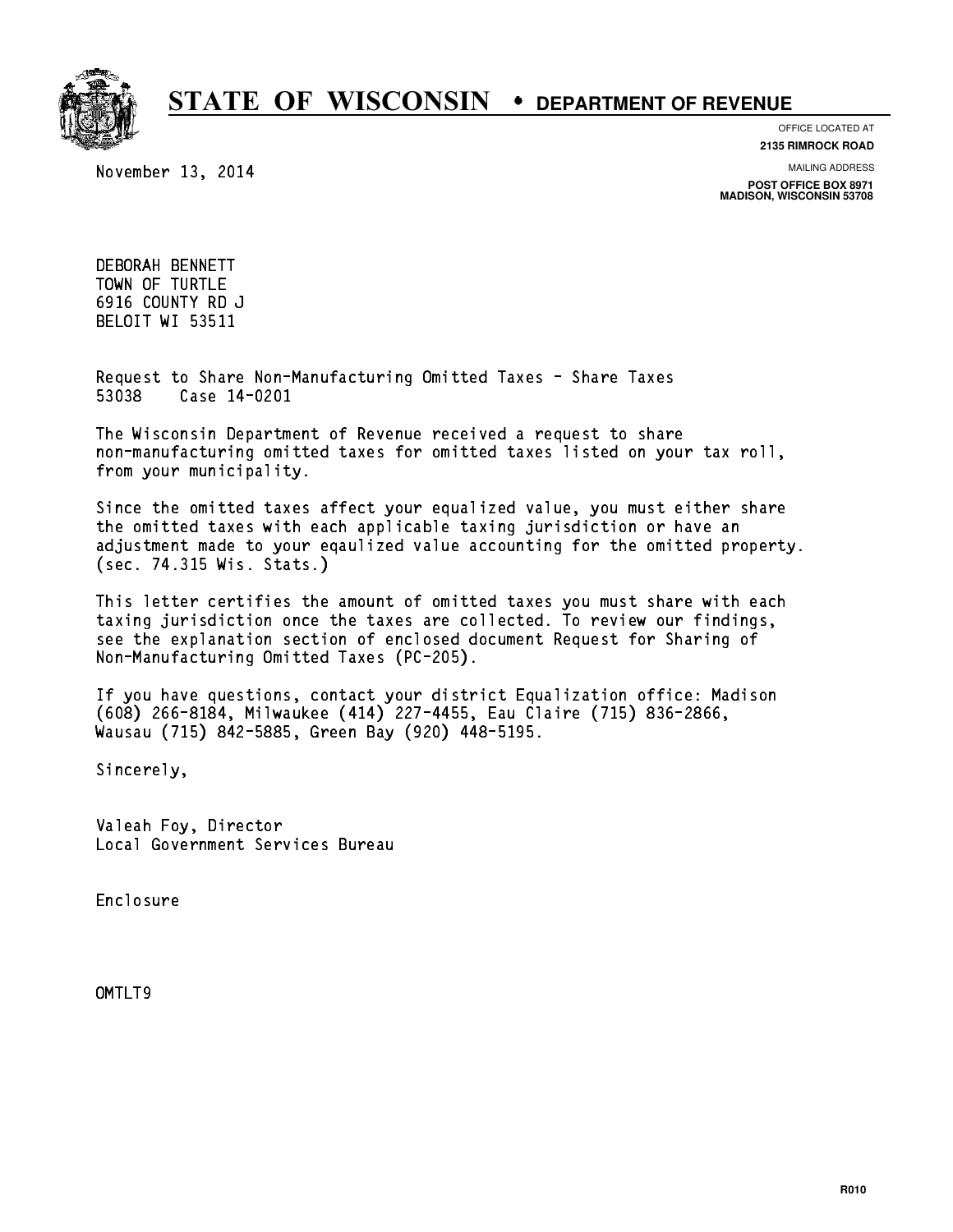

OFFICE LOCATED AT

November 13, 2014

**2135 RIMROCK ROAD**

MAILING ADDRESS

**POST OFFICE BOX 8971 MADISON, WISCONSIN 53708**

GINA KOZLIK CITY OF WAUKESHA 201 DELAFIELD ST WAUKESHA WI 53188-3646

Request to Share Non-Manufacturing Omitted Taxes - Share Taxes Request to Share Non-Man<br>67291 Case 14-0778

The Wisconsin Department of Revenue received a request to share The Wisconsin Department of Revenue received a request to share<br>non-manufacturing omitted taxes for omitted taxes listed on your tax roll, non-manufacturing omitted<br>from your municipality.

Since the omitted taxes affect your equalized value, you must either share the omitted taxes with each applicable taxing jurisdiction or have an adjustment made to your eqaulized value accounting for the omitted property. (sec. 74.315 Wis. Stats.)

This letter certifies the amount of omitted taxes you must share with each taxing jurisdiction once the taxes are collected. To review our findings, see the explanation section of enclosed document Request for Sharing of Non-Manufacturing Omitted Taxes (PC-205).

If you have questions, contact your district Equalization office: Madison If you have questions, contact your district Equalization office: Madis<br>(608) 266-8184, Milwaukee (414) 227-4455, Eau Claire (715) 836-2866,<br>.. (608) 266-8184, Milwaukee (414) 227-4455, Eau Clair<br>Wausau (715) 842-5885, Green Bay (920) 448-5195.

Sincerely,

Valeah Foy, Director Local Government Services Bureau

Enclosure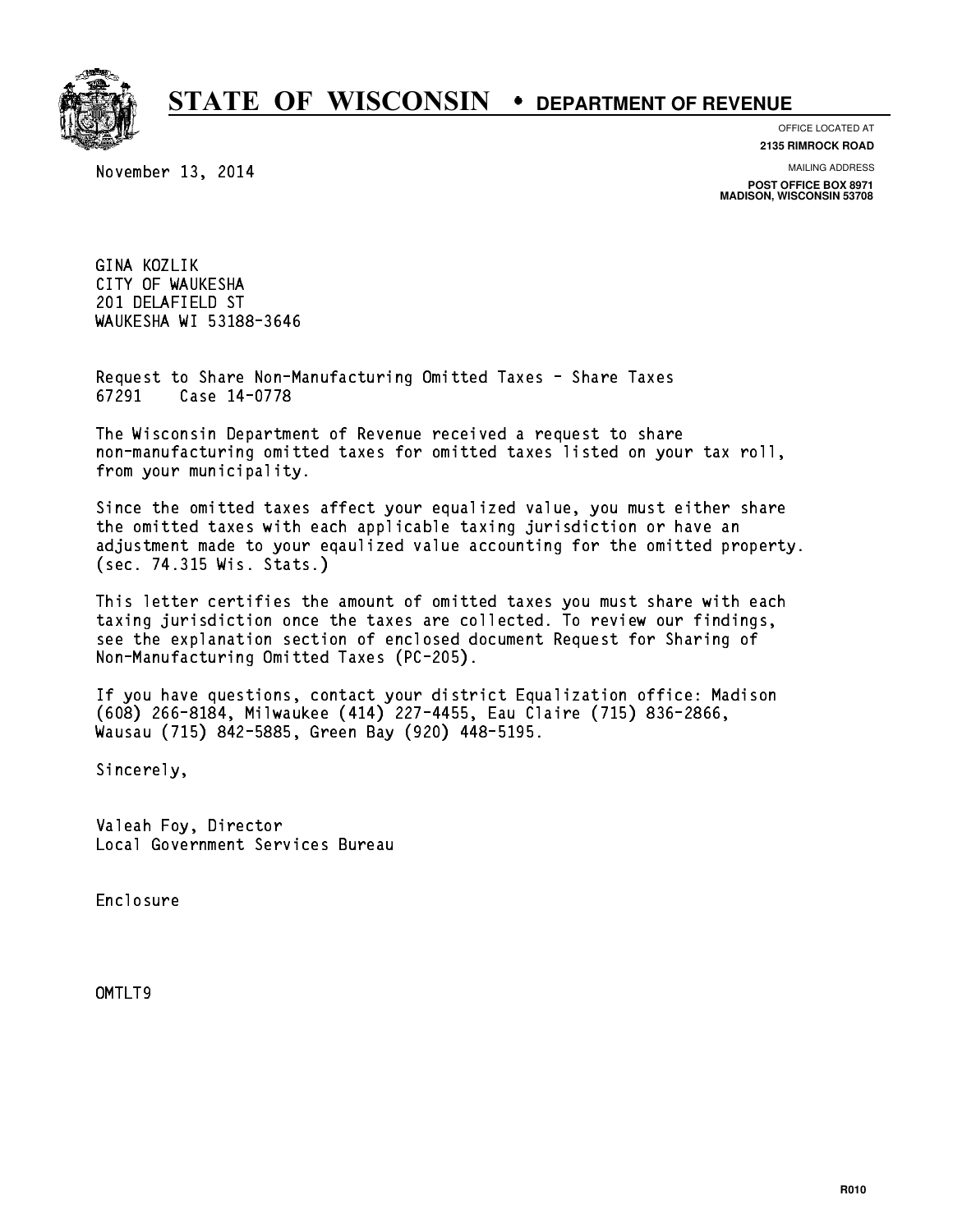

OFFICE LOCATED AT

November 13, 2014

**2135 RIMROCK ROAD**

MAILING ADDRESS

**POST OFFICE BOX 8971 MADISON, WISCONSIN 53708**

GINA KOZLIK CITY OF WAUKESHA 201 DELAFIELD ST WAUKESHA WI 53188-3646

Request to Share Non-Manufacturing Omitted Taxes - Share Taxes Request to Share Non-Man<br>67291 Case 14-0779

The Wisconsin Department of Revenue received a request to share The Wisconsin Department of Revenue received a request to share<br>non-manufacturing omitted taxes for omitted taxes listed on your tax roll, non-manufacturing omitted<br>from your municipality.

Since the omitted taxes affect your equalized value, you must either share the omitted taxes with each applicable taxing jurisdiction or have an adjustment made to your eqaulized value accounting for the omitted property. (sec. 74.315 Wis. Stats.)

This letter certifies the amount of omitted taxes you must share with each taxing jurisdiction once the taxes are collected. To review our findings, see the explanation section of enclosed document Request for Sharing of Non-Manufacturing Omitted Taxes (PC-205).

If you have questions, contact your district Equalization office: Madison If you have questions, contact your district Equalization office: Madis<br>(608) 266-8184, Milwaukee (414) 227-4455, Eau Claire (715) 836-2866,<br>.. (608) 266-8184, Milwaukee (414) 227-4455, Eau Clair<br>Wausau (715) 842-5885, Green Bay (920) 448-5195.

Sincerely,

Valeah Foy, Director Local Government Services Bureau

Enclosure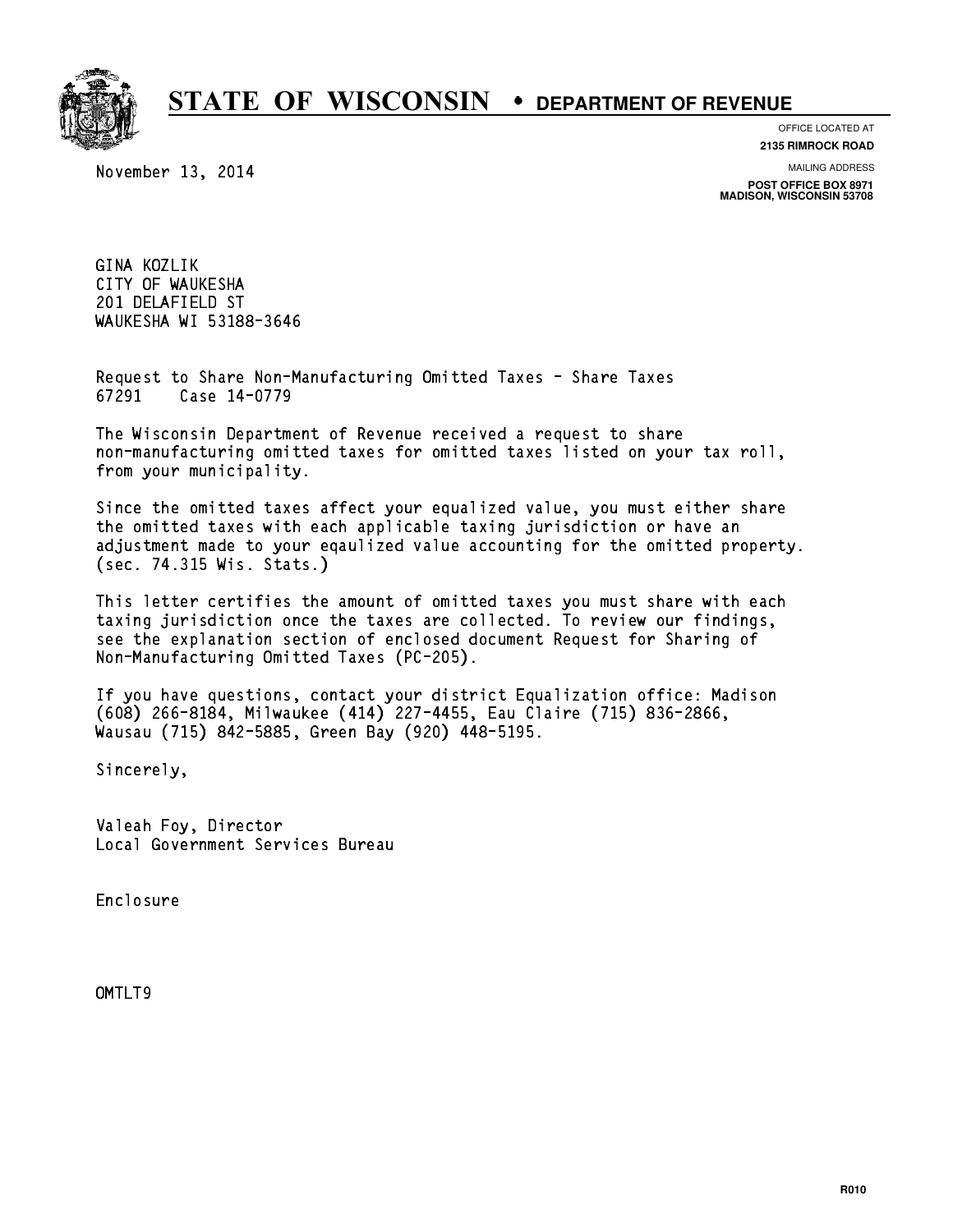

OFFICE LOCATED AT

November 13, 2014

**2135 RIMROCK ROAD**

MAILING ADDRESS

**POST OFFICE BOX 8971 MADISON, WISCONSIN 53708**

GINA KOZLIK CITY OF WAUKESHA 201 DELAFIELD ST WAUKESHA WI 53188-3646

Request to Share Non-Manufacturing Omitted Taxes - Share Taxes Request to Share Non-Man<br>67291 Case 14-0780

The Wisconsin Department of Revenue received a request to share The Wisconsin Department of Revenue received a request to share<br>non-manufacturing omitted taxes for omitted taxes listed on your tax roll, non-manufacturing omitted<br>from your municipality.

Since the omitted taxes affect your equalized value, you must either share the omitted taxes with each applicable taxing jurisdiction or have an adjustment made to your eqaulized value accounting for the omitted property. (sec. 74.315 Wis. Stats.)

This letter certifies the amount of omitted taxes you must share with each taxing jurisdiction once the taxes are collected. To review our findings, see the explanation section of enclosed document Request for Sharing of Non-Manufacturing Omitted Taxes (PC-205).

If you have questions, contact your district Equalization office: Madison If you have questions, contact your district Equalization office: Madis<br>(608) 266-8184, Milwaukee (414) 227-4455, Eau Claire (715) 836-2866,<br>.. (608) 266-8184, Milwaukee (414) 227-4455, Eau Clair<br>Wausau (715) 842-5885, Green Bay (920) 448-5195.

Sincerely,

Valeah Foy, Director Local Government Services Bureau

Enclosure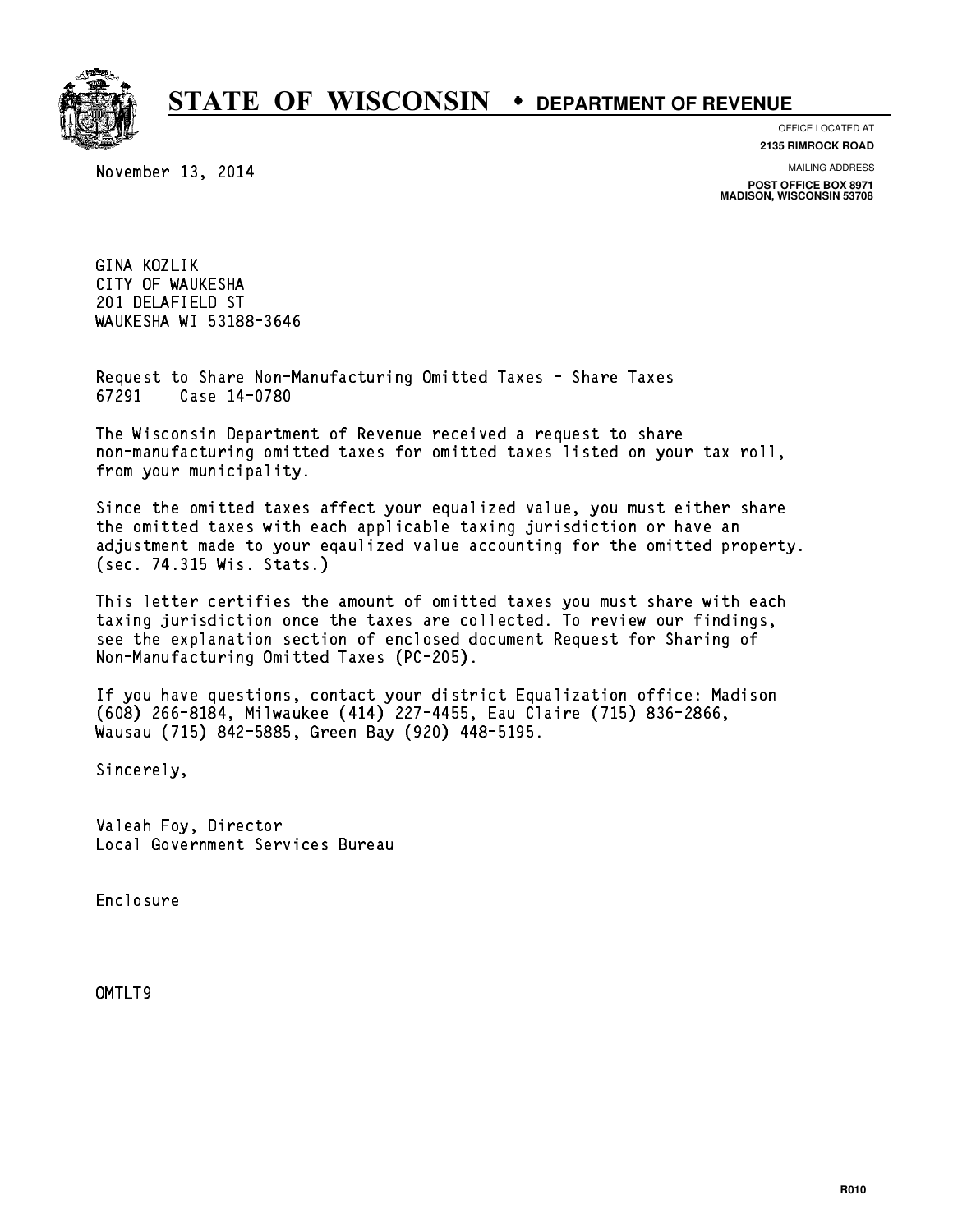

OFFICE LOCATED AT

November 13, 2014

**2135 RIMROCK ROAD**

MAILING ADDRESS

**POST OFFICE BOX 8971 MADISON, WISCONSIN 53708**

GINA KOZLIK CITY OF WAUKESHA 201 DELAFIELD ST WAUKESHA WI 53188-3646

Request to Share Non-Manufacturing Omitted Taxes - Share Taxes Request to Share Non-Man<br>67291 Case 14-0784

The Wisconsin Department of Revenue received a request to share The Wisconsin Department of Revenue received a request to share<br>non-manufacturing omitted taxes for omitted taxes listed on your tax roll, non-manufacturing omitted<br>from your municipality.

Since the omitted taxes affect your equalized value, you must either share the omitted taxes with each applicable taxing jurisdiction or have an adjustment made to your eqaulized value accounting for the omitted property. (sec. 74.315 Wis. Stats.)

This letter certifies the amount of omitted taxes you must share with each taxing jurisdiction once the taxes are collected. To review our findings, see the explanation section of enclosed document Request for Sharing of Non-Manufacturing Omitted Taxes (PC-205).

If you have questions, contact your district Equalization office: Madison If you have questions, contact your district Equalization office: Madis<br>(608) 266-8184, Milwaukee (414) 227-4455, Eau Claire (715) 836-2866,<br>.. (608) 266-8184, Milwaukee (414) 227-4455, Eau Clair<br>Wausau (715) 842-5885, Green Bay (920) 448-5195.

Sincerely,

Valeah Foy, Director Local Government Services Bureau

Enclosure